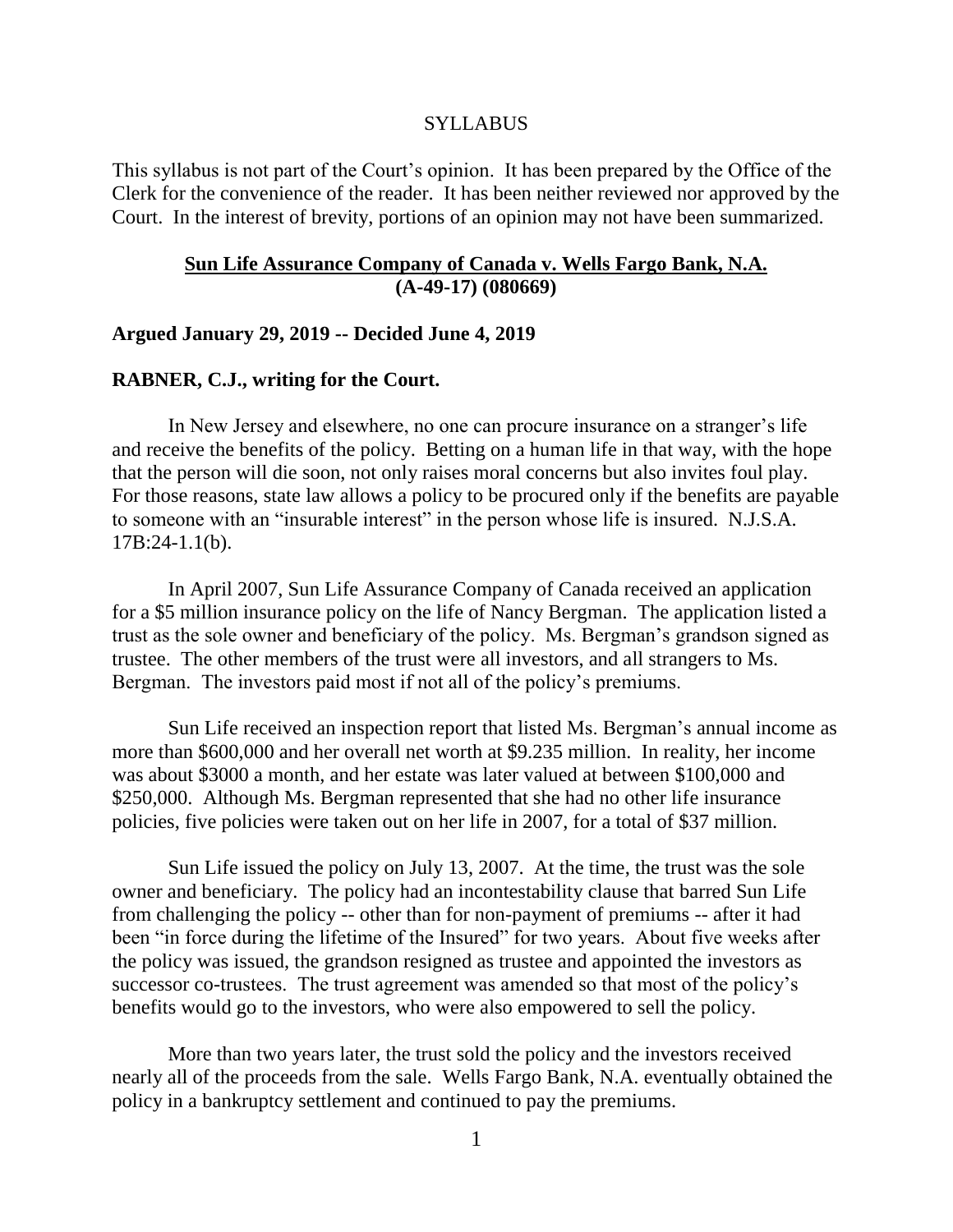After Nancy Bergman passed away in 2014, Wells Fargo sought to collect the policy's death benefit. Sun Life investigated the claim, uncovered the discrepancies noted above, and declined to pay. Instead, Sun Life sought a declaratory judgment that the policy was void ab initio, or from the beginning. Wells Fargo counterclaimed for breach of contract and sought the policy's \$5 million face value; if the court voided the policy, Wells Fargo sought a refund of the premiums it paid.

The United States District Court for the District of New Jersey partially granted Sun Life's motion for summary judgment. The court found that New Jersey law applied and concluded "that this was a STOLI [(stranger-originated life insurance)] transaction lacking insurable interest in violation of [the State's] public policy. . . . As such, it should be declared void ab initio." The court also granted Wells Fargo's motion to recover its premium payments, reasoning that "Wells Fargo is not to blame for the fraud here" and that "[a]llowing Sun Life to retain the premiums would be a windfall to the company."

Both parties appealed. Finding no dispositive New Jersey case law, the United States Court of Appeals for the Third Circuit certified two questions of law to this Court:

- 1. Does a life insurance policy that is procured with the intent to benefit persons without an insurable interest in the life of the insured violate the public policy of New Jersey, and if so, is that policy void ab initio?
- 2. If such a policy is void ab initio, is a later purchaser of the policy, who was not involved in the illegal conduct, entitled to a refund of any premium payments that they made on the policy?

**HELD:** The Court answers both parts of the first certified question in the affirmative: a life insurance policy procured with the intent to benefit persons without an insurable interest in the life of the insured does violate the public policy of New Jersey, and such a policy is void at the outset. In response to the second question, a party may be entitled to a refund of premium payments it made on the policy, depending on the circumstances.

1. The Court reviews the history of wagering concerns associated with life insurance and the development of the insurable interest requirement in response to those concerns. In New Jersey, the Legislature adopted the current insurable interest requirement in 1968. The Legislature expressly imposed an insurable interest requirement and thus superseded dated case law holding that a policy could be valid without an insurable interest. N.J.S.A. 17B:24-1.1(a) outlines situations in which an individual has an insurable interest, as well as circumstances under which a corporation or a nonprofit or charitable entity has an insurable interest in the lives of its employees, officers, or others. Critical to the questions presented in this case, section (b) of N.J.S.A. 17B:24-1.1 bars procurement of a life insurance policy payable to someone who lacks an insurable interest in the life of the insured. (pp. 8-13)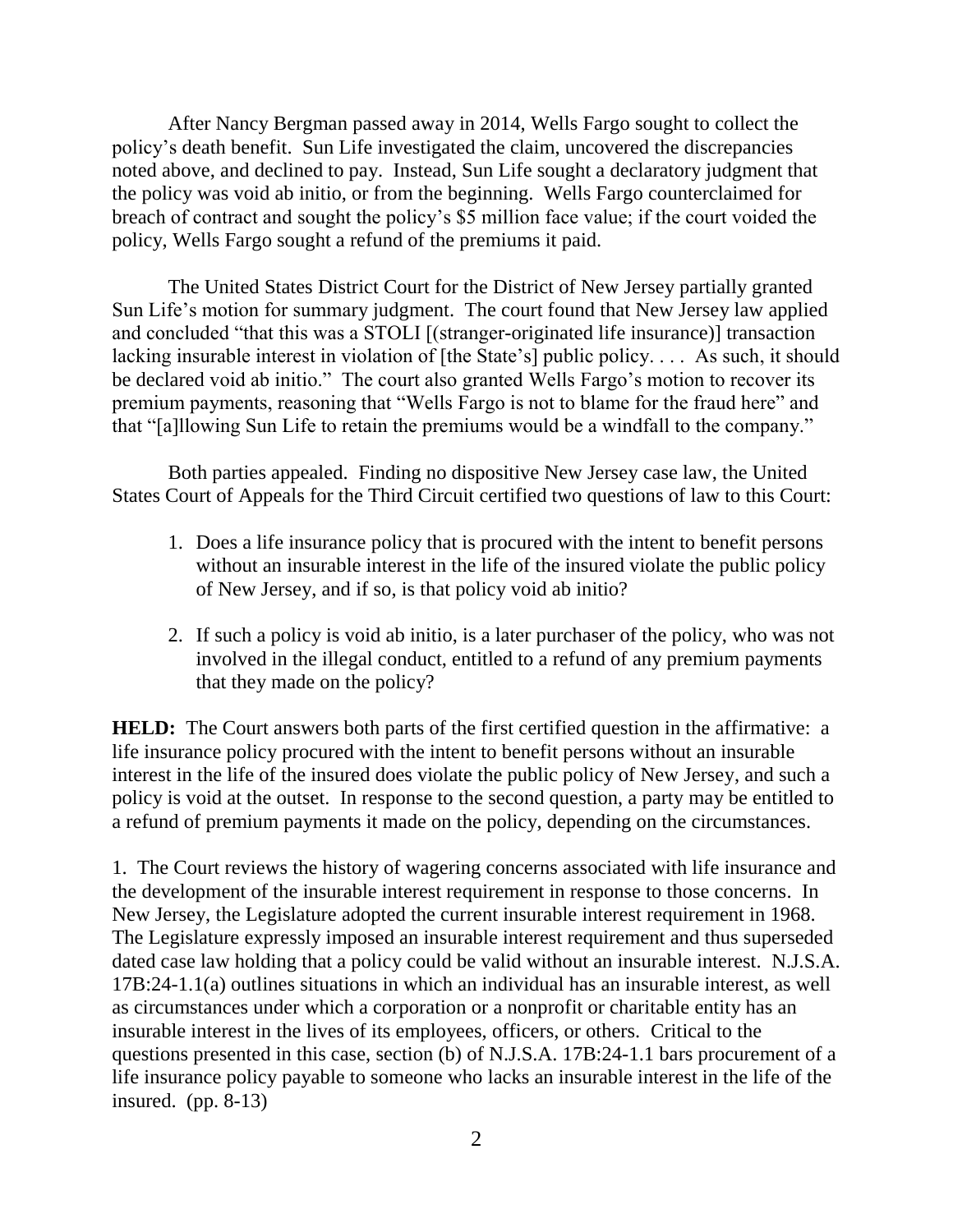2. Just as all New Jersey insurance policies must be based on an insurable interest, they must also contain an incontestability clause. See N.J.S.A. 17B:25-4 ("There shall be a provision that the policy . . . shall be incontestable, except for nonpayment of premiums, after it has been in force during the lifetime of the insured for a period of 2 years from its date of issue."). Incontestability clauses, however, are not a bar to all defenses. A majority of courts have held that the lack of an insurable interest can be asserted as a defense even after a policy has become incontestable. As the Delaware Supreme Court has explained, "if a life insurance policy lacks an insurable interest at inception, it is void ab initio because it violates . . . clear public policy against wagering. It follows, therefore, that if no insurance policy ever legally came into effect, then neither did any of its provisions, including the statutorily required incontestability clause." PHL Variable Ins. Co. v. Price Dawe 2006 Ins. Tr., 28 A.3d 1059, 1067-68 (Del. 2011). (pp. 14-16)

3. Although life insurance policies must be payable to a person with an insurable interest when they are procured, policies can be sold later on -- including to individuals who would not have been able to buy the policy originally because they lacked an insurable interest. In New Jersey, life insurance policies may be sold subject to the regulatory scheme outlined in the Viatical Settlements Act, N.J.S.A. 17B:30B-1 to -17. Aside from limited exceptions, the law bars policyholders from entering into a viatical or life settlement contract -- and thus transferring the policy benefit to a stranger -- for two years from the date the policy was issued. N.J.S.A. 17B:30B-10(a). STOLI policies are a subset of life settlements in which a life settlement broker persuades a senior citizen to take out a life insurance policy for a cash payment or some other current benefit arranged with a life settlement company. Generally, an investor funds a STOLI policy from the outset, which makes it possible to obtain a policy with a high face value. STOLI arrangements thus present a significant legal problem: the investors have no insurable interest in the life of the insured. As a result, the transactions pose questions in light of New Jersey's policy against wagering, which finds expression in the State Constitution and in statutory provisions. (pp. 16-22)

4. The first part of question one asks whether "a life insurance policy that is procured with the intent to benefit persons without an insurable interest in the life of the insured violate[s] the public policy of New Jersey." Consider a policy that strangers financed or caused to be procured for Mary's life. When the policy is issued, Mary's daughter is the named beneficiary or the trustee of an irrevocable trust that owns the policy. The trust thus has an insurable interest at the time the contract for the policy is made. But the strangers actually have a side agreement with Mary or her daughter to transfer control of the trust, the beneficial interest in the policy, or ownership of the policy, at a later time. In short, the outside investors who funded the policy effectively control it from the start. It would elevate form over substance to suggest that the policy satisfies the insurable interest requirement. The policy is a cover for a wager on Mary's life by a stranger. It therefore violates public policy. STOLIs commonly involve life insurance policies procured and financed by investors -- strangers -- who have no insurable interest in the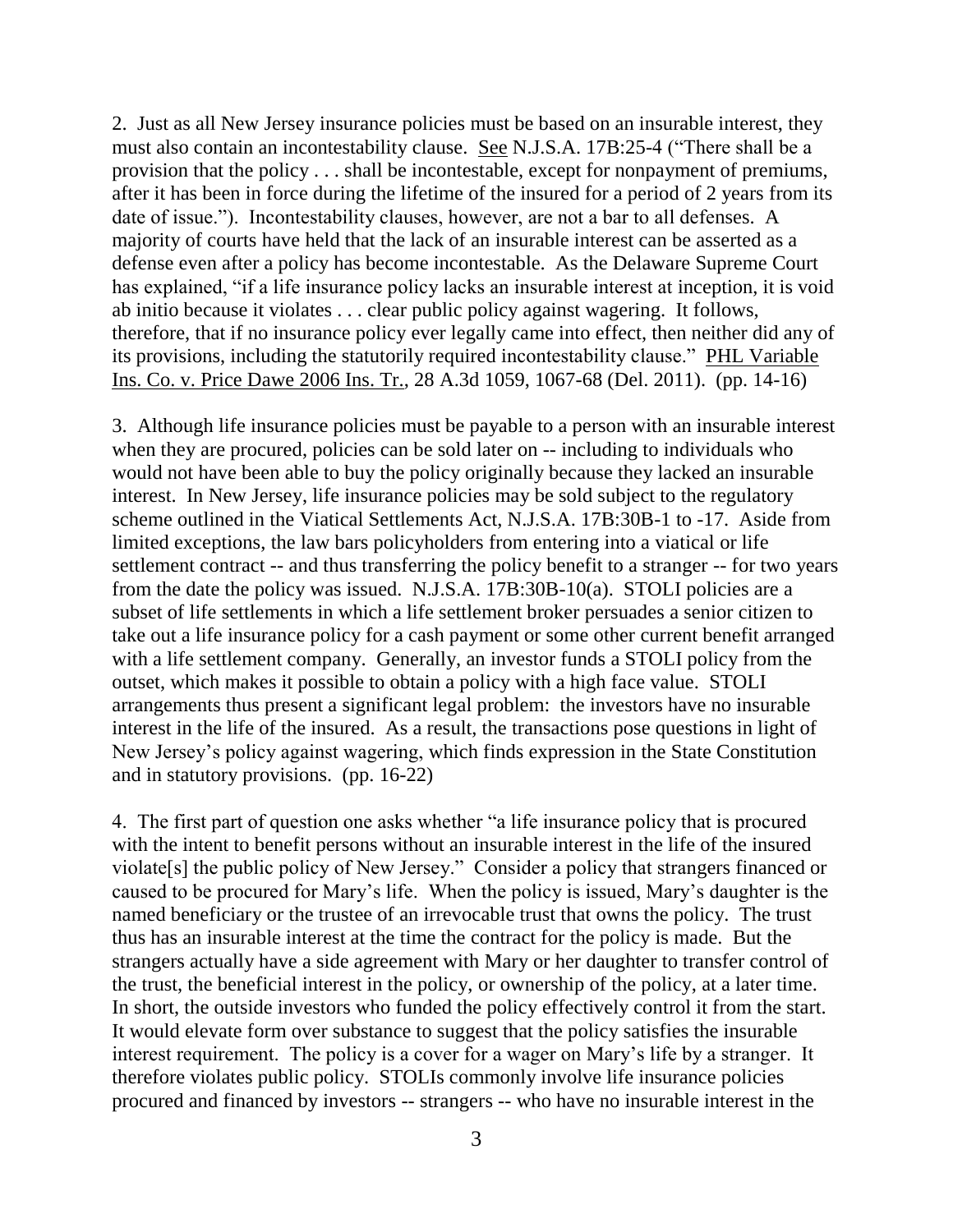life of the insured yet, from the outset, are the ultimate intended beneficiaries of the policy. That type of arrangement runs afoul of New Jersey's insurable interest requirement and counters the principle underlying the requirement: the individual with an insurable interest must have an interest in the continued life of the insured rather than in his early death. The Court explains why, contrary to Wells Fargo's assertions, sections (c) and (d) of the insurable interest statute do not call for a different result and notes that an incontestability provision does not bar a challenge to a STOLI policy. (pp. 23-28)

5. Imagine Mary's daughter procured the above policy, paid the premiums for a few months, and then transferred her role as trustee, or the ownership or beneficial interest in the policy, to strangers in exchange for reimbursement and compensation. Suppose as well that Mary's daughter intended to do so from the start. That arrangement likewise might be little more than a cover for a wager on Mary's life, and it raises questions about the manner in which the policy was procured. A number of considerations could affect the validity of the policy: the nature and timing of any discussions between the purchaser and the strangers; the reasons for the transfer; and the amount of time the policy was held; among other factors. Courts cannot devise a bright-line rule for the type of transaction this second hypothetical presents. The area is best addressed by the Legislature and the Division of Banking and Insurance (DOBI). (pp. 28-30)

6. Thirty states have enacted anti-STOLI legislation to date. Two model acts have been designed to stop STOLIs. Anti-STOLI legislation has been proposed multiple times in New Jersey. From 2009 through 2014, ten bills were introduced. None were passed or enacted. Despite suggestions by Wells Fargo, it is difficult to discern the Legislature's intent from bills it has not passed. (pp. 30-32)

7. According to DOBI, absent an insurable interest, a life insurance policy is a "pure gamble" in violation of N.J.S.A. 17B:24-1.1 and "the anti-gambling provisions of both the New Jersey Constitution and New Jersey statutes." DOBI's views are entitled to considerable weight in this area, which falls within its field of expertise. (pp. 32-33)

8. The Court reviews cases from other jurisdictions that have considered similar questions. Notably, three jurisdictions that found that STOLI policies passed muster under the states' then-existing laws -- all three have since adopted anti-STOLI legislation -- interpreted statutory provisions that either limited the duration of an insurable interest requirement to when the policy took effect or explicitly permitted the immediate transfer of policies. New Jersey statutory law does not permit the immediate transfer of a life insurance policy to people or entities that lack an insurable interest. (pp. 33-41)

9. The Court stresses that it does not suggest that life settlements in general are contrary to public policy. Valid life insurance policies are assets that can be sold. An established secondary market exists for the sale of valid policies -- at least two years after they are issued or earlier in certain cases -- to investors who lack an insurable interest. (pp. 41-42)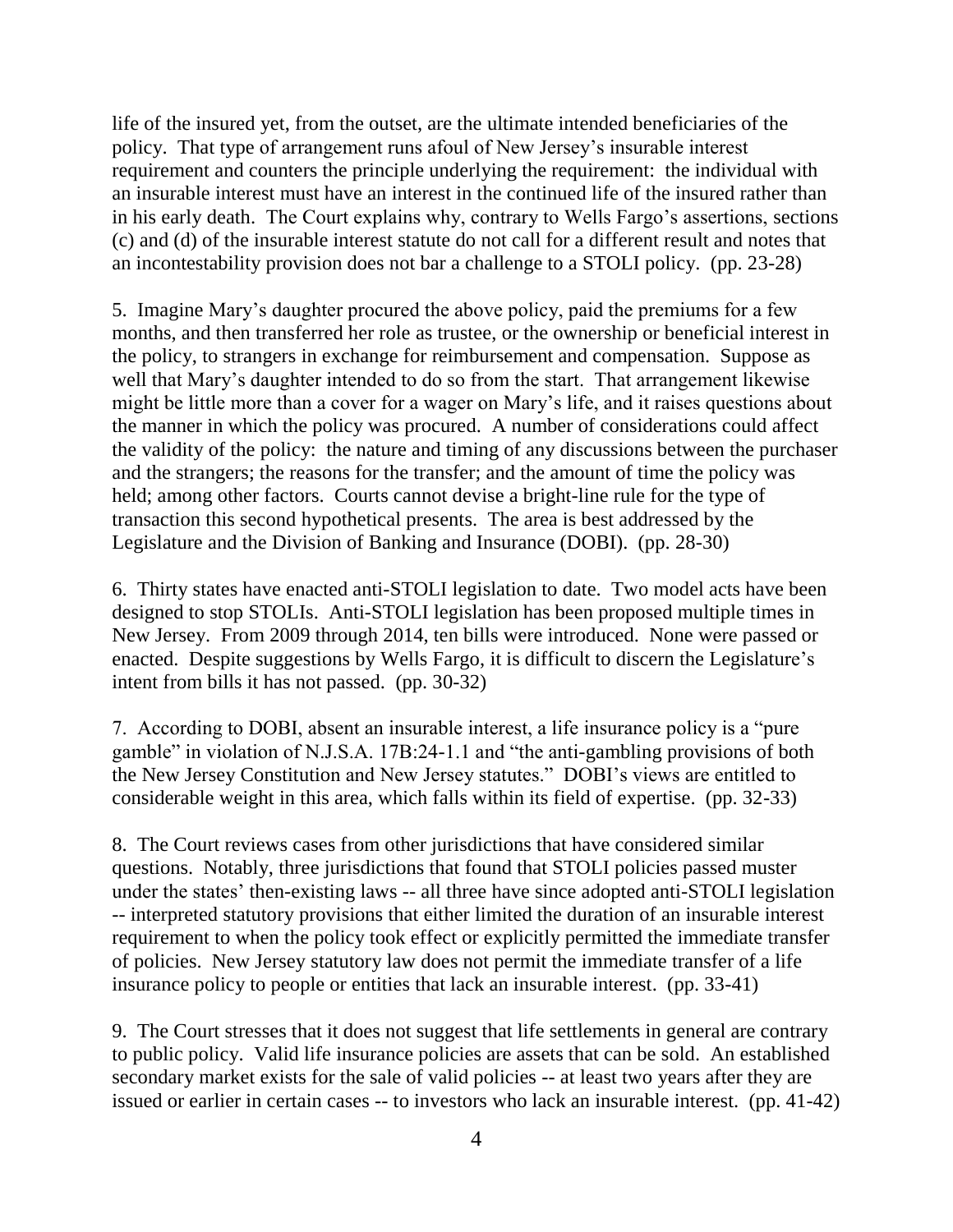10. The first certified question poses a supplemental inquiry: If the policy procured violates New Jersey's public policy, is it void ab initio? When an insurance policy violates public policy, it is as though the policy never came into existence. The policy would be void from the outset. (pp. 42-43)

11. The second certified question asks, "If such a policy is void ab initio, is a later purchaser of the policy, who was not involved in the illegal conduct, entitled to a refund of any premium payments that they made on the policy?" The traditional rule -- that courts leave the parties to a void contract as they are rather than assist an illegal contract -- has evolved over time. Under the more modern view, equitable factors can be considered to determine the proper remedy. The Court reviews several decisions in which such factors were considered by courts assessing STOLI policies and observes that the fact-sensitive approach adopted in those cases is sound. To decide the appropriate remedy, trial courts should develop a record and balance the relevant equitable factors. Those factors include a party's level of culpability, its participation in or knowledge of the illicit scheme, and its failure to notice red flags. Depending on the circumstances, a party may be entitled to a refund of premium payments it made on a void STOLI policy, particularly a later purchaser who was not involved in any illicit conduct. The Court notes that the District Court considered equitable principles and fashioned a compromise award but does not comment on the award itself. (pp. 43-48)

**JUSTICES LaVECCHIA, PATTERSON, FERNANDEZ-VINA, SOLOMON, and TIMPONE join in CHIEF JUSTICE RABNER's opinion. JUSTICE ALBIN did not participate.**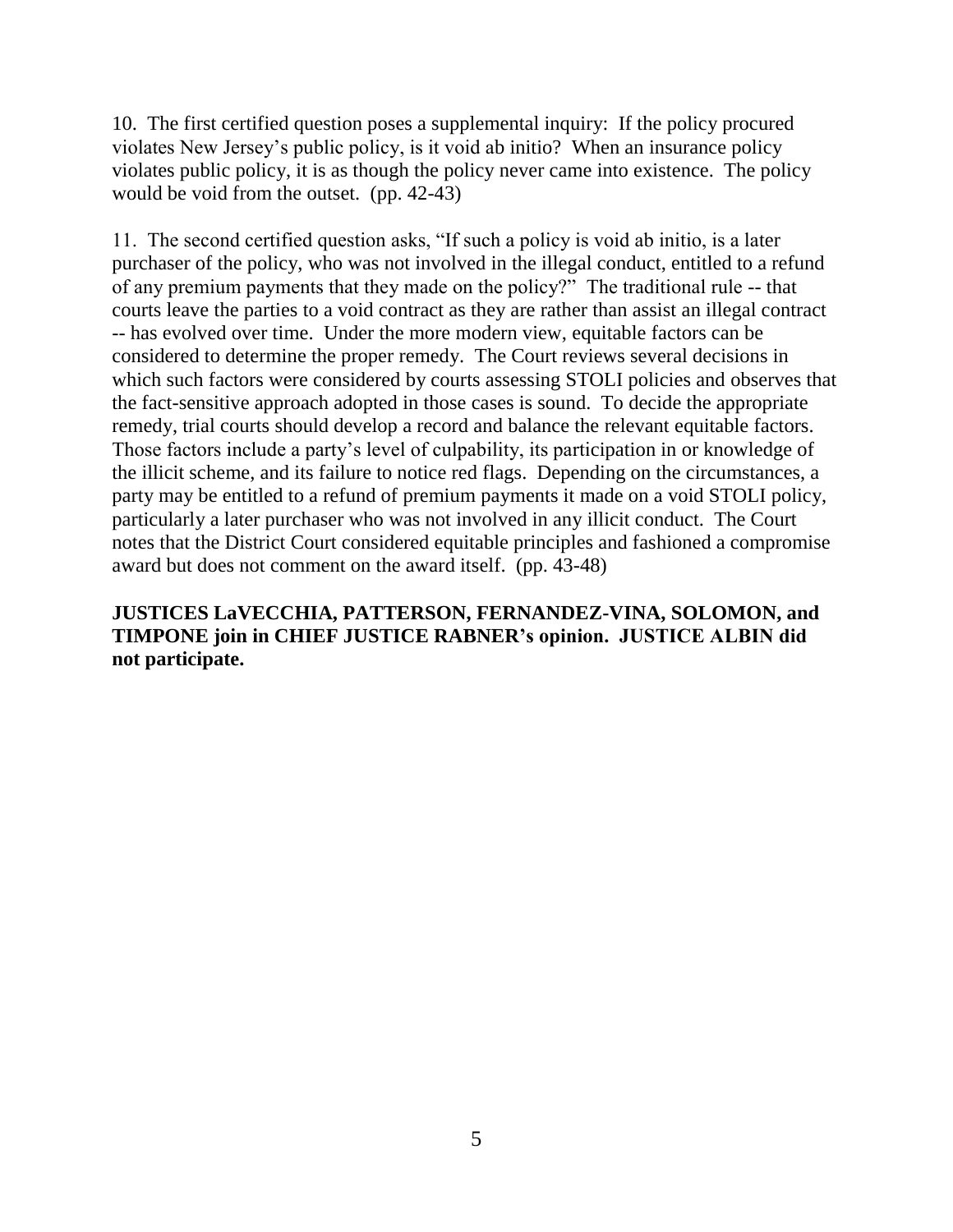# SUPREME COURT OF NEW JERSEY

A-49 September Term 2017

080669

Sun Life Assurance Company of Canada,

Plaintiff-Respondent,

v.

Wells Fargo Bank, N.A., as Securities Intermediary,

Defendant-Appellant.

On certification of questions of law from the United States Court of Appeals for the Third Circuit.

| Argued           | Decided      |  |
|------------------|--------------|--|
| January 29, 2019 | June 4, 2019 |  |

Julius A. Rousseau, III, of the New York and North Carolina bars, admitted pro hac vice, argued the cause for appellant (Arent Fox, attorneys; Julius A. Rousseau, III, and Eric Biderman, on the briefs).

Charles J. Vinicombe argued the cause for respondent (Cozen O'Connor, attorneys; Charles J. Vinicombe, Michael J. Miller, and Sarah E. Kalman, on the briefs).

Raymond R. Chance, III, Assistant Attorney General, argued the cause for amicus curiae State of New Jersey Department of Banking and Insurance (Gurbir S. Grewal, Attorney General, attorney; Melissa H. Raksa, Assistant Attorney General, of counsel; and James A. Carey, Jr.,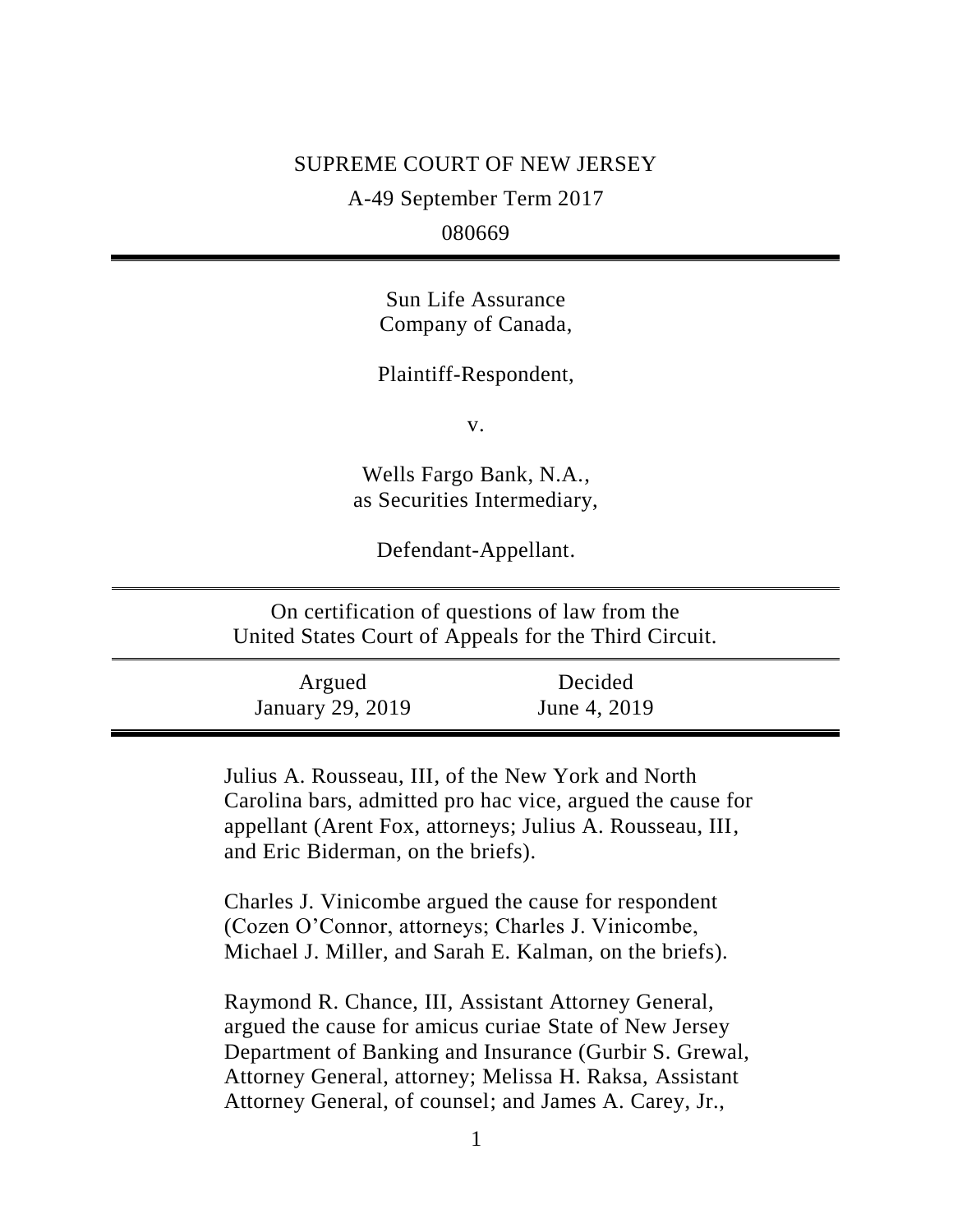Deputy Attorney General, and Adam B. Masef, Deputy Attorney General, on the brief).

Joseph D. Jean submitted a brief on behalf of amicus curiae Institutional Longevity Markets Association (Pillsbury Winthrop Shaw Pittman, attorneys).

Michael M. Rosensaft submitted a brief on behalf of amicus curiae Life Insurance Settlement Association (Katten Muchin Rosenman, attorneys).

# CHIEF JUSTICE RABNER delivered the opinion of the Court.

In New Jersey and elsewhere, no one can procure a life insurance policy on a stranger's life and receive the benefits of the policy. Betting on a human life in that way, with the hope that the person will die soon, not only raises moral concerns but also invites foul play. For those reasons, state law allows a policy to be procured only if the benefits are payable to someone with an "insurable interest" in the person whose life is insured. N.J.S.A. 17B:24- 1.1(b). The beneficiary can be the insured herself, a close relative, a person, corporation, or charity with certain financial ties to the insured, or select others. N.J.S.A. 17B:24-1.1(a).

This case arises out of certified questions of law from the United States Court of Appeals for the Third Circuit. We consider whether the swift transfer of control over a life insurance policy and its benefit, from a named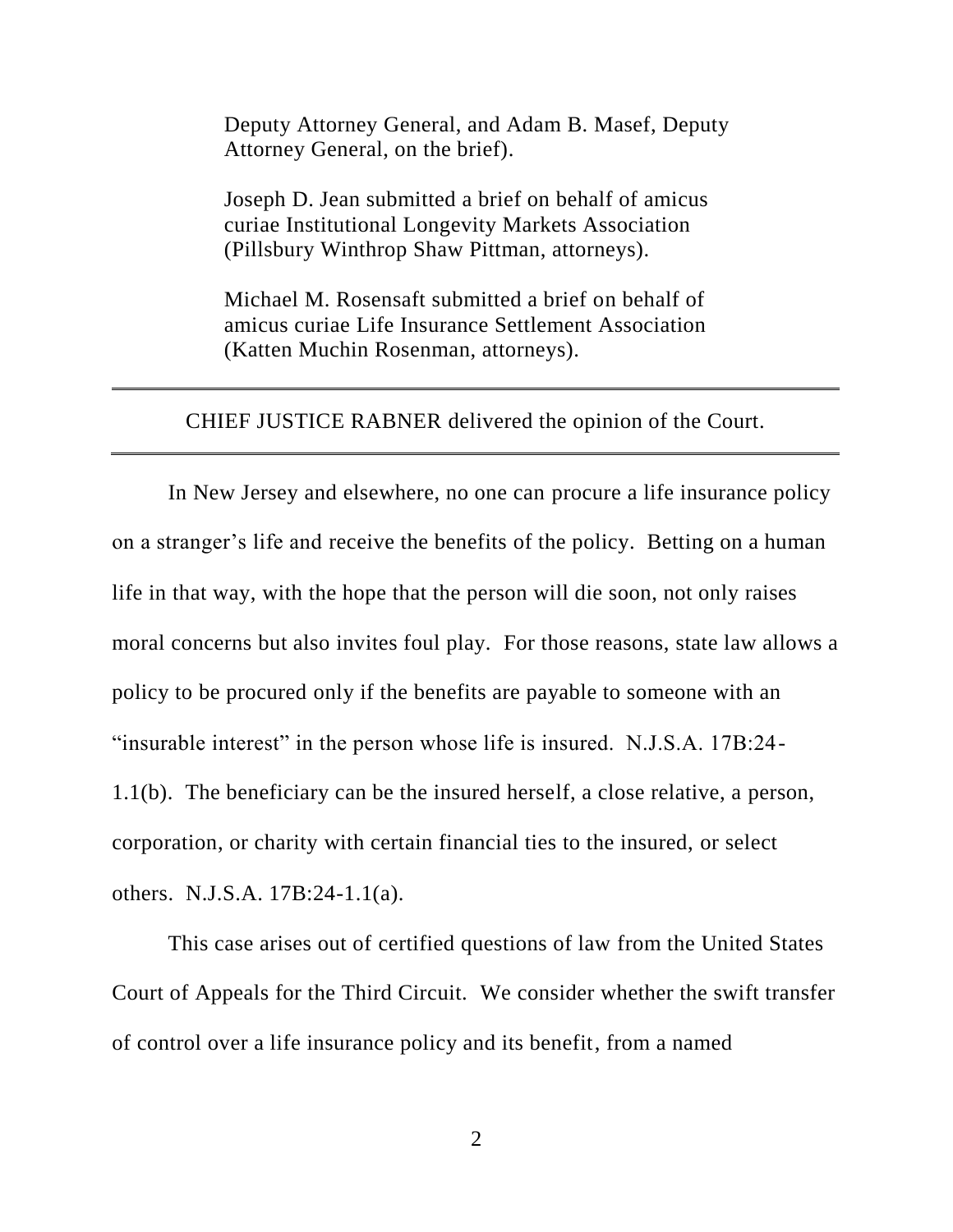beneficiary who had an insurable interest to investors who did not, satisfies New Jersey's insurable interest requirement.

Here, a group of investors paid for a life insurance policy through a trust. The insured was a stranger to them. When the policy was issued, the insured's grandson was the beneficiary. About five weeks later, the trust was amended and the strangers who invested in the policy became its beneficiaries. In short, the insurable interest requirement appeared to have been satisfied at the moment the policy was purchased, but the plan from the start was to transfer the benefits to strangers soon after the policy was issued.

The policy in question is known as a "STOLI" -- a stranger-originated life insurance policy. Because such policies can be predatory and may involve fraud, other states have adopted legislation that bars them. We now consider STOLI policies as a matter of first impression.

We find that STOLI policies run afoul of New Jersey's insurable interest requirement and are against public policy. It would elevate form over substance to conclude that feigned compliance with the insurable interest statute -- as technically exists at the outset of a STOLI transaction -- satisfies the law. Such an approach would upend the very protections the statute was designed to confer and would effectively allow strangers to wager on human lives.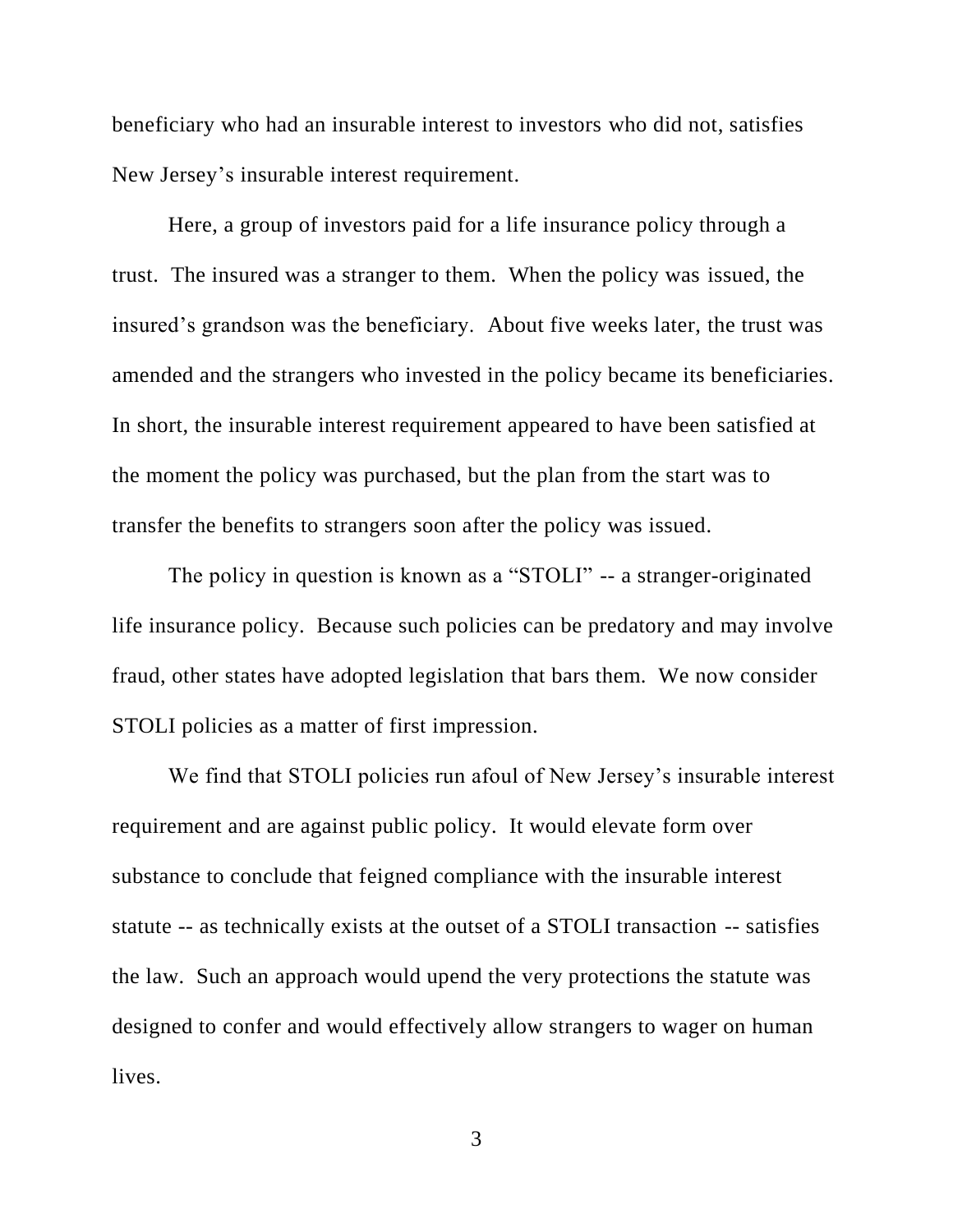In response to the certified questions, we find that STOLI policies are against public policy and are void ab initio, that is, from the beginning. We also note that a party may be entitled to a refund of premium payments depending on the circumstances. Among other relevant factors, courts should consider a later purchaser's participation in and knowledge of the original illicit scheme.

I.

We draw the following facts from the opinions of the Third Circuit and the United States District Court for the District of New Jersey.

## $A<sub>1</sub>$

In April 2007, Sun Life Assurance Company of Canada received an application for a \$5 million insurance policy on the life of Nancy Bergman. The application listed the Nancy Bergman Irrevocable Trust dated 4/6/2007 as the sole owner and beneficiary of the policy. Nancy Bergman signed the application as the grantor of the trust, and her grandson, Nachman Bergman, signed as trustee. The trust had four additional members. All of them were investors, and all were strangers to Ms. Bergman. The investors deposited money into the trust account to pay most if not all of the policy's premiums. The original trust agreement provided that any proceeds of the policy would be paid to Nachman Bergman.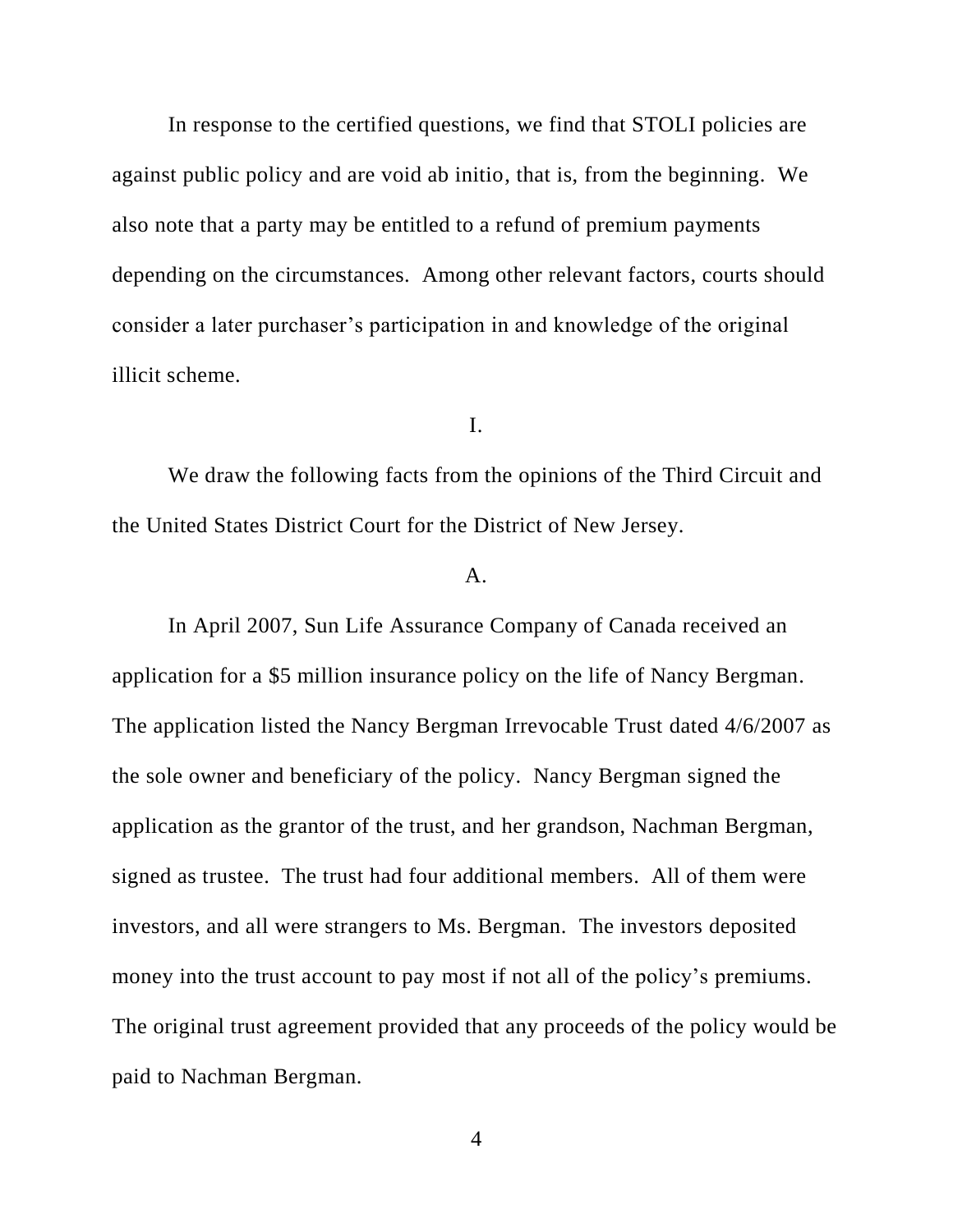Ms. Bergman was a retired middle school teacher. Sun Life received an inspection report that listed her annual income as more than \$600,000 and her overall net worth at \$9.235 million. In reality, her income was about \$3000 a month from Social Security and a pension, and her estate was later valued at between \$100,000 and \$250,000.

Although Ms. Bergman represented that she had no other life insurance policies, five policies were taken out on her life in 2007 from various insurance companies, including Sun Life, for a total of \$37 million.

Sun Life issued the \$5 million policy in question on July 13, 2007. At the time, the trust was the sole owner and beneficiary. The policy had an incontestability clause that barred Sun Life from challenging the policy - other than for non-payment of premiums -- after it had been "in force during the lifetime of the Insured" for two years.

On August 21, 2007, about five weeks after the policy was issued, Nachman Bergman resigned as trustee and appointed the four investors as successor co-trustees. The trust agreement was amended so that most of the policy's benefits would go to the investors; they were also empowered to sell the policy on their own.

More than two years later, in December 2009, the trust sold the policy to SLG Life Settlements, LLC, for \$700,000. The investors received nearly all of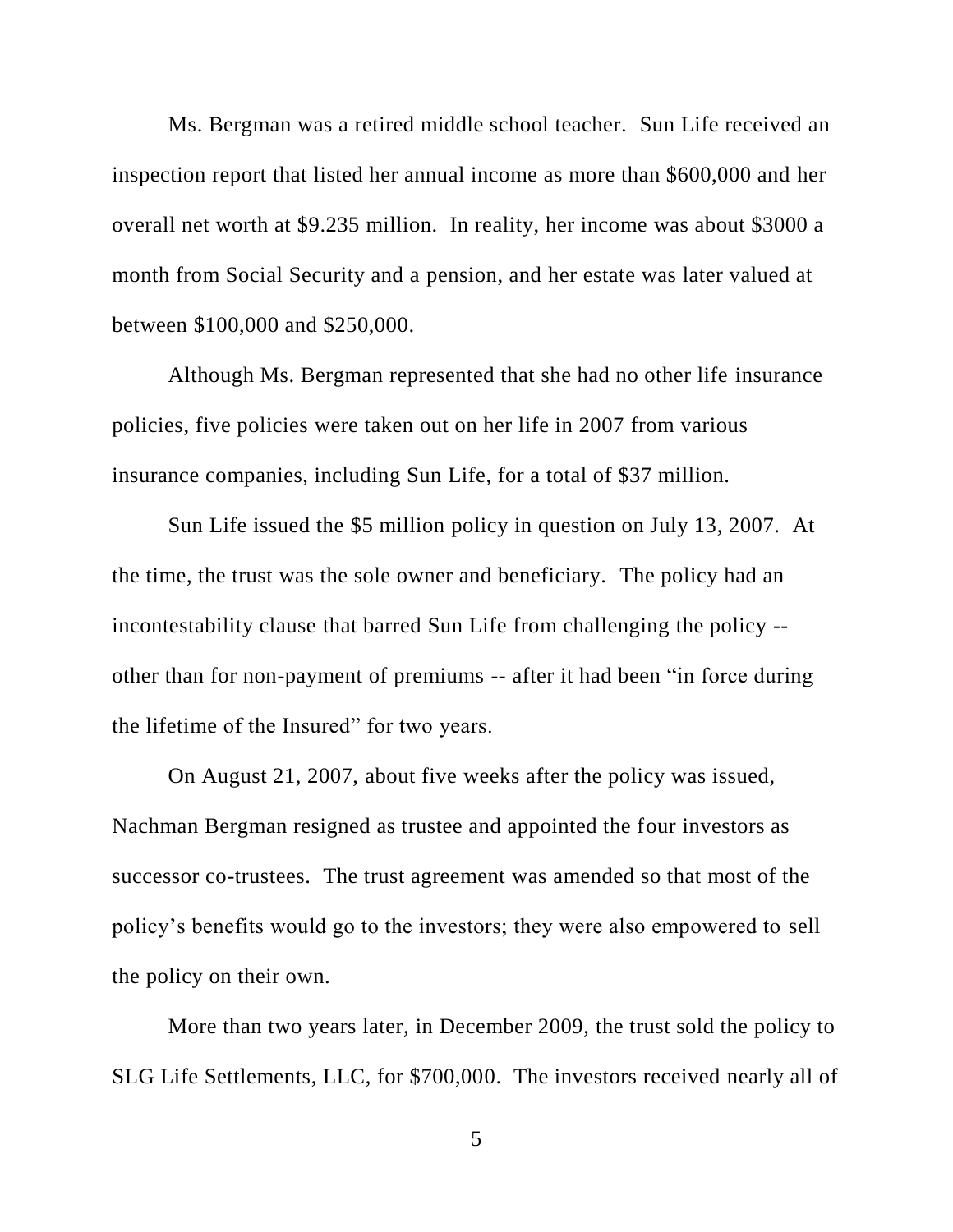the proceeds from the sale. Afterward, a company named LTAP acquired the policy for a brief period, and Wells Fargo Bank, N.A. obtained it in a bankruptcy settlement in or about 2011. Wells Fargo continued to pay the premiums. It claims to have paid \$1,928,726 through a combination of direct premium payments and loans to LTAP to pay premiums.

#### B.

After Nancy Bergman passed away in 2014 at age 89, Wells Fargo sought to collect the policy's death benefit. Sun Life investigated the claim, uncovered the discrepancies noted above, and declined to pay. Instead, Sun Life filed an action in the District Court and sought a declaratory judgment that the policy was void ab initio as part of a STOLI scheme. Wells Fargo counterclaimed for breach of contract and sought the policy's \$5 million face value; if the court voided the policy, Wells Fargo sought a refund of the premiums it paid and funded.

The District Court partially granted Sun Life's motion for summary judgment. The court found that New Jersey law applied and concluded "that this was a STOLI transaction lacking insurable interest in violation of [the State's] public policy. . . . As such, it should be declared void ab initio." The court also granted Wells Fargo's motion to recover its premium payments. The court reasoned that "Wells Fargo is not to blame for the fraud here" and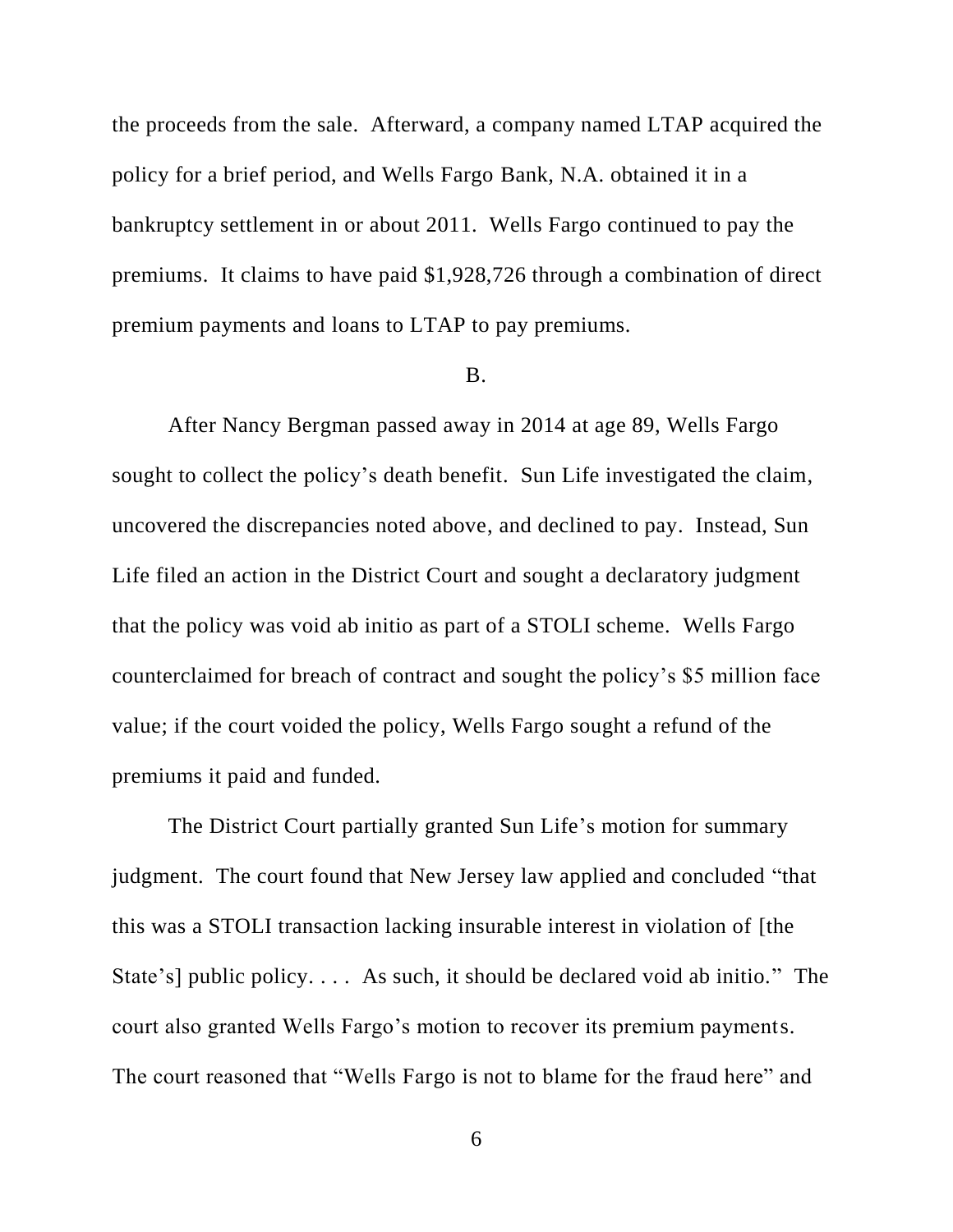that "[a]llowing Sun Life to retain the premiums would be a windfall to the company."

Wells Fargo appealed the determination that the policy was void, and Sun Life cross-appealed the order to refund the premiums.

The Third Circuit noted that "[n]o New Jersey state court has considered" the issues at the heart of this case: "whether STOLI arrangements violate the public policy of New Jersey, and if they do, whether the affected insurance policies are rendered void ab initio." The circuit court also observed that "[i]f the Policy is declared void ab initio, then the nature of the remedy available to the parties is another unresolved question of New Jersey law."

To resolve those "difficult question[s] of New Jersey public policy" and law, the Third Circuit certified two questions of law to this Court:

> (1) Does a life insurance policy that is procured with the intent to benefit persons without an insurable interest in the life of the insured violate the public policy of New Jersey, and if so, is that policy void ab initio?

> (2) If such a policy is void ab initio, is a later purchaser of the policy, who was not involved in the illegal conduct, entitled to a refund of any premium payments that they made on the policy?

We accepted both questions pursuant to Rule 2:12A-5. 236 N.J. 581

(2018). We also granted leave to appear as amici curiae to the Department of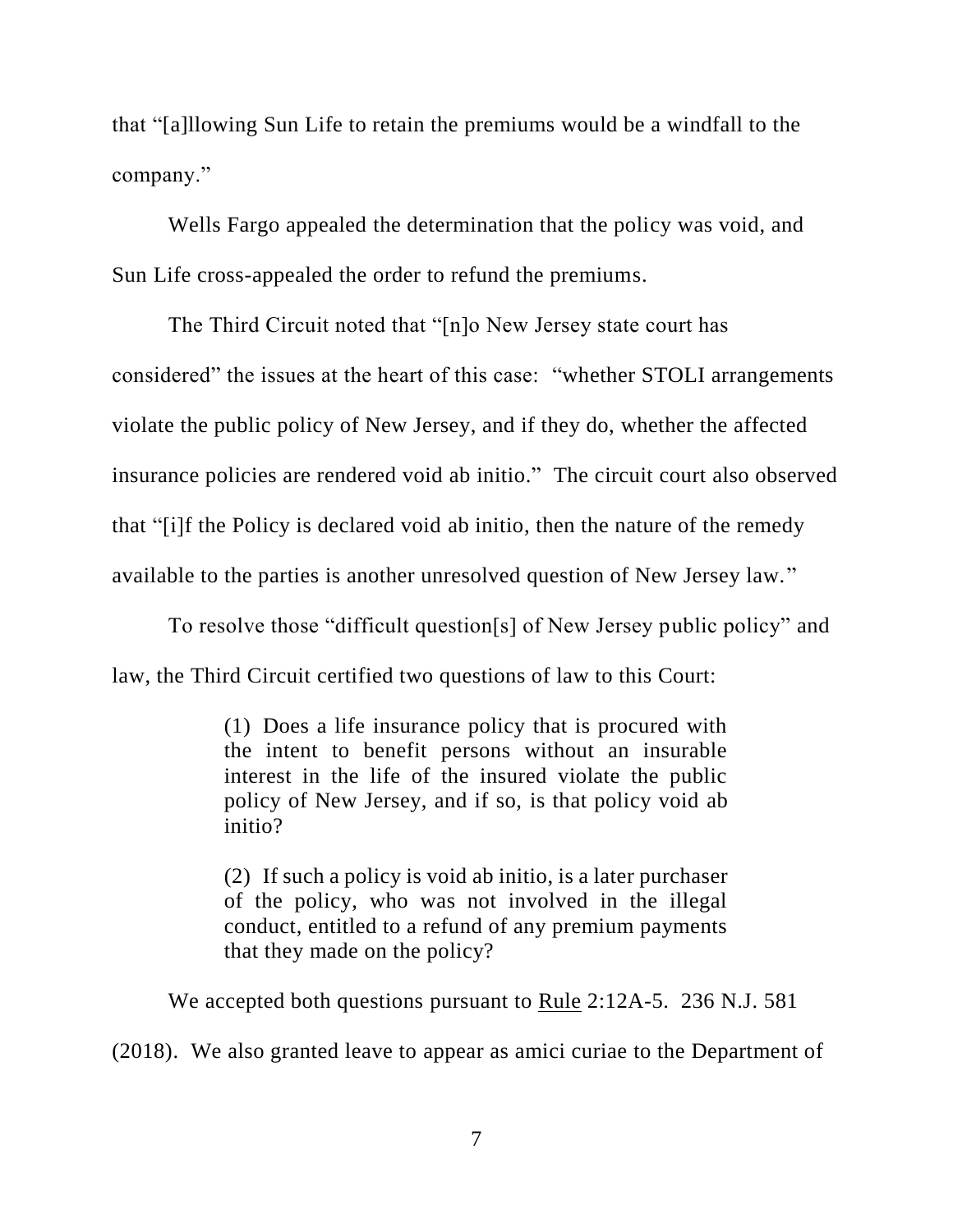Banking and Insurance (DOBI), the Institutional Longevity Markets

Association (ILMA), and the Life Insurance Settlement Association (LISA).

## II.

To provide context for the discussion that follows, we review at the outset certain relevant statutes and concepts.

## A.

Life insurance is "[a]n agreement between an insurance company and the policyholder to pay a specified amount to a designated beneficiary on the insured's death." Black's Law Dictionary 1010 (9th ed. 2009); see also N.J.S.A. 17B:17-3. The Life and Health Insurance Code, at Title 17B of the New Jersey Statutes, regulates this area of law today.<sup>1</sup>

Life insurance has been around for more than 500 years. From its earliest days, there have been concerns about who can purchase a policy on the life of another. See Geoffrey Clark, Betting on Lives: The Culture of Life Insurance in England, 1695-1775 13-14 (1999). In 1419, for example, the Venetian Senate outlawed wagers on the Pope's life and nullified many speculative bets about "how long the reigning pope would live." Id. at 14. Elsewhere in Europe in the fifteenth through seventeenth centuries, "[t]he

 $\overline{\phantom{a}}$ 

States have the authority to regulate insurance under the McCarran-Ferguson Act. 15 U.S.C. § 1012; see also Johnson & Johnson v. Dir., Div. of Taxation, 30 N.J. Tax 479, 494 (2018).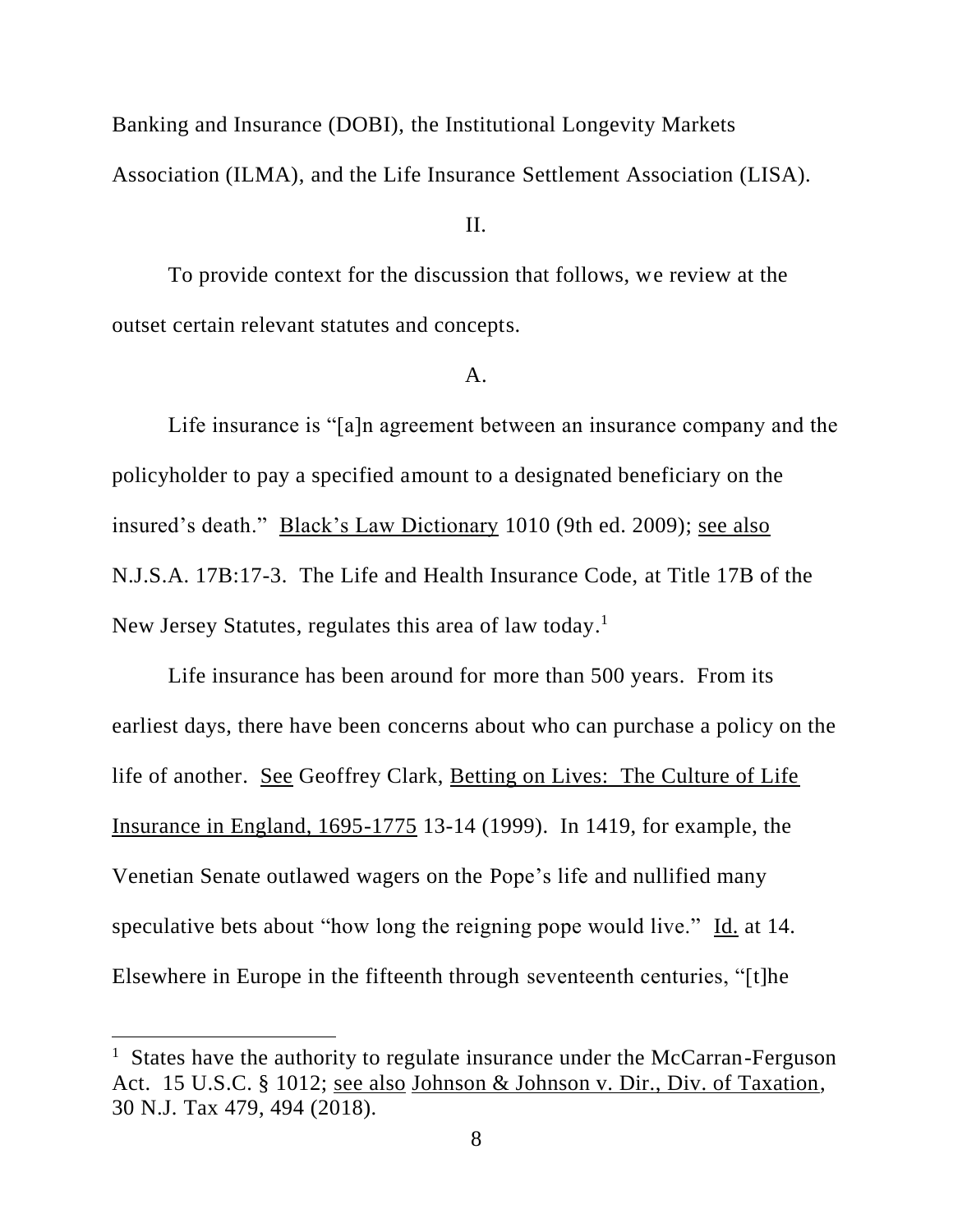frequent association of life insurance with gambling and other disreputable practices prompted governments to prohibit its practice without exception." Id. at 14-15.

In England, life insurance "was legally unrestricted [until] well into the eighteenth century." Id. at 17. By then, it had "bec[o]me so much a mode of gambling (for people took the liberty of insuring any one's life, without hesitation, whether connected with him, or not, . . . ) that it at last became a subject of Parliamentary discussion." Id. at 22 (quoting James Allan Park,  $\underline{A}$ System of the Law of Marine Insurances 490 (1787)). From those discussions, "the first appreciable regulation of life insurance" emerged, along with the concept that the policyholder must have "a financial interest (a so-called 'insurable interest') in [the] life or event" to be insured. Ibid. Section One of the Life Assurance Act of 1774 provided that

> no insurance shall be made by any person or persons, bodies politick or corporate, on the life or lives of any person, or persons, or on any other event or events whatsoever, wherein the person or persons for whose use, benefit, or on whose account such policy or policies shall be made, shall have no interest, or by way of gaming or wagering.

> [14 Geo. 3 (1774 c. 48), https://www.legislation. gov.uk/apgb/Geo3/14/48?view=plain.]

A contract without an insurable interest would be "null and void." Ibid. "The goal of the 1774 Act . . . was to allow people to get the benefits of life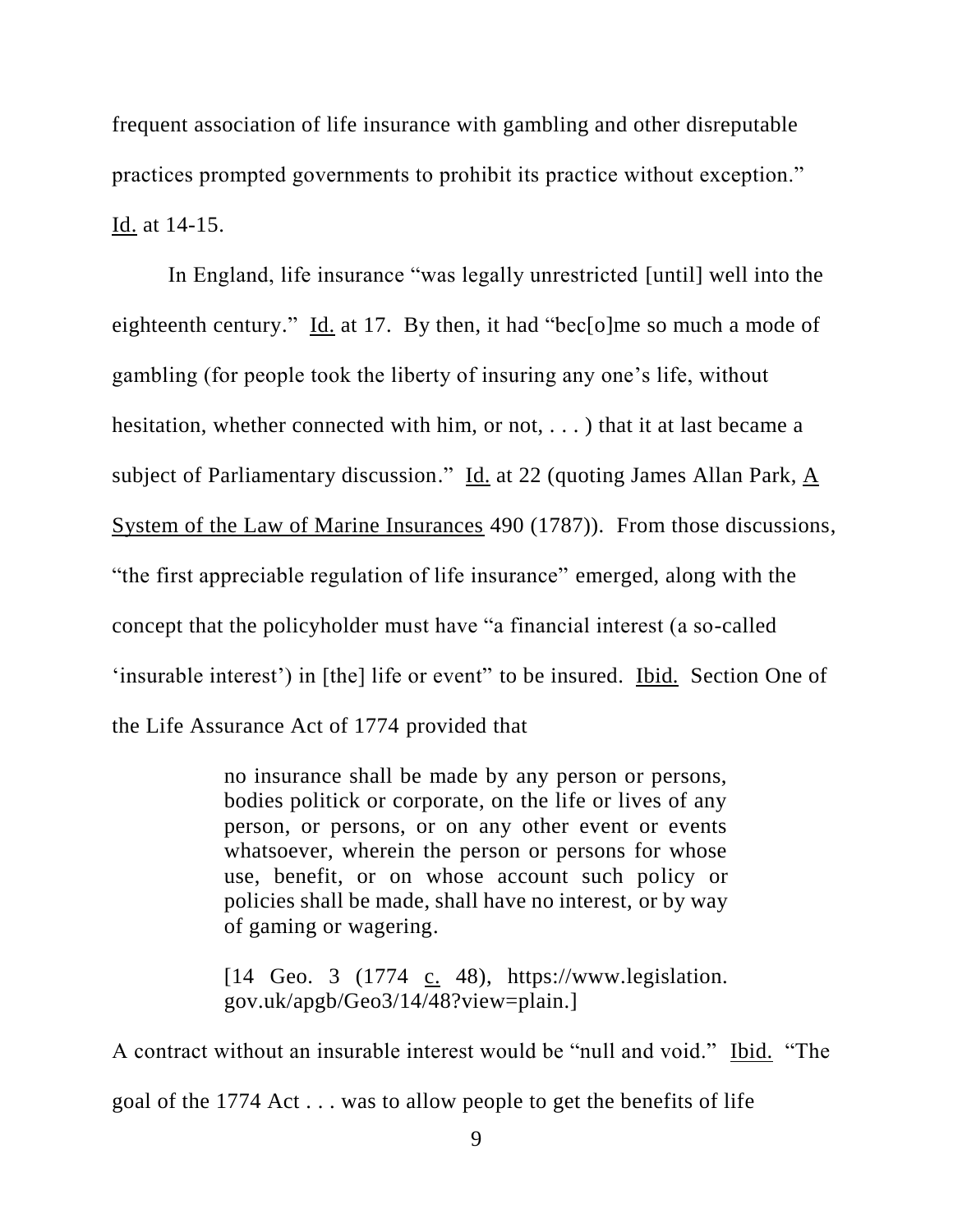insurance while eliminating the betting on human life it encouraged." Susan Lorde Martin, Life Settlements: The Death Wish Industry, 64 Syracuse L. Rev. 91, 94-95 (2014).

The same limitation -- the insurable interest requirement -- was adopted in the United States as well. See Peter Nash Swisher, The Insurable Interest Requirement for Life Insurance: A Critical Reassessment, 53 Drake L. Rev. 477, 482-83 (2005). By the nineteenth century, even in states where insurable interest statutes had not yet been enacted, "in most cases either the English statutes [were] considered as operative, or the older common law [was] followed." Conn. Mut. Life Ins. Co. v. Schaefer, 94 U.S. 457, 460 (1877). As a result, the Supreme Court explained, "[a] man cannot take out insurance on the life of a total stranger, nor on that of one who is not so connected with him as to make the continuance of the life a matter of some real interest to him." Ibid.

The existence of an insurable interest distinguished valid life insurance policies from "mere wager policies." Ibid. The Court later addressed the complexity and importance of the requirement in Warnock v. Davis, 104 U.S. 775, 779 (1882). As the Court explained,

> [i]t is not easy to define with precision what will in all cases constitute an insurable interest, so as to take the contract out of the class of wager policies. . . . But in all cases there must be a reasonable ground, founded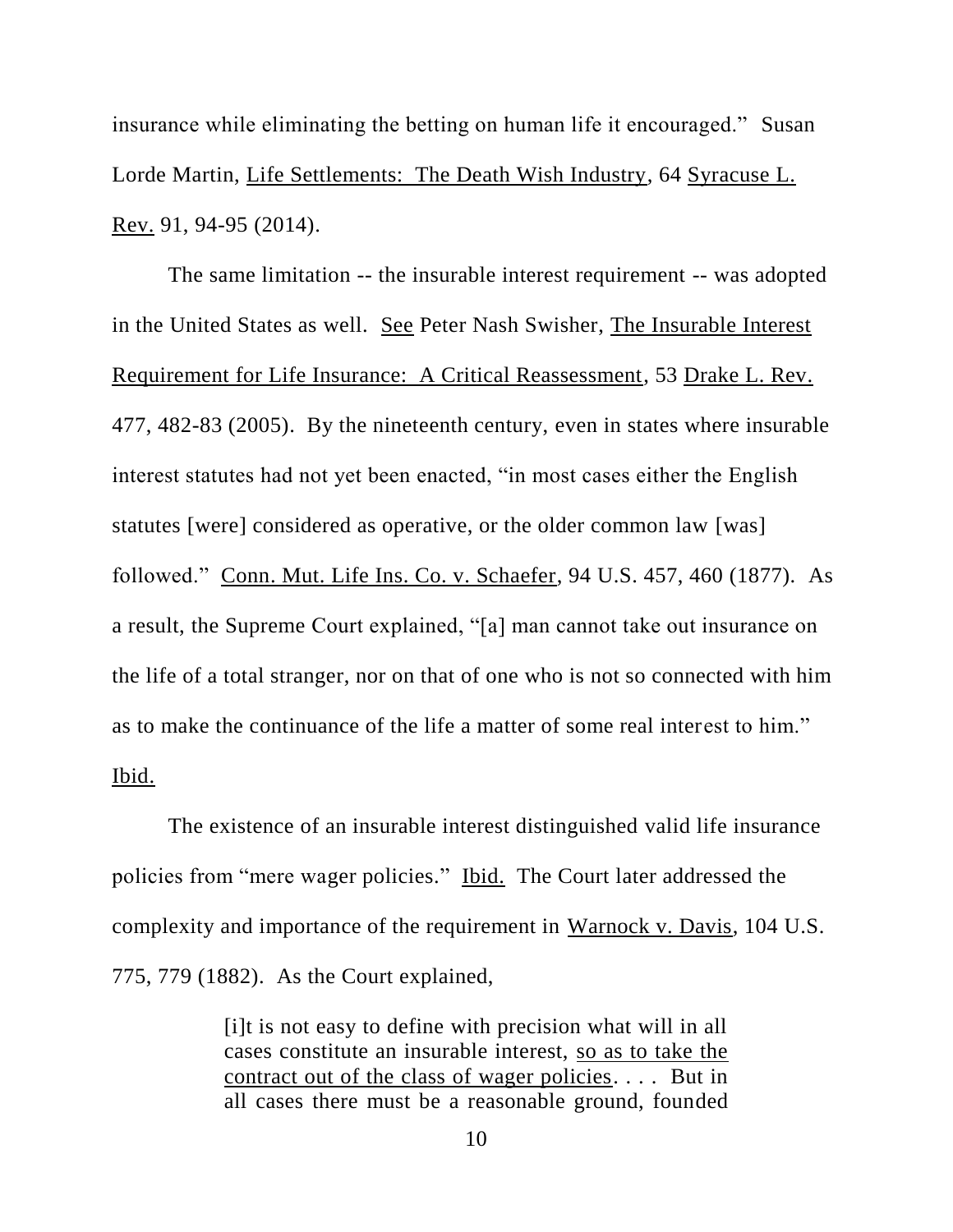upon the relations of the parties to each other, either pecuniary or of blood or affinity, to expect some benefit or advantage from the continuance of the life of the assured. Otherwise the contract is a mere wager, by which the party taking the policy is directly interested in the early death of the assured. Such policies have a tendency to create a desire for the event. They are, therefore, independently of any statute on the subject, condemned, as being against public policy.

[Ibid. (emphases added).]

 $\overline{a}$ 

In New Jersey, the Legislature adopted the current insurable interest requirement in 1968. L. 1968, c. 318,  $\S$  1. More than a century earlier, the pre-1948 New Jersey Supreme Court<sup>2</sup> opined that a policy would be valid without such an interest, Trenton Mut. Life & Fire Ins. Co. v. Johnson, 24 N.J.L. 576, 584 (Sup. Ct. 1854), even though it found the policyholder did have an insurable interest in the life of the insured, id. at 582, 586-87. Because New Jersey did not have a statute similar to England's Life Assurance Act of 1774, the court based its decision on its view of the common law. The court found no insurable interest requirement under the common law. Id. at 583-84. The United States Supreme Court, however, reached a different

 $2$  Prior to the 1948 Constitution, the New Jersey Supreme Court was an intermediate appellate court; its rulings were subject to review by the Court of Errors and Appeals, the State's highest court at the time. Carla Vivian Bello & Arthur T. Vanderbilt II, New Jersey's Judicial Revolution: A Political Miracle 32 (1997); William M. Clevenger, The Courts of New Jersey: Their Origin, Composition and Jurisdiction 29-32 (1903).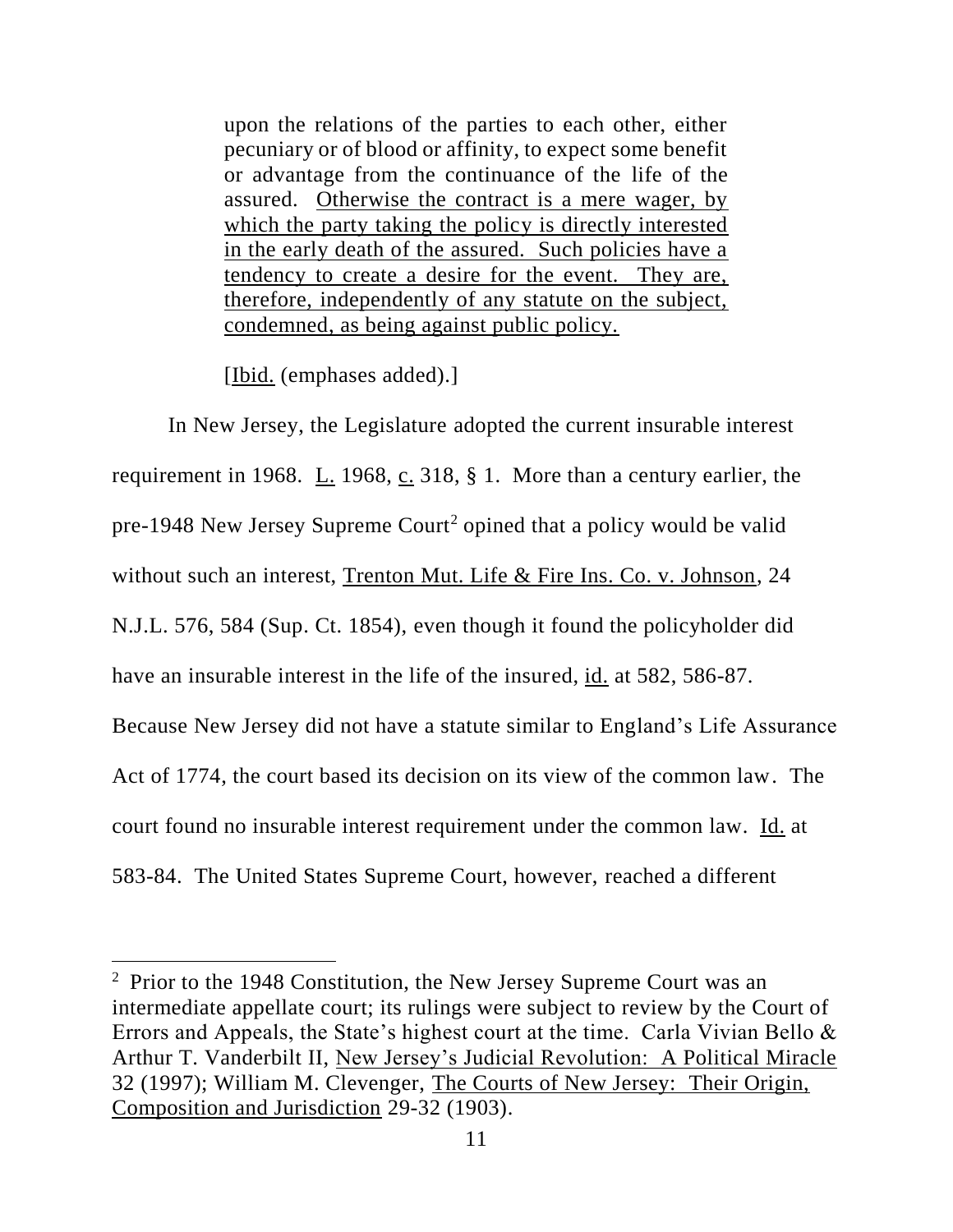conclusion in 1877. See Schaefer, 94 U.S. at 460 (noting that "the law of England prior to the Revolution of 1688" was that policies without an insurable interest were "void, as against public policy").

The current statutory scheme appears at N.J.S.A. 17B:24-1.1. The Legislature expressly imposed an insurable interest requirement and thus superseded dated case law like Johnson. See United States v. Texas, 507 U.S. 529, 534 (1993) (noting that a statute can "abrogate a common-law principle" if it "'speak[s] directly' to the question addressed by the common law" (quoting Mobil Oil Corp. v. Higginbotham, 436 U.S. 618, 625 (1978))); see also Fu v. Fu, 160 N.J. 108, 121 (1999).

N.J.S.A. 17B:24-1.1(a) outlines three situations in which an individual has an insurable interest:

> (1) An individual has an insurable interest in his own life, health and bodily safety.

> (2) An individual has an insurable interest in the life, health and bodily safety of another individual if he has an expectation of pecuniary advantage through the continued life, health and bodily safety of that individual and consequent loss by reason of his death or disability.

> (3) An individual has an insurable interest in the life, health and bodily safety of another individual to whom he is closely related by blood or by law and in whom he has a substantial interest engendered by love and affection. An individual liable for the support of a child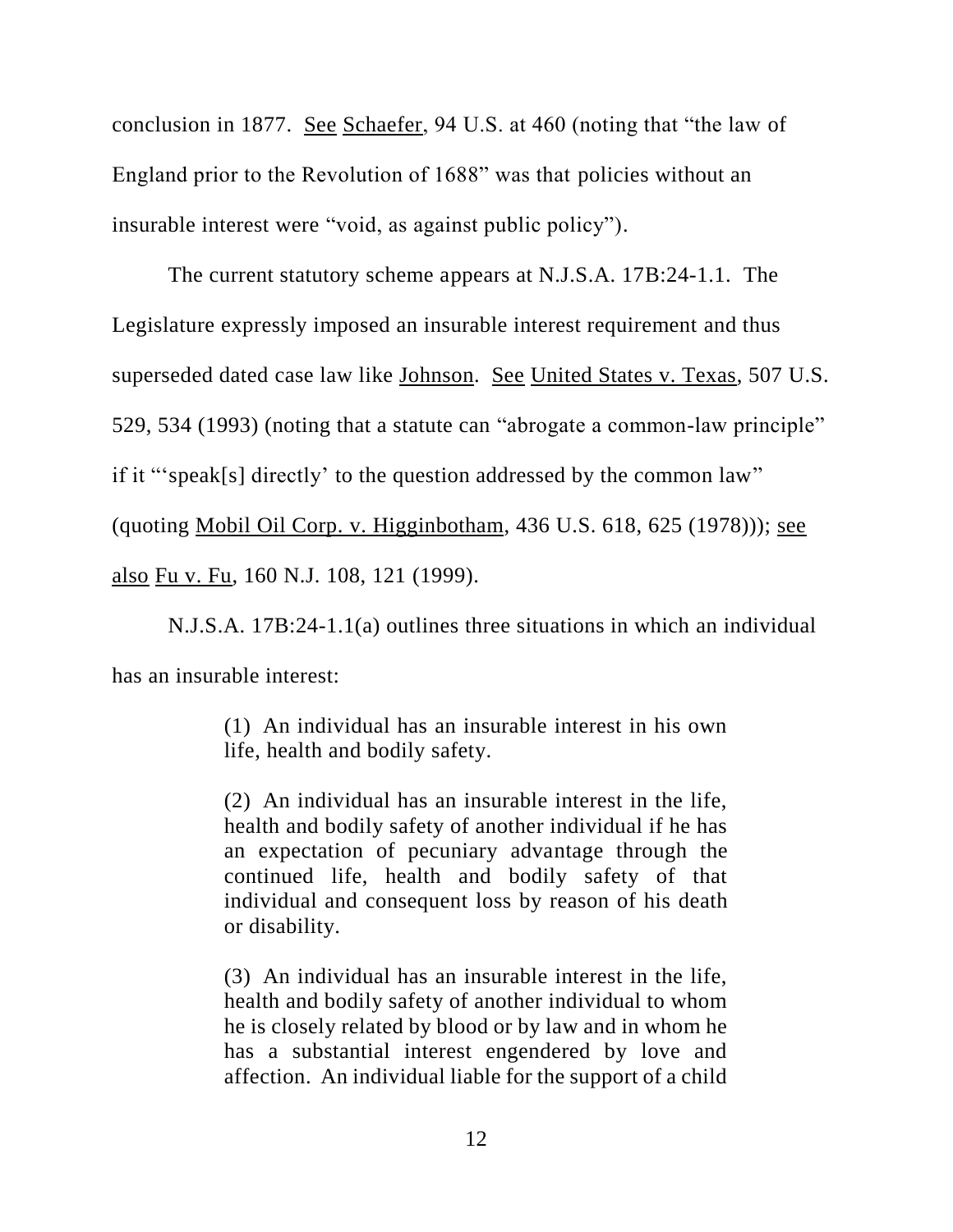or former wife or husband may procure a policy of insurance on that child or former wife or husband.

The statute also specifies circumstances under which a corporation, N.J.S.A.

 $17B:24-1.1(a)(4)$ , or a nonprofit or charitable entity, id. § (a)(5), has an

insurable interest in the lives of its employees, officers, or others.

Critical to the questions presented in this case, section (b) of N.J.S.A. 17B:24-1.1 bars procurement of a life insurance policy payable to someone who lacks an insurable interest in the life of the insured:

> No person shall procure or cause to be procured any insurance contract upon the life, health or bodily safety of another individual unless the benefits under that contract are payable to the individual insured or his personal representative, or to a person having, at the time when that contract was made, an insurable interest in the individual insured.

Sections (c) and (d) of N.J.S.A. 17B:24-1.1 address violations of the insurable interest statute from different perspectives. Specifically, N.J.S.A. 17B:24-1.1(c) allows "the individual insured, or his executor or administrator" to "maintain an action to recover" any benefits paid "under any contract made in violation of" the insurable interest requirement. And N.J.S.A. 17B:24- 1.1(d) protects an insurer's good faith reliance "upon all statements, declarations and representations made by an applicant for insurance relating to the insurable interest of the applicant." No published opinions by this Court or

the Appellate Division interpret New Jersey's insurable interest statute.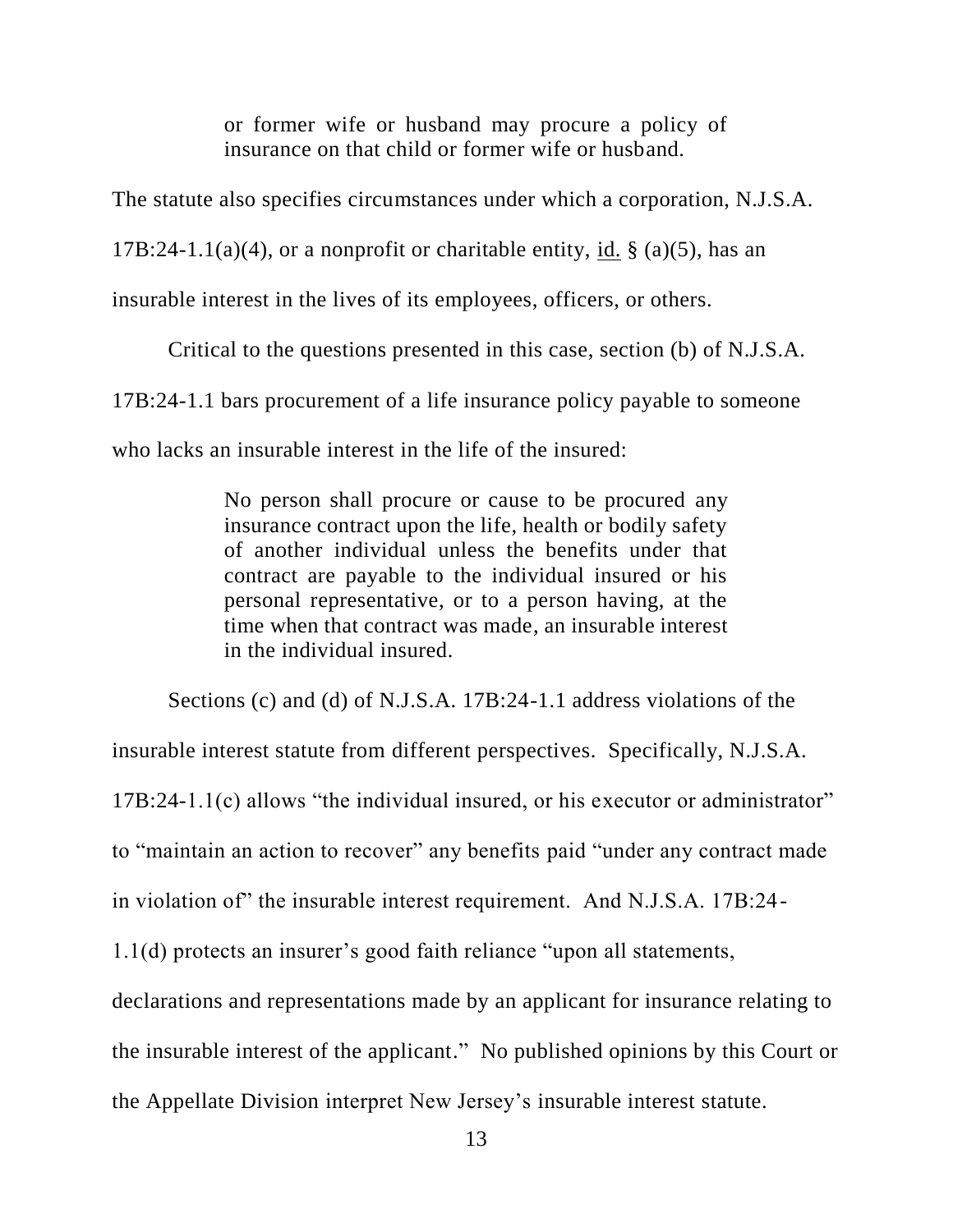B.

Just as all New Jersey insurance policies must be based on an insurable interest, they must also contain an incontestability clause. See N.J.S.A. 17B:25-4 ("There shall be a provision that the policy . . . shall be incontestable, except for nonpayment of premiums, after it has been in force during the lifetime of the insured for a period of 2 years from its date of issue."). Forty-three states require incontestability clauses in life insurance policies, and they are "found in almost all policies." 2 Harnett & Lesnick, The Law of Life and Health Insurance § 5.07 (Matthew Bender, rev. ed. 2018). New Jersey was in line with standard industry practice when it adopted a twoyear period after which policies cannot be contested except for nonpayment of premiums. See id. § 5.07(2); see also N.J.S.A. 17B:25-4.

Like statutes of limitations, incontestability clauses create incentives for insurers to challenge questionable policies in a timely manner, rather than continue to collect premiums and complain "only when called upon to pay." See Harrison v. Provident Relief Ass'n of Wash., D.C., 126 S.E. 696, 701 (Va. 1925); see also 17 Couch on Insurance § 240:5 (3d ed. 2018).

Incontestability clauses, however, are not a bar to all defenses. See 2 Harnett & Lesnick § 5.07(5) (cataloguing common defenses and decisions on both sides of the incontestability issue). For example, "it has generally been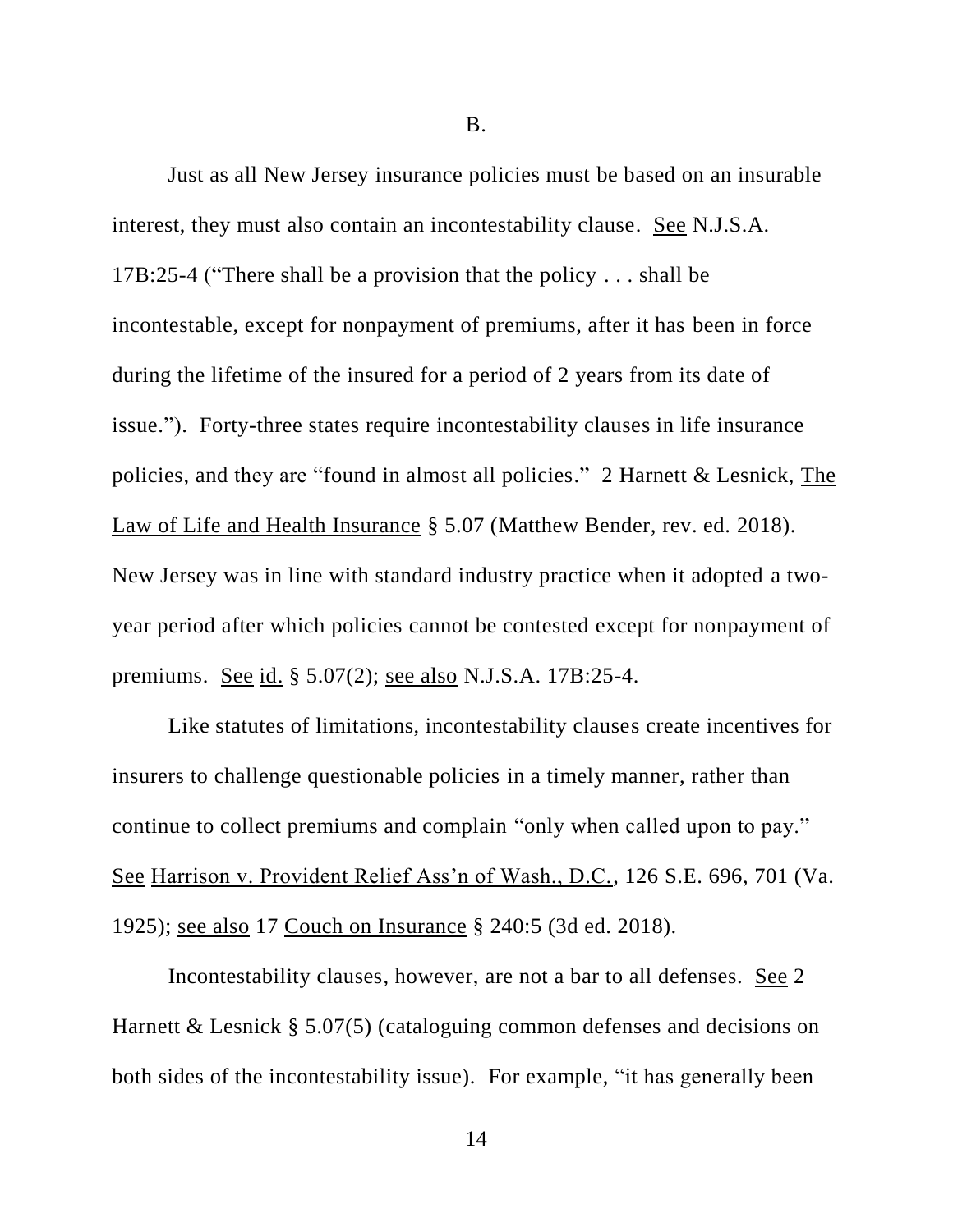held that an insurance policy violative of public policy or good morals cannot be enforced simply because the incontestability period has run." Tulipano v. U.S. Life Ins. Co., 57 N.J. Super. 269, 277 (App. Div. 1959) (collecting cases); see also Martin, Life Settlements, 64 Syracuse L. Rev. at 104 ("[T]he Delaware Supreme Court, and a majority of other courts that have decided cases on the inviolability of incontestability clauses, held that the incontestability period is contingent on the existence of a valid contract." (footnote omitted)).

A majority of courts have held that the lack of an insurable interest can be asserted as a defense even after a policy has become incontestable. See, e.g., PHL Variable Ins. Co. v. Price Dawe 2006 Ins. Tr., 28 A.3d 1059, 1067- 68 (Del. 2011); Beard v. Am. Agency Life Ins. Co., 550 A.2d 677, 691 (Md. 1988); see also 17 Couch on Insurance § 240:82 ("The majority of jurisdictions follow the view that an incontestable clause does not prohibit insurers from resisting payment on the ground that the policy was issued to one having no insurable interest -- such a defense may be raised despite the fact that the period of contestability has expired."); 8 New Appleman on Insurance Law Library Edition § 83.09 (2018) ("Nearly every jurisdiction that has addressed the issue holds that a policy lacking an insurable interest is void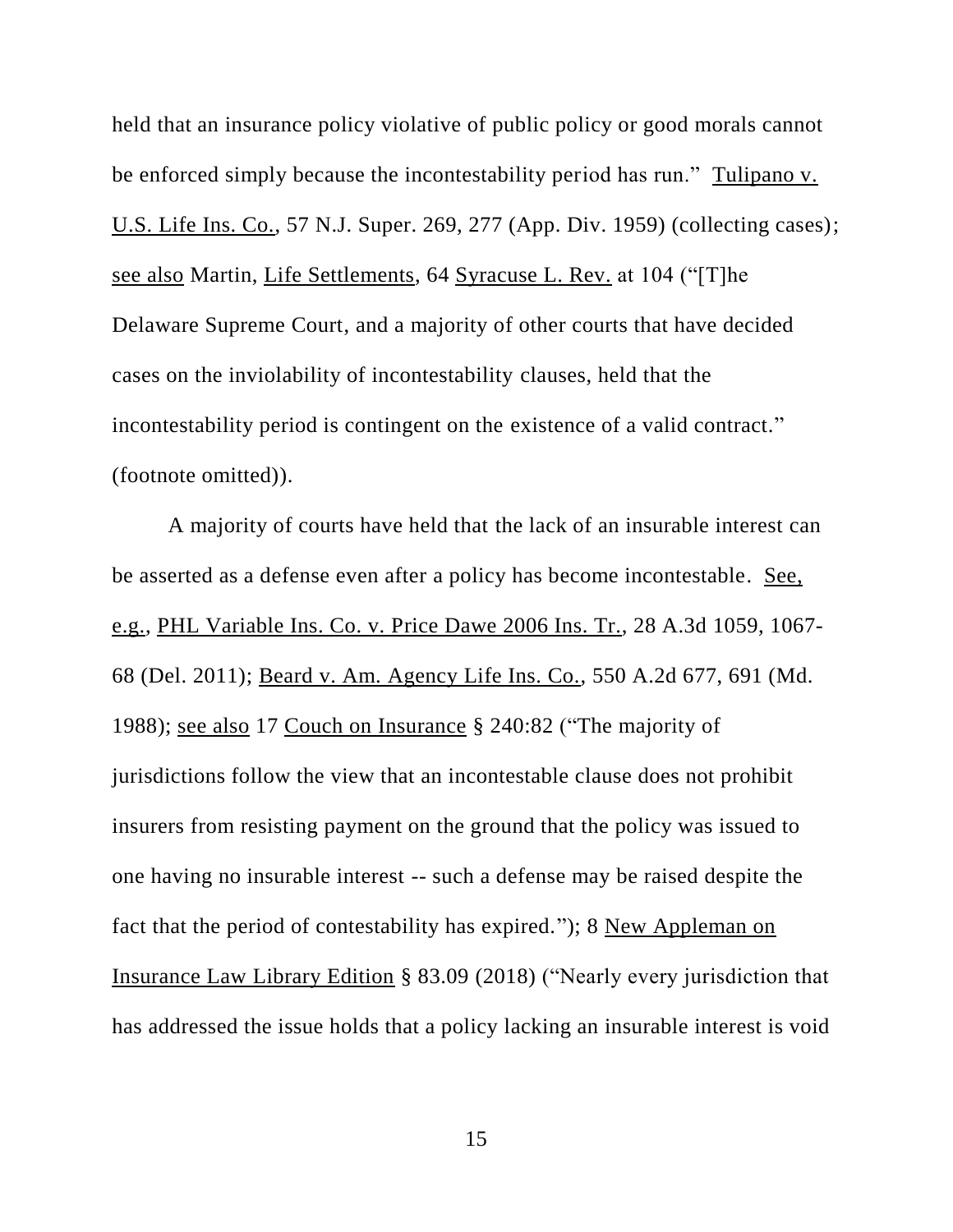and is not rendered valid by an incontestability provision."). As the Delaware

Supreme Court has explained,

if a life insurance policy lacks an insurable interest at inception, it is void ab initio because it violates Delaware's clear public policy against wagering. It follows, therefore, that if no insurance policy ever legally came into effect, then neither did any of its provisions, including the statutorily required incontestability clause. . . . As a result, the incontestability provision does not bar an insurer from asserting a claim on the basis of a lack of insurable interest.

[Price Dawe, 28 A.3d at 1067-68 (footnotes omitted).]

# $C<sub>c</sub>$

Although life insurance policies must be payable to a person with an insurable interest when they are procured, policies can be sold later on - including to individuals who would not have been able to buy the policy originally because they lacked an insurable interest. As Justice Oliver Wendell Holmes, Jr., wrote in Grigsby v. Russell, 222 U.S. 149, 156 (1911), "[s]o far as reasonable safety permits, it is desirable to give to life policies the ordinary characteristics of property. . . . To deny the right to sell except to persons having [an insurable] interest is to diminish appreciably the value of the contract in the owner's hands."

In New Jersey, life insurance policies may be sold subject to the regulatory scheme outlined in the Viatical Settlements Act, N.J.S.A. 17B:30B-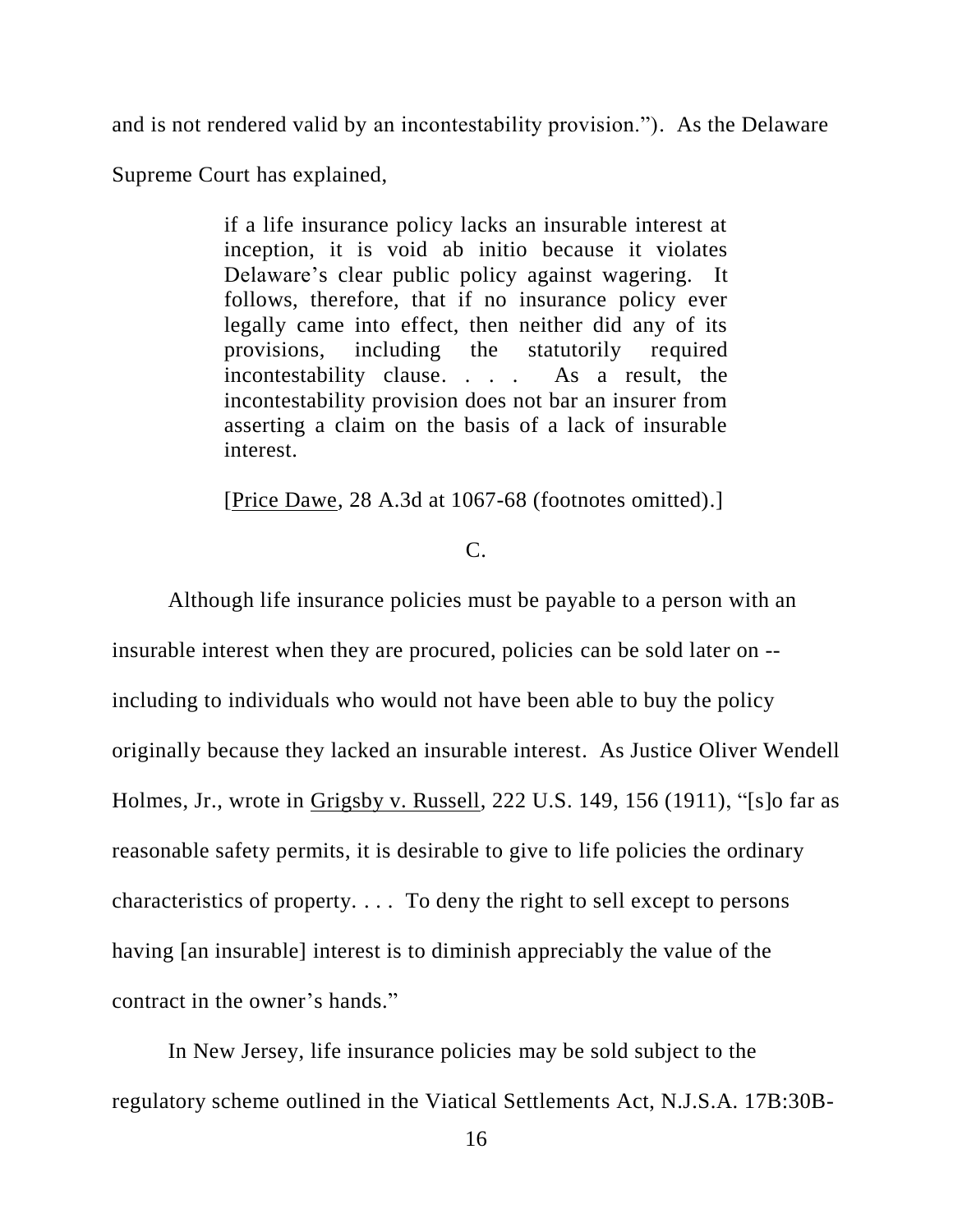1 to -17. In general, a viatical settlement is "[a] transaction in which a terminally or chronically ill person sells the benefits of a life-insurance policy to a third party" at a discounted value "in return for a lump-sum cash payment." Black's Law Dictionary 1497 (9th ed. 2009). The seller or insured is called the "viator." Ibid.

"The viatical settlements industry was born in the 1980s in response to the AIDS crisis." Life Partners, Inc. v. Morrison, 484 F.3d 284, 287 (4th Cir. 2007). Particularly in the early days of the crisis, when "victims usually died within months of diagnosis," many AIDS sufferers needed money for treatment. Ibid. Because of their short life expectancies, "investors were willing to purchase . . . life insurance policies." Ibid. The market for viatical settlements later expanded to include policies for the elderly and people with diseases other than AIDS. Id. at 287-88.

The imbalance in power between people in desperate need of funds and more sophisticated investors willing to buy life insurance policies led to the regulation of viatical settlements. See id. at 288. The New Jersey Legislature passed a viatical settlements law in 1999, L. 1999, c. 211, "to protect particularly vulnerable persons from aggressive or fraudulent business tactics," Governor's Statement on Signing S. 1515 (Sept. 17, 1999). The Legislature repealed the law in 2005 and replaced it with "a broader regulatory scheme" --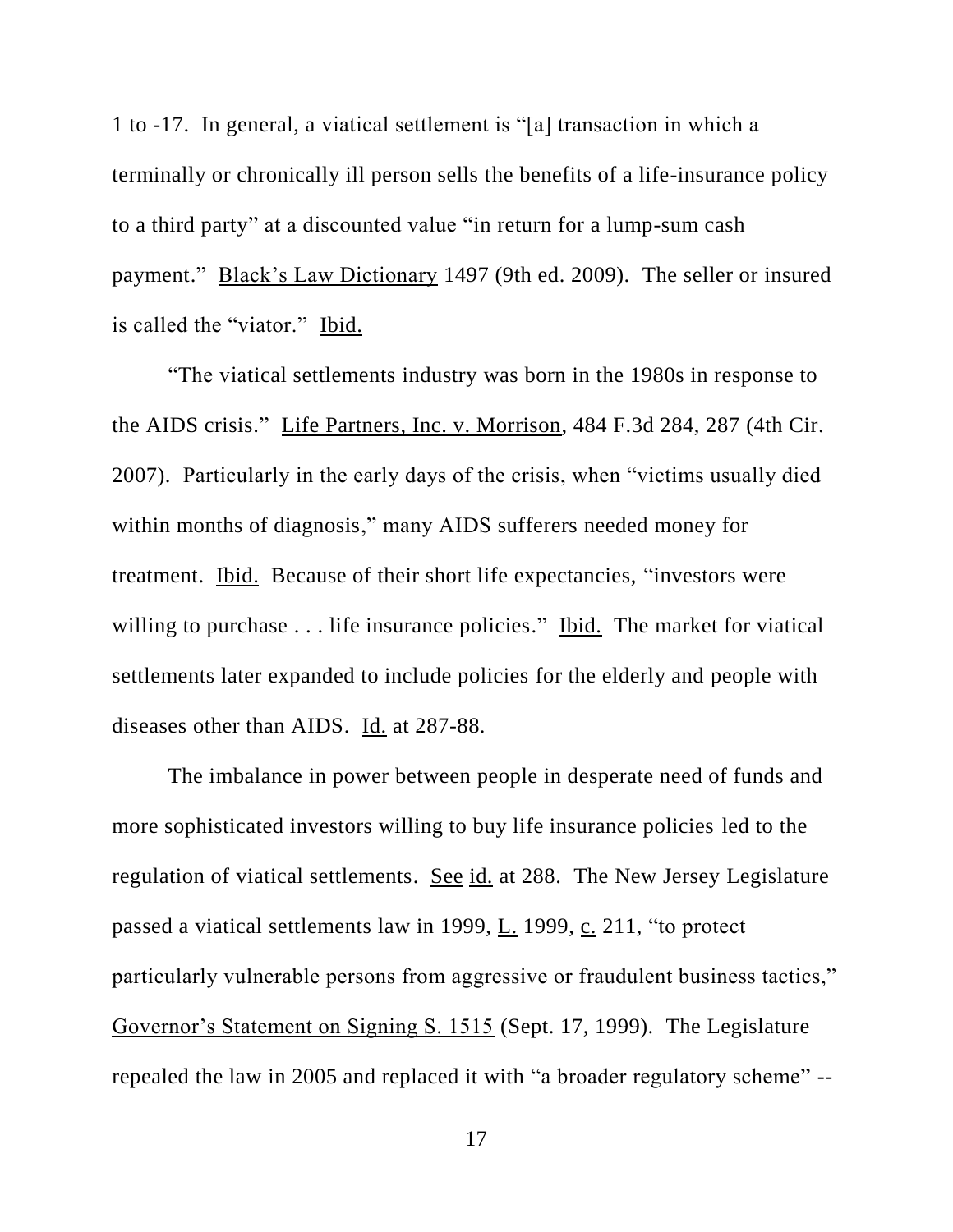the Viatical Settlements Act, <u>L.</u> 2005, c. 229. See Sponsor's Statement to S.

1940 37 (Oct. 4, 2004).

The Act defines a "viatical settlement contract" as

a written agreement establishing the terms under which compensation or anything of value will be paid, which compensation or value is less than the expected death benefit of the policy, in return for the viator's assignment, transfer, sale, devise or bequest of the death benefit or ownership of any portion of the policy. . . . A viatical settlement contract includes an agreement with a viator to transfer ownership or change the beneficiary designation at a later date regardless of the date that compensation is paid to the viator.

[N.J.S.A. 17B:30B-2.]

The definition also includes financing agreements but expressly excludes "written agreement[s] between a viator and a person having an insurable interest in the insured's life." Ibid.

A key provision of the Act limits the potential for abuse. Aside from limited exceptions, the law bars policyholders from entering into a viatical settlement contract -- and thus transferring the policy benefit to a stranger - for two years from the date the policy was issued. N.J.S.A. 17B:30B-10(a). The statute reads as follows:

> a. It is a violation of this act for any person to enter into a viatical settlement contract within a two-year period commencing with the date of issuance of the insurance policy unless the viator certifies [that] . . . :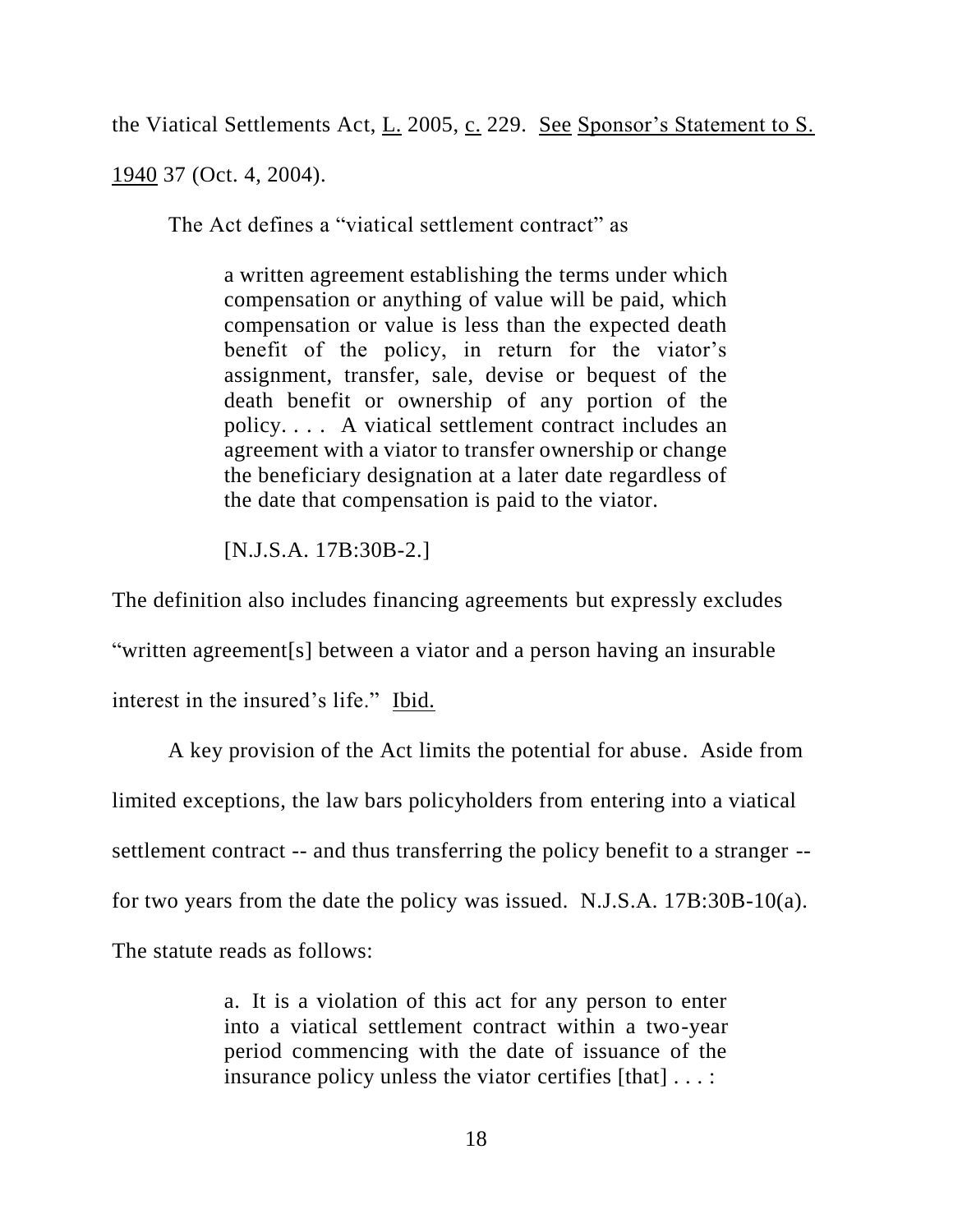(1) The policy was issued upon the viator's exercise of conversion rights arising out of a group or individual life insurance policy. . . ;

(2) The viator submits independent evidence to the viatical settlement provider that within the two-year period: (a) the viator or insured was terminally ill or chronically ill; or (b) the viator or insured disposed of his ownership interests in a closely held corporation [subject to certain limitations]; or (c) both.

## $[\underline{Ibid.}]$

Thus, under section 10(a), a policyholder may not "assign[], transfer, s[ell], devise or beque[ath] . . . the death benefit or ownership of any portion of the policy" to someone without an insurable interest in the life of the insured, N.J.S.A. 17B:30B-2, for a period of two years, unless the policyholder exercised conversion rights, id.  $\S$  10(a)(1), or the policyholder or insured was terminally or chronically ill, disposed of ownership interests in a closely held corporation, or both, id.  $\S$  10(a)(2).

Over time, and as the market expanded, "the industry changed its name and description from 'viatical settlements' to 'life settlements.'" Susan Lorde Martin, Betting on the Lives of Strangers: Life Settlements, STOLI, and Securitization, 13 U. Pa. J. Bus. L. 173, 185-87 (2010). STOLI policies - once again, short for stranger-originated life insurance policies -- are a subset of life settlements.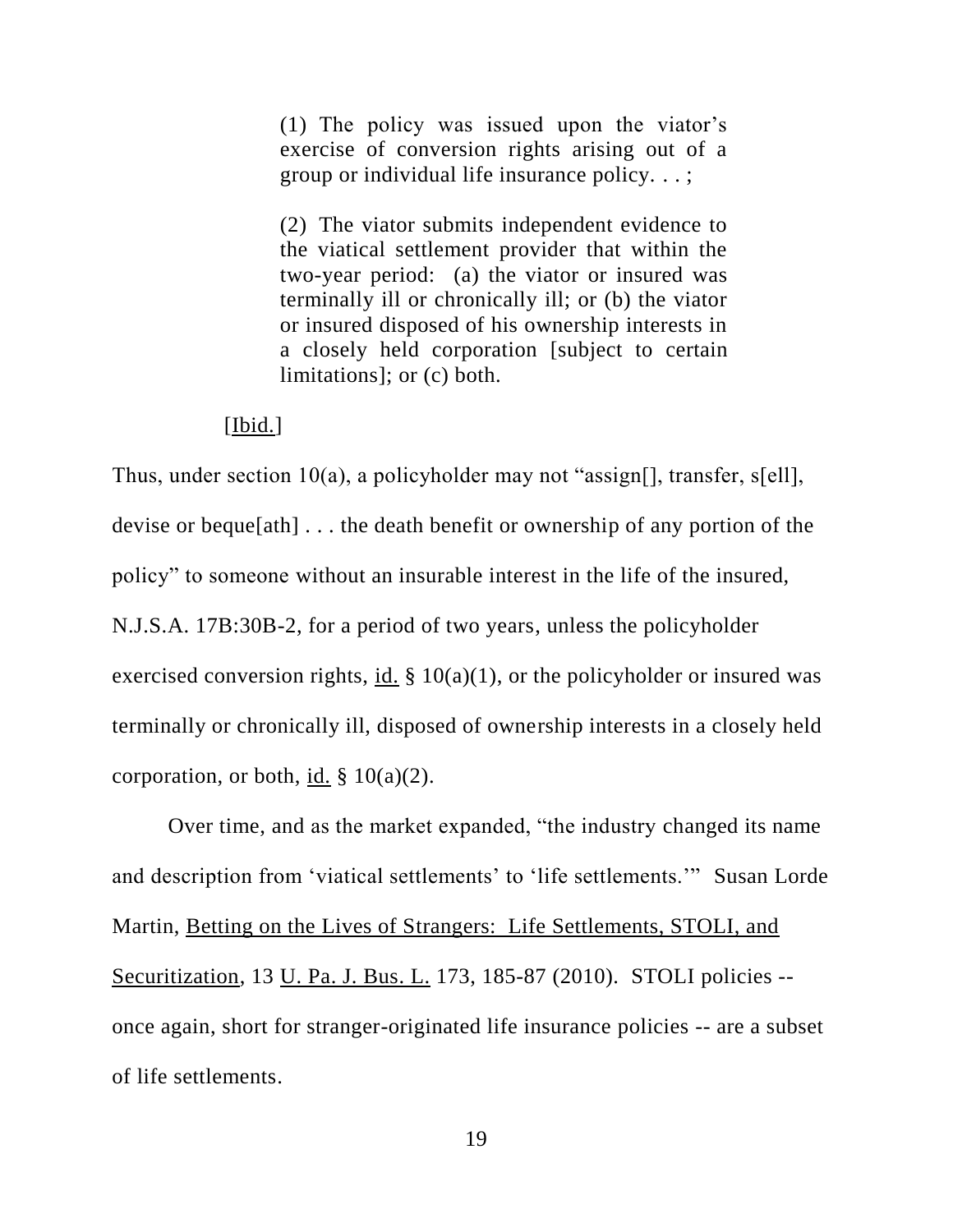In a traditional life settlement, "investors purchase existing life insurance policies from insureds who no longer need the insurance to protect their families in the event of their deaths." Id. at 187. In a STOLI arrangement, by contrast, "a life settlement broker persuades a senior citizen . . . to take out a life insurance policy" -- not to protect the person's family but for a cash payment or some other current benefit arranged with a life settlement company. Ibid. A key "difference between non-STOLI and STOLI policies," as the Second Circuit has explained, "is simply one of timing and certainty; whereas a non-STOLI policy might someday be resold to an investor, a STOLI policy is intended for resale" before it is issued. United States v. Binday, 804 F.3d 558, 565 (2d Cir. 2015).

Generally, an investor funds a STOLI policy from the outset, which makes it possible to obtain a policy with a high face value. See Martin, Betting on the Lives of Strangers, 13 U. Pa. J. Bus. L. at 188. The investor may lend the insured "the money to pay the premiums for" the period of incontestability, typically two years. Ibid. It is also common for an insured to buy the policy in the name of a trust and name a "spouse or other loved one as the trust beneficiary." Ibid. In such arrangements,

> [i]f the insured dies within [the contestability] period, his spouse, as beneficiary of the insurance trust, will get the death benefit (the free insurance), pay back the loan plus interest from the proceeds, and often pay the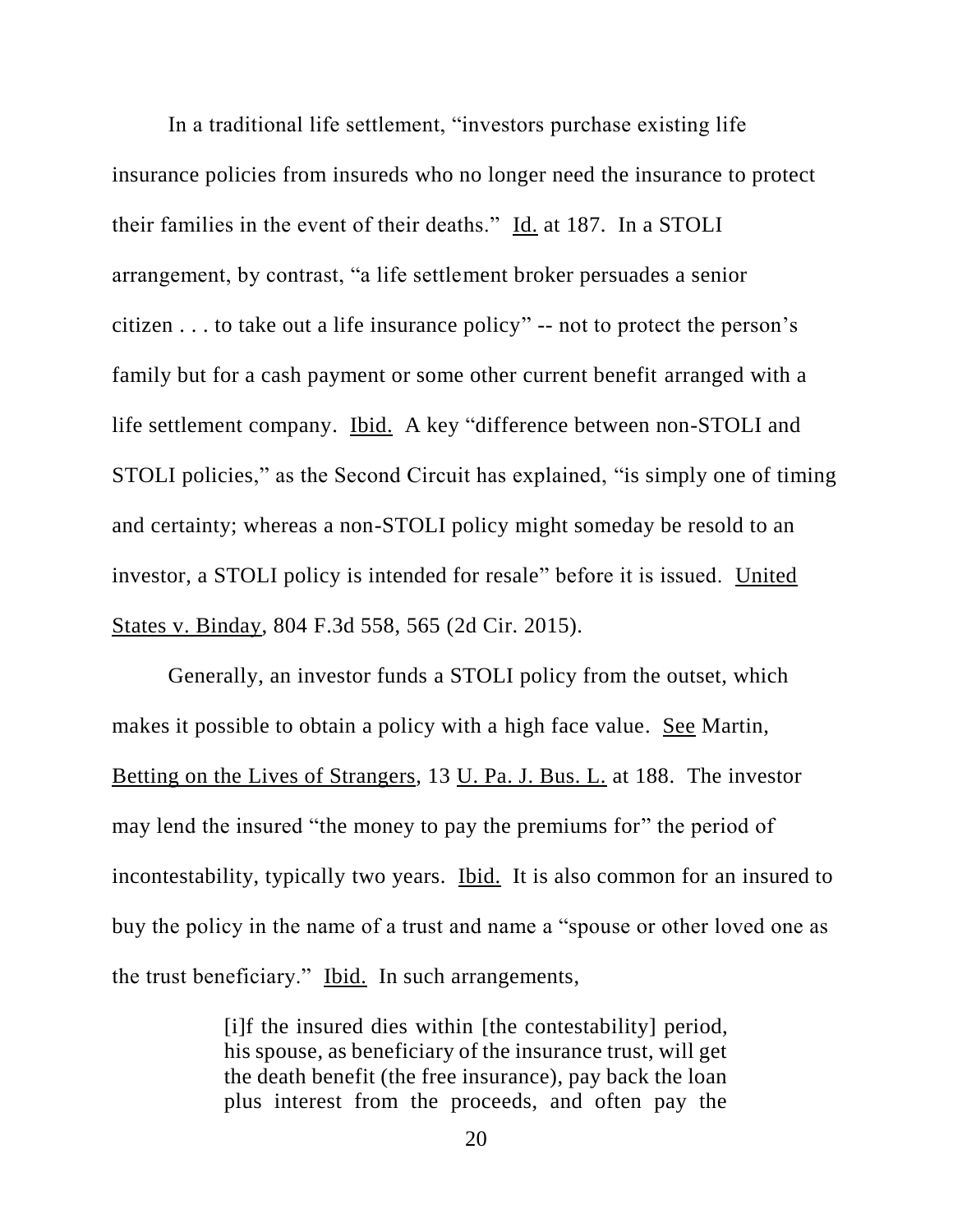broker up to fifty percent of the benefit received. If the insured lives beyond two years or the contestability period, then the life settlement company buys the beneficial interest in the insurance trust, paying the insured a lump sum percent of the face value of the policy . . . . The life settlement company or its investors will continue to pay the premiums on the policy, and when the insured dies, they will get the death benefit. Clearly, the sooner the insured dies, the greater the company's profit.

[Ibid. (footnotes omitted).]

STOLI arrangements thus present a significant legal problem: the investors have "no insurable interest in the life of the insured." Ibid.As a result, the transactions pose questions in light of New Jersey's policy against wagering. See Binday, 804 F.3d at 565 ("A STOLI policy is one obtained by the insured for the purpose of resale to an investor with no insurable interest in the life of the insured -- essentially, it is a bet on a stranger's life."); see also Grigsby, 222 U.S. at 156 (noting that "cases in which a person having an interest lends himself to one without any as a cloak to what is in its inception a wager have no similarity to those where an honest contract is sold in good faith").

### D.

New Jersey's anti-wagering policy is anchored in Article 4, Section 7, Paragraph 2 of the State Constitution, which bars the Legislature from authorizing gambling on its own aside from specific exceptions. Under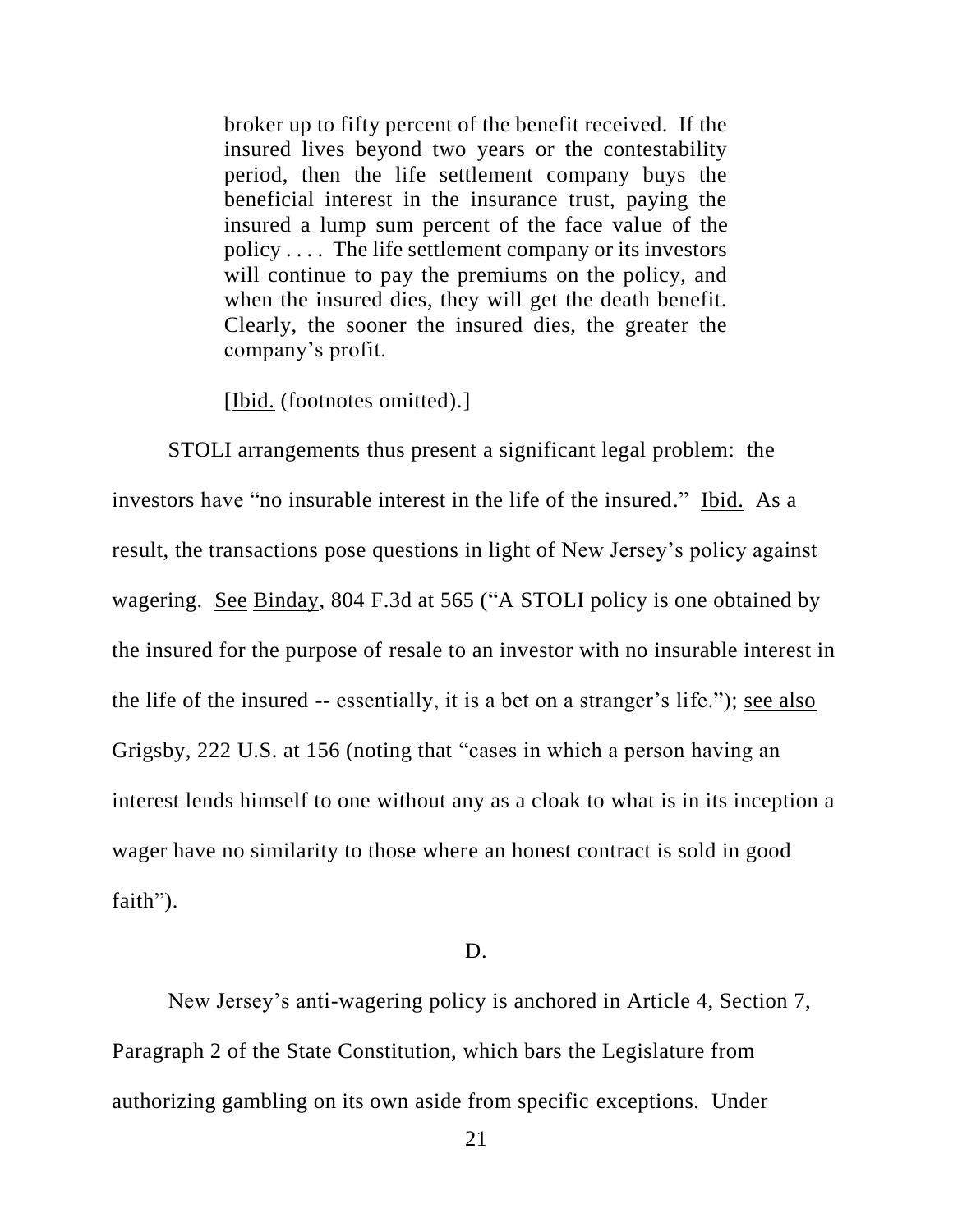subsections (A) through (F), the Legislature can authorize particular games of chance run by charitable, religious, and certain other groups; state lotteries; gambling in Atlantic City; and other specified kinds of wagering. See N.J. Const. art. IV, § 7, ¶ 2. Voter approval is required for gambling of any other kind, see ibid., including wagers on a stranger's life.

The Legislature, in turn, directly barred gambling. See N.J.S.A. 2A:40-1 (declaring gaming transactions unlawful); N.J.S.A. 2A:40-3 (declaring void all agreements that violate N.J.S.A. 2A:40-1).

The above provisions are relevant expressions of public policy that inform our analysis of the statutes at the center of this appeal. Moreover, the insurable interest requirement is consistent with and helps enforce the Constitution's prohibition on gambling. By ensuring full compliance with the insurable interest statute, we can avoid an outcome that might run afoul of the Constitution.

#### III.

Sun Life relies heavily on New Jersey's anti-wagering provisions and argues that the policy in question is nothing more than a wager because it lacked an insurable interest. As a result, Sun Life contends, the policy never took effect and may now be challenged because the incontestability clause likewise never took effect.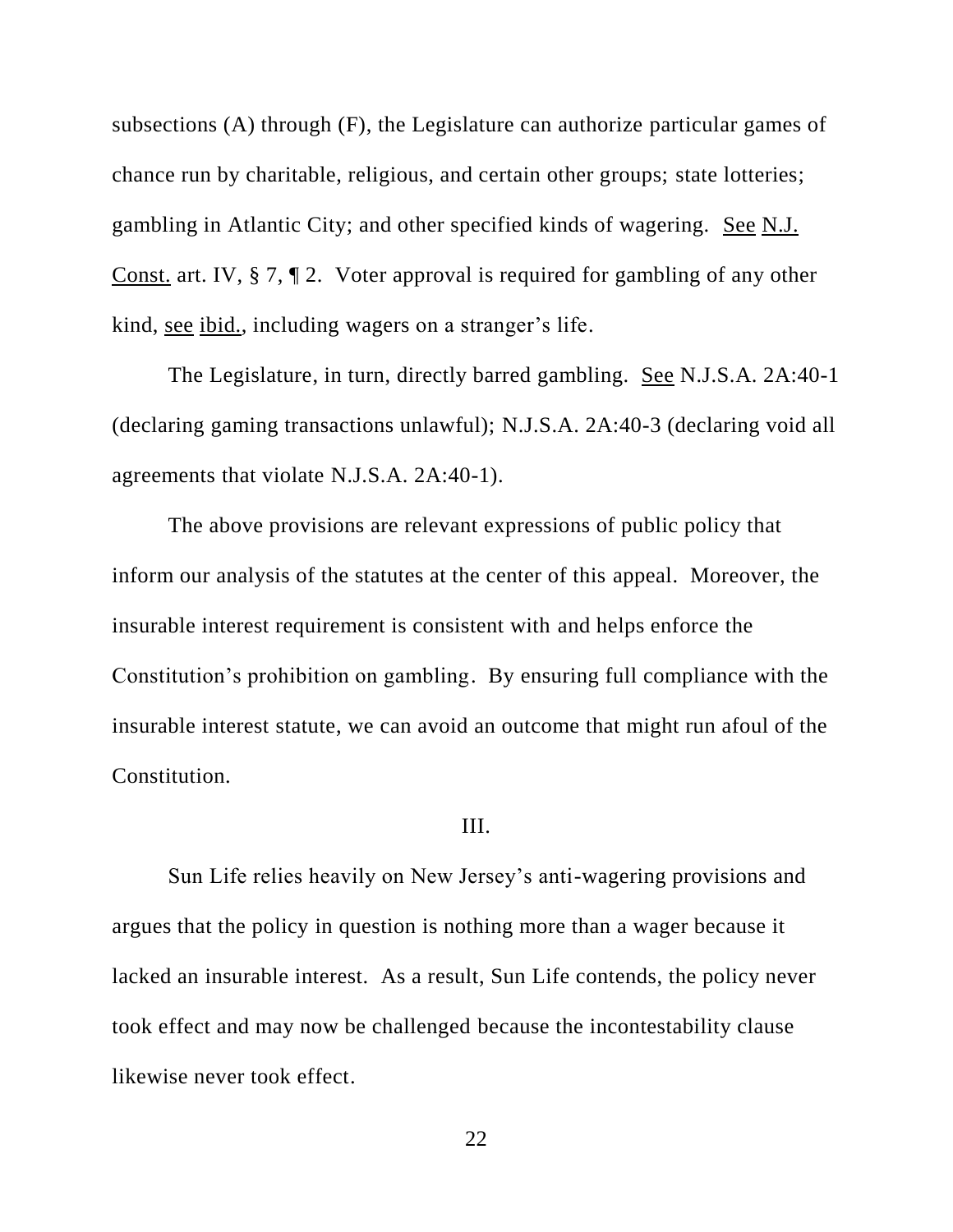Wells Fargo counters that allowing the sale of life insurance policies is also a matter of public policy -- one that the Legislature has regulated through the insurable interest statute and the Viatical Settlements Act. Wells Fargo asserts that the policy in this case fully complied with the insurable interest requirement at the policy's inception, and that, even if it did violate the Viatical Settlements Act, it could be challenged on that basis only for a period of two years.

We consider those arguments in the context of the Third Circuit's first question.

#### $A<sub>1</sub>$

The first part of question one asks whether "a life insurance policy that is procured with the intent to benefit persons without an insurable interest in the life of the insured violate[s] the public policy of New Jersey."

If a third party without an insurable interest procures or causes an insurance policy to be procured in a way that feigns compliance with the insurable interest requirement, the policy is a cover for a wager on the life of another and violates New Jersey's public policy. In such a case, the plain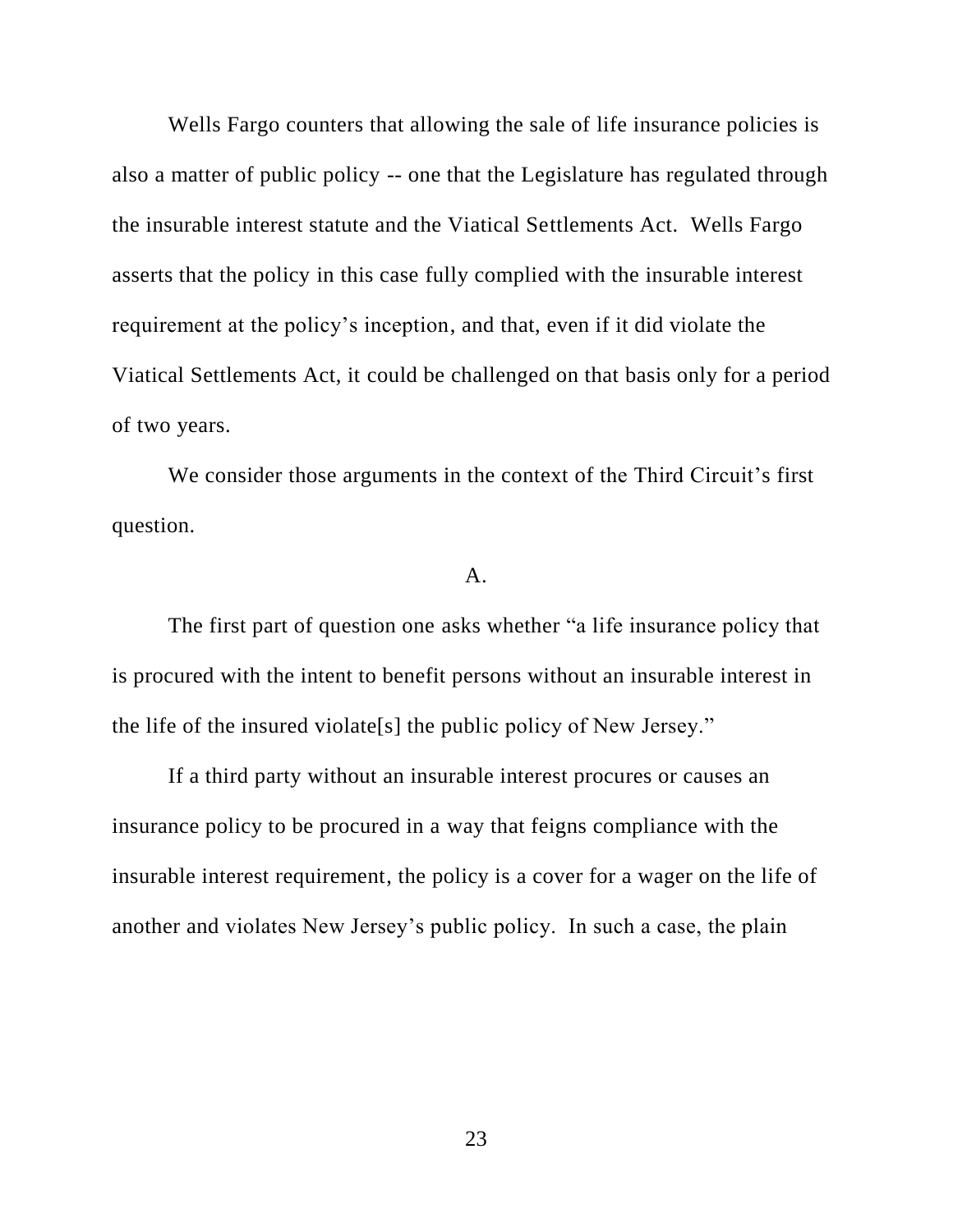language reading of the statute that Wells Fargo advances can lead to absurd results. $3$ 

1.

Consider a policy that strangers financed or caused to be procured for Mary's life. When the policy is issued, Mary's daughter is the named beneficiary or the trustee of an irrevocable trust that owns the policy. The trust thus has an insurable interest at the time the contract for the policy is made. <u>See</u> N.J.S.A. 17B:24-1.1(a). But the strangers actually have a side agreement with Mary or her daughter to transfer control of the trust, the beneficial interest in the policy, or ownership of the policy, at a later time. In short, the outside investors who funded the policy effectively control it from the start.

If the investors cause the daughter to transfer her interest to them a month, a day, or an hour after the policy is issued, it would elevate form over substance to suggest that the policy satisfies the insurable interest requirement. At most, there is only feigned compliance with the requirement that an

 $\overline{a}$ 

<sup>&</sup>lt;sup>3</sup> Statutes cannot "be construed to lead to absurd results. All rules of construction are subordinate to that obvious proposition." State v. Provenzano, 34 N.J. 318, 322 (1961). "[W]hen 'a literal interpretation would create a manifestly absurd result, contrary to public policy,' courts may consider the law's overall purpose for direction." Sussex Commons Assocs., LLC v. Rutgers, 210 N.J. 531, 541 (2012) (quoting Hubbard ex rel. Hubbard v. Reed, 168 N.J. 387, 392 (2001)).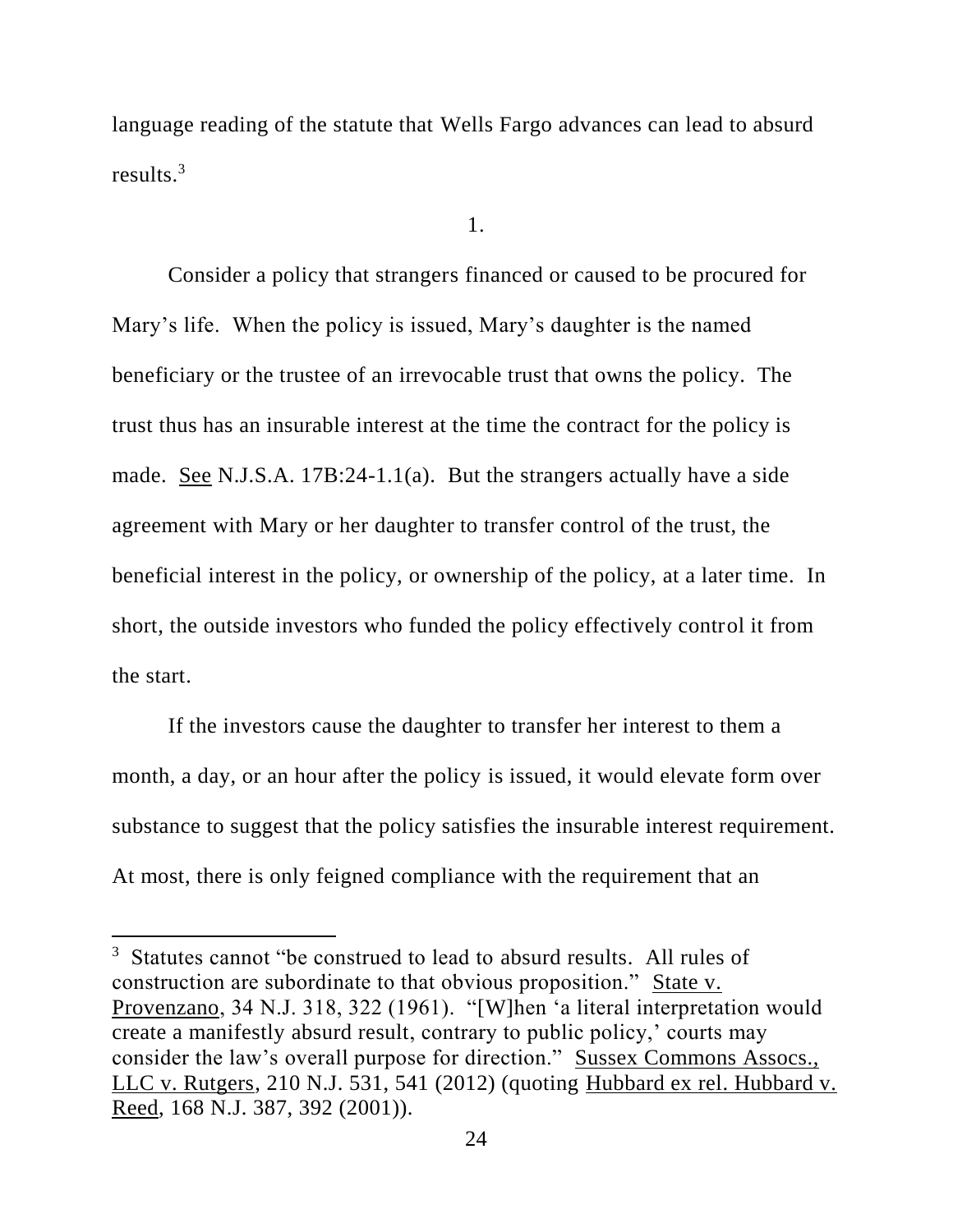insurable interest exist "at the time when [the] contract was made." See N.J.S.A. 17B:24-1.1(b). In reality, Mary and her daughter satisfy the requirement in name alone. The policy is a cover for a wager on Mary's life by a stranger. It therefore violates public policy.

STOLIs commonly involve life insurance policies procured and financed by investors -- strangers -- who have no insurable interest in the life of the insured yet, from the outset, are the ultimate intended beneficiaries of the policy. In other words, in a classic STOLI situation, a stranger who hopes the insured will die soon causes the policy to be procured and collects the death benefit. That type of arrangement runs afoul of New Jersey's insurable interest requirement and the statute's purpose. It also counters the principle underlying the requirement: the individual with an insurable interest "must have an interest in the continued life of the insured rather than in his early death." Ohio Nat'l Life Assurance Corp. v. Davis, 803 F.3d 904, 907 (7th Cir. 2015); see also Warnock, 104 U.S. at 779 (noting that because of "the relations of the parties," someone with an insurable interest "expect[s] some benefit or advantage from the continuance of the life of the assured" (emphasis added)).

Contrary to Wells Fargo's assertions, sections (c) and (d) of the insurable interest statute do not call for a different result. N.J.S.A. 17B:24- 1.1(c) addresses the recovery of moneys already paid under a contract that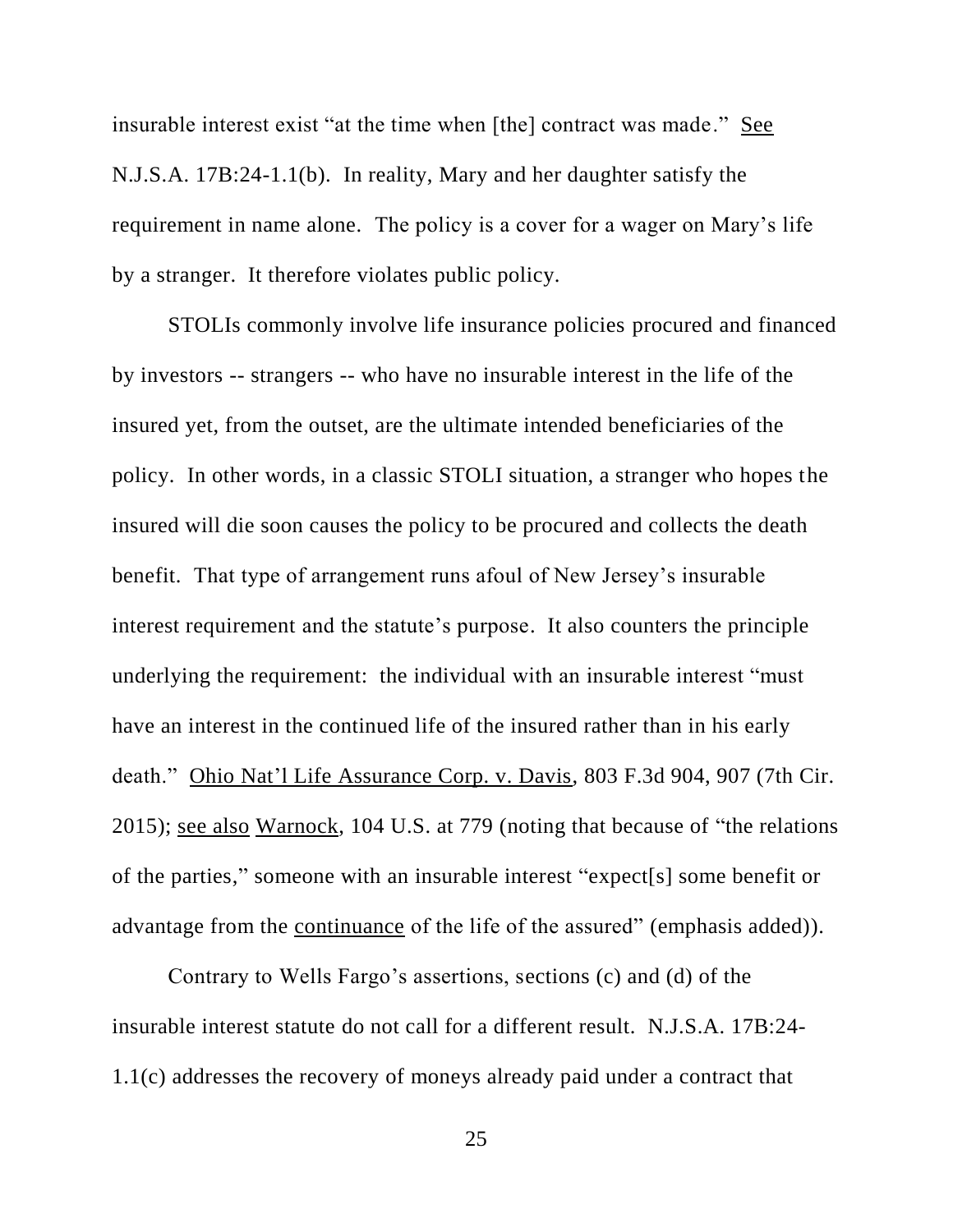violates the insurable interest requirement. It creates a cause of action for the insured or her estate after a death benefit has been paid. Section (d) insulates insurers from liability when they rely on an applicant's statements about her insurable interest. Neither section allows for enforcement of a policy that lacks an insurable interest. Nor do the sections contain language that suggests they are the exclusive remedies when the absence of an insurable interest arises after two years.

Sections (a)(4) and (a)(5) of N.J.S.A. 17B:24-1.1 also inform the meaning and scope of the insurable interest requirement. Section (a)(4) expressly allows corporations to insure their directors, officers, employees, and others. Section (a)(5) similarly enables nonprofit or charitable entities to insure their directors and others, including their supporters. Under (a)(5), a director, supporter, or other insured must either sign the application for insurance, which names the charitable entity as the owner and beneficiary, or "subsequently transfer ownership of the insurance to the entity."

Those detailed sections were added to the insurable interest statute in 1991. L. 1991, c. 369. The Sponsor's Statement noted that "the principle of insurable interest was founded on the idea that the person purchasing the policy should have such a real and substantial interest in the property or person insured as would prevent the policy from being a mere wager on the insured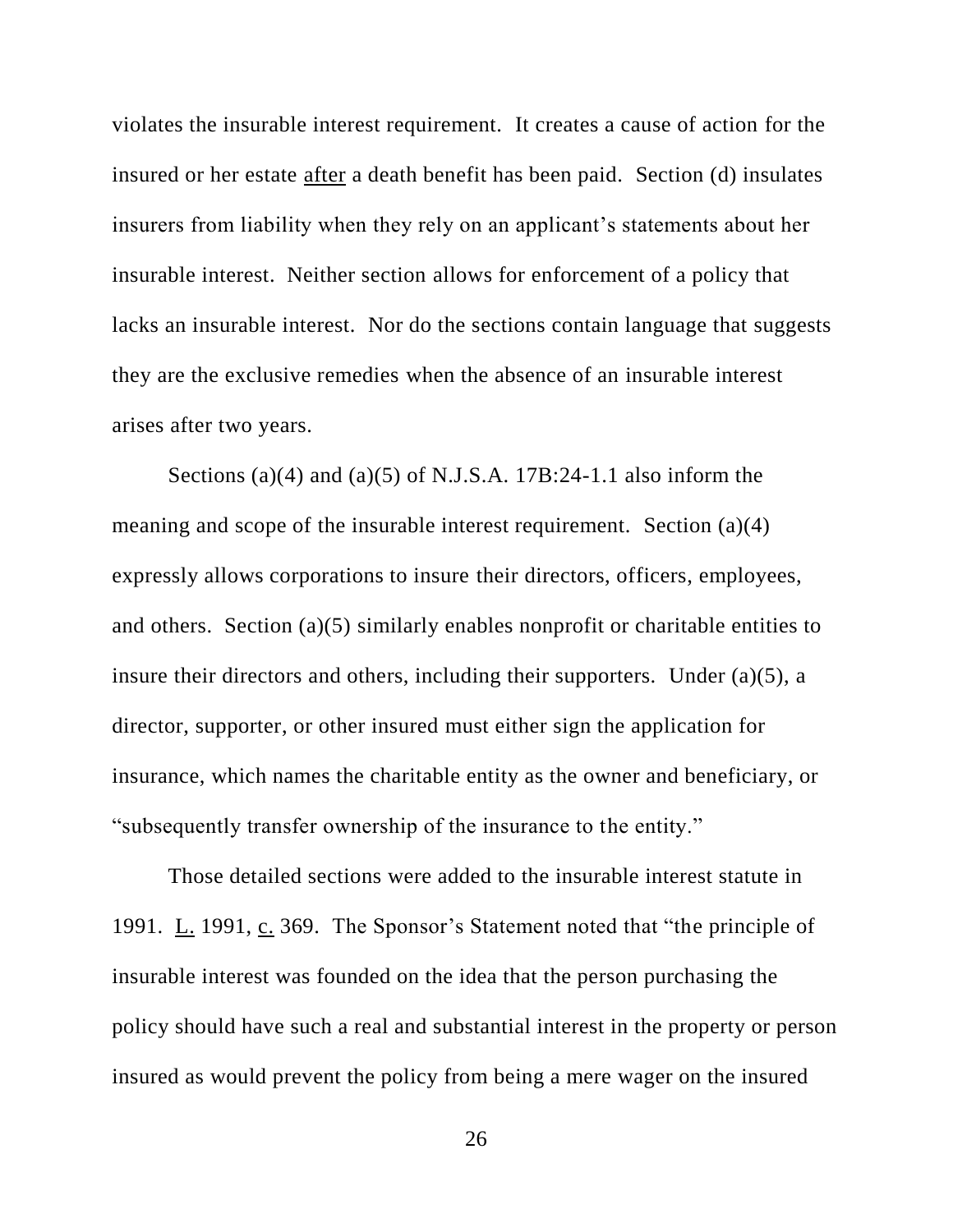event." Sponsor's Statement to A. 4957 2 (L. 1991, c. 369). The statement added, however, that "[o]ver the years, many states have expanded the concept of insurable interest for the purpose of life and health insurance to reflect current trends in investment and the development of innovative insurance products," and that the time had come to broaden New Jersey's definition of insurable interest in part "to afford New Jersey residents greater access to the myriad policy and investment options already available in other states." Id. at  $2 - 3$ .

Notably, despite the pro-investment aim of the 1991 amendments, the Legislature did not modify or loosen the insurable interest requirement beyond the particular areas that sections (a)(4) and (a)(5) address. Both sections reveal that when the Legislature meant to expand the insurable interest requirement to allow transfers that would satisfy the requirement, the Legislature acted with precision and care.

Finally, we note that an incontestability provision does not bar a challenge to a STOLI policy. As discussed earlier, insurance contracts that are contrary to public policy cannot be enforced despite an incontestability clause. See Tulipano, 57 N.J. Super. at 277 (collecting cases); see also Martin, Life Settlements, 64 Syracuse L. Rev. at 104. If a policy never came into effect, neither did its incontestability clause; the clause thus cannot stand in the way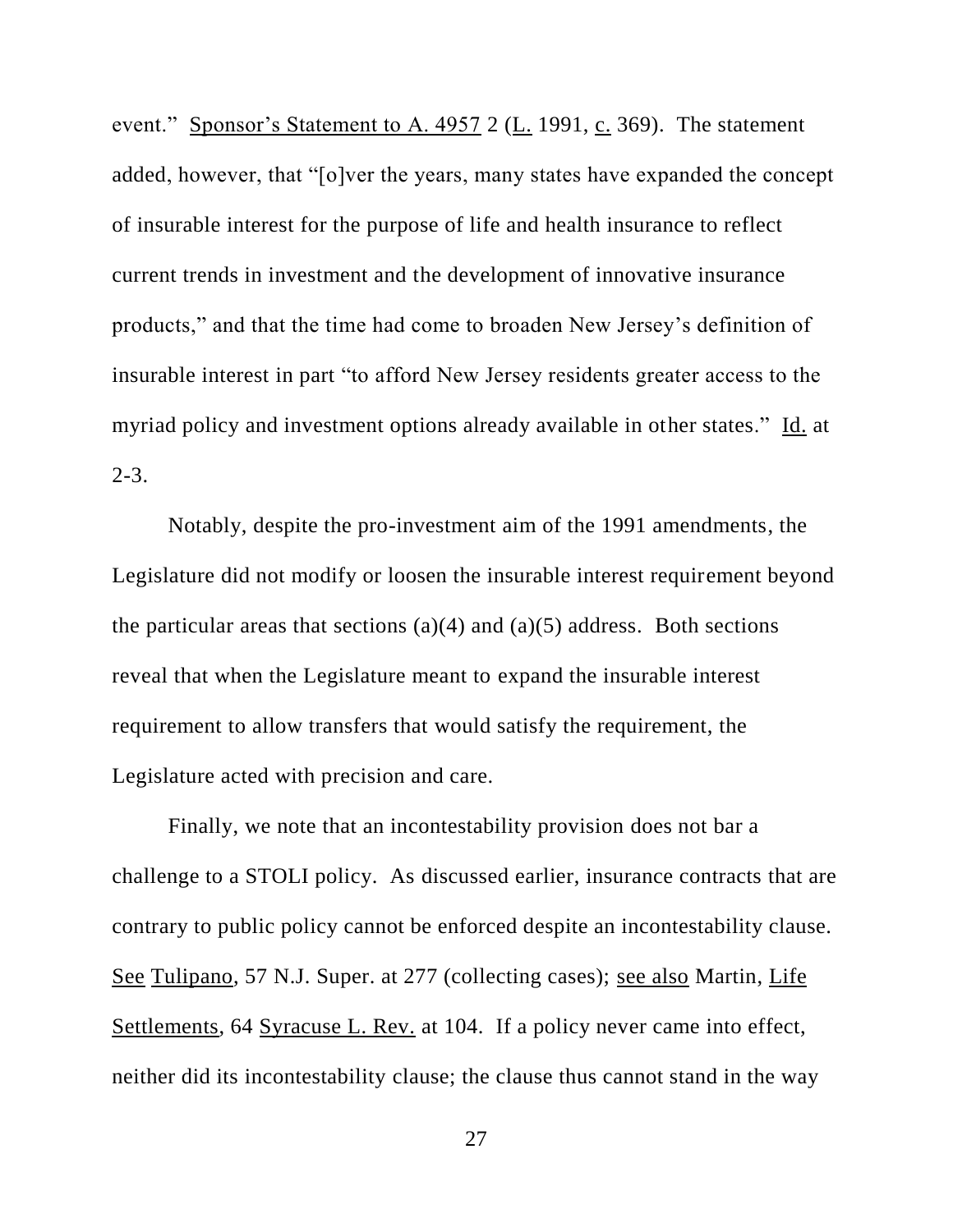of a claim that the policy violated public policy because it lacked an insurable interest. See Price Dawe, 28 A.3d at 1067-68; 17 Couch on Insurance § 240:82; 8 New Appleman on Insurance Law § 83.09.

2.

In the prior example, strangers funded the policy at the outset. Other situations might also raise concerns. Imagine, for example, that Mary's daughter procured the above policy, paid the policy premiums for a few months, and then transferred her role as trustee, or the ownership or beneficial interest in the policy, to a group of strangers in exchange for full reimbursement and some compensation. Suppose as well that Mary's daughter intended to do so from the start. That arrangement likewise might be little more than a cover for a wager on Mary's life for the benefit of strangers, and it raises questions about the manner in which the policy was procured. The transfer could also result in a challenge under the Viatical Settlements Act, N.J.S.A. 17B:30B-13.

A number of considerations could affect the validity of the policy: the nature and timing of any discussions between the purchaser and the strangers; the reasons for the transfer; and the amount of time the policy was held; among other factors.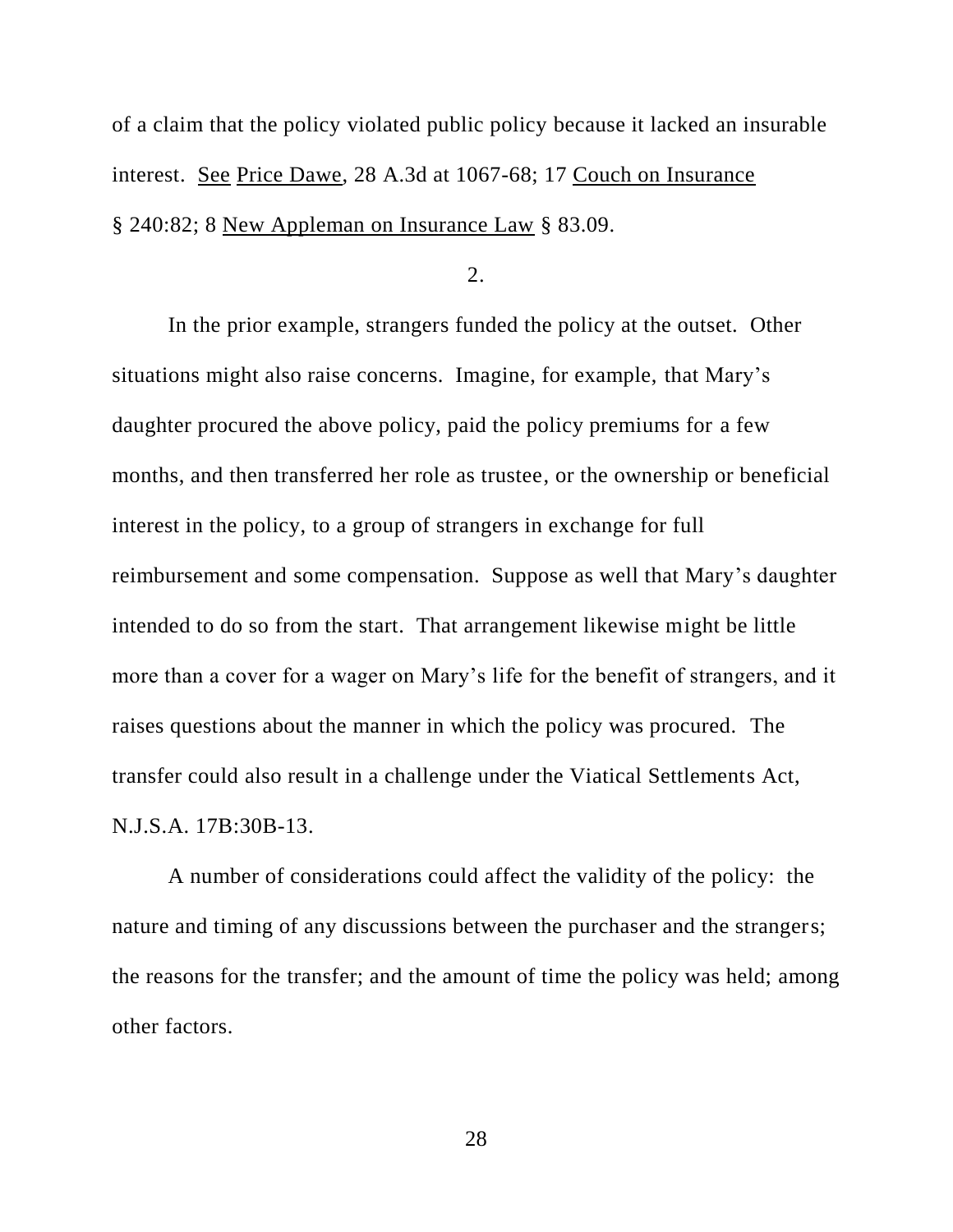If the purchaser and investors discussed an arrangement in advance, a third party without an insurable interest may have caused the policy to be procured -- even if no firm agreement had yet been finalized. See N.J.S.A. 17B:24-1.1(b) (stating that "[n]o person shall procure or cause to be procured" a policy without an insurable interest) (emphasis added)).

Wells Fargo and LISA both stress that the Legislature could have -- but did not -- impose a good faith intent requirement on the purchase of life insurance policies. Nonetheless, if a person with an insurable interest takes out a policy because he has an agreement to sell it to a third party, the transaction could be as much of an attempt to circumvent the insurable interest requirement as if a stranger had funded the policy at the outset. In either event, the aim of the insurable interest requirement would be thwarted.<sup>4</sup>

Timing may also be a relevant factor. By way of comparison, the Viatical Settlements Act restricts for two years the sale of lawfully purchased policies to people who lack an insurable interest. N.J.S.A. 17B:30B-10(a). The Act addresses a different set of circumstances -- typically, the sale of a life insurance policy at a discount, by an elderly or ill person -- and the Legislature

 $\overline{\phantom{a}}$ 

<sup>&</sup>lt;sup>4</sup> But see PHL Variable Insurance Co. v. Bank of Utah, 780 F.3d 863, 865-66, 868 (8th Cir. 2015) (upholding a policy purchased by a 74-year-old retiree, with guidance from an insurance agent, for the purpose of selling it on the secondary market, and noting that the insured held the policy for two years before he surrendered it to repay a loan).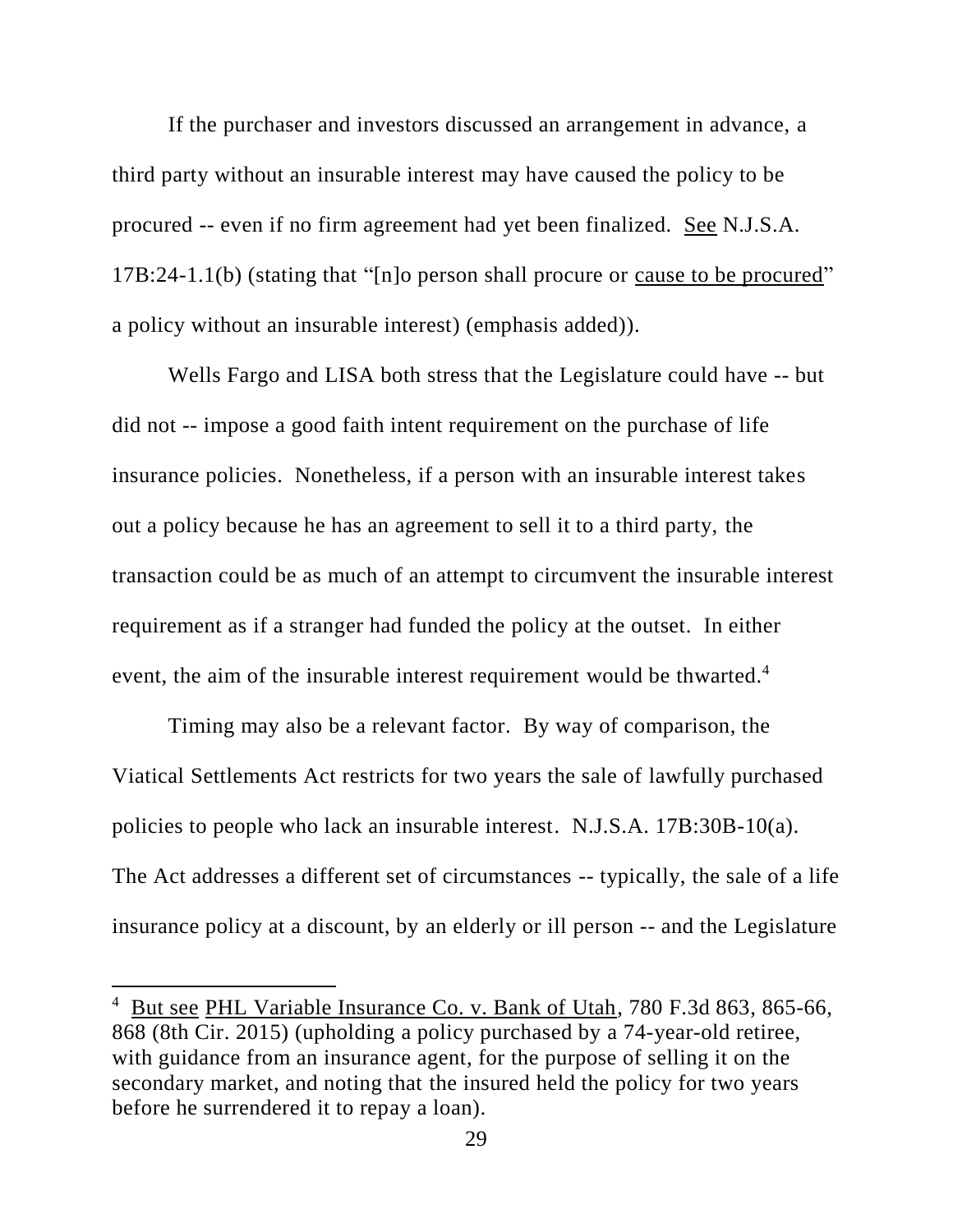imposed limits to guard against the abuse of vulnerable individuals. Likewise, in the related context of this matter, the less time the policy owner held the policy before transferring it to a stranger, the greater the likelihood the policy violates public policy.

Courts cannot devise a bright-line rule for the type of transaction this second hypothetical presents. The area is best addressed by the Legislature and DOBI.

## B.

Thirty states have enacted anti-STOLI legislation to date. See Ariz. Rev. Stat. Ann. § 20-443.02(A); Ark. Code Ann. §§ 23-81-802(7)(A)(i)(j), 23-81- 816; Cal. Ins. Code §§ 10113.1(g)(B), 10113.3(s); Colo. Rev. Stat. § 10-7- 708(2); Conn. Gen. Stat. § 38a-465j(a)(1), (a)(2)(A)(i)(X); Fla. Stat. §§ 626.99289, 626.99291; Ga. Code Ann. §§ 33-59-2(6)(A)(i)(X), 33-59- 14(a)(1); Haw. Rev. Stat. § 431C-42(1)(A)(x); Idaho Code § 41-1962(1); 215 Ill. Comp. Stat. 159/50(a); Ind. Code § 27-8-19.8-20.1; Iowa Code §§ 508E.2(6)(a)(3), 508E.15(1)(a); Kan. Stat. Ann. §§ 40-5002(f)(5), 40- 5012a(a)(1); Ky. Rev. Stat. Ann. §§ 304.15-020(7)(a)(1)(k), 304.15-717(1)(d); Me. Stat. tit. 24-A, §§ 6802-A(6)(A)(3), 6818(1)(A); Mass. Gen. Laws ch. 175, § 223A(a), (b)(1)(i)(J); Minn. Stat. § 60A.0784(2); N.H. Rev. Stat. Ann. § 408-D:12(I); N.Y. Ins. Law § 7815(c) (McKinney); N.D. Cent. Code §§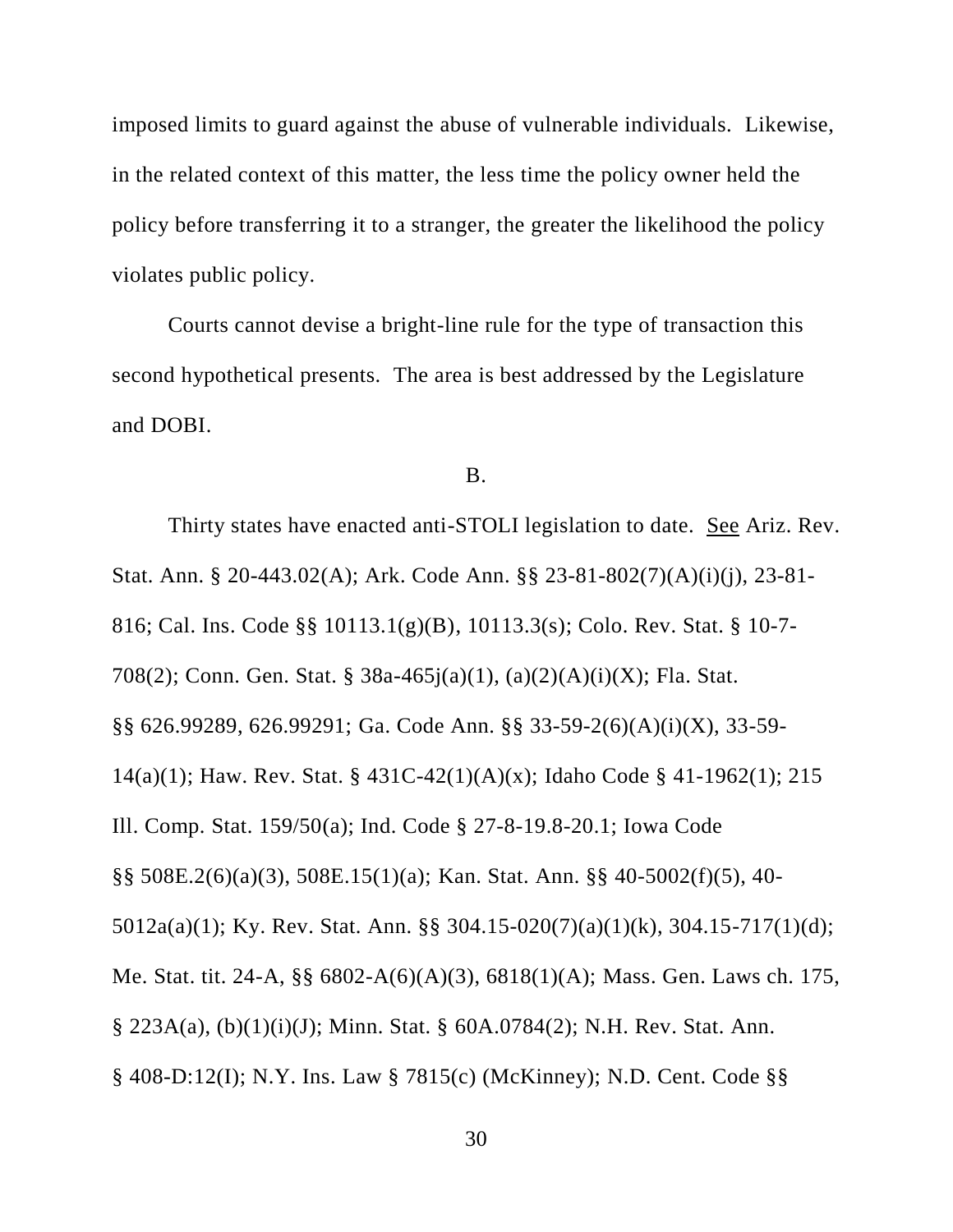26.1-33.4-01(7)(a)(1)(j), 26.1-33.4-13(1)(a); Ohio Rev. Code Ann. § 3916.172; Okla. Stat. tit. 36, §§ 4055.2(7)(e), 4055.13(A)(1); Or. Rev. Stat. § 744.369(10); 27 R.I. Gen. Laws §§ 27-72-2(9)(i)(A)(X), 27-72-14(a)(1); Tenn. Code Ann. §§ 56-50-102(6)(A)(iii), 56-50-114(a)(1); Utah Code Ann. § 31A-36-113(2)(a)(iii); Vt. Stat. Ann. tit. 8, § 3844(a)(2); Wash. Rev. Code §§ 48.102.006(8)(a)(ii), 48.102.140(1)(a); W. Va. Code §§ 33-13C-2(5)(F), 33-13C-14(a)(1); Wis. Stat. §  $632.69(1)(g)(7)$ ,  $(15)(a)$ ; <u>see also</u> Neb. Rev. Stat.  $§$  44-1110(1)(c).

Two model acts have been designed to stop STOLIs. One bars any person from "[e]nter[ing] into any practice or plan which involves STOLI[s]." National Conference of Insurance Legislators (NCOIL), Life Settlements Model Act  $\S$ § 2(H)(1)(a)(x), 13(A)(3), (readopted in March 2014), http://ncoil. org/wp-content/uploads/2016/04/AdoptedLifeSettlementsModel.pdf. The other generally bars viatical settlement agreements for five years, instead of two. See National Association of Insurance Commissioners (NAIC), Viatical Settlements Model Act § 11 (July 2009), https://www.naic.org/store/free/ MDL-697.pdf.

Anti-STOLI legislation has been proposed multiple times in New Jersey. From 2009 through 2014, ten bills were introduced: S. 2747 (Apr. 27, 2009); A. 3991 (June 4, 2009); A. 4196 (Nov. 23, 2009); S. 487 (Jan. 12, 2010); A.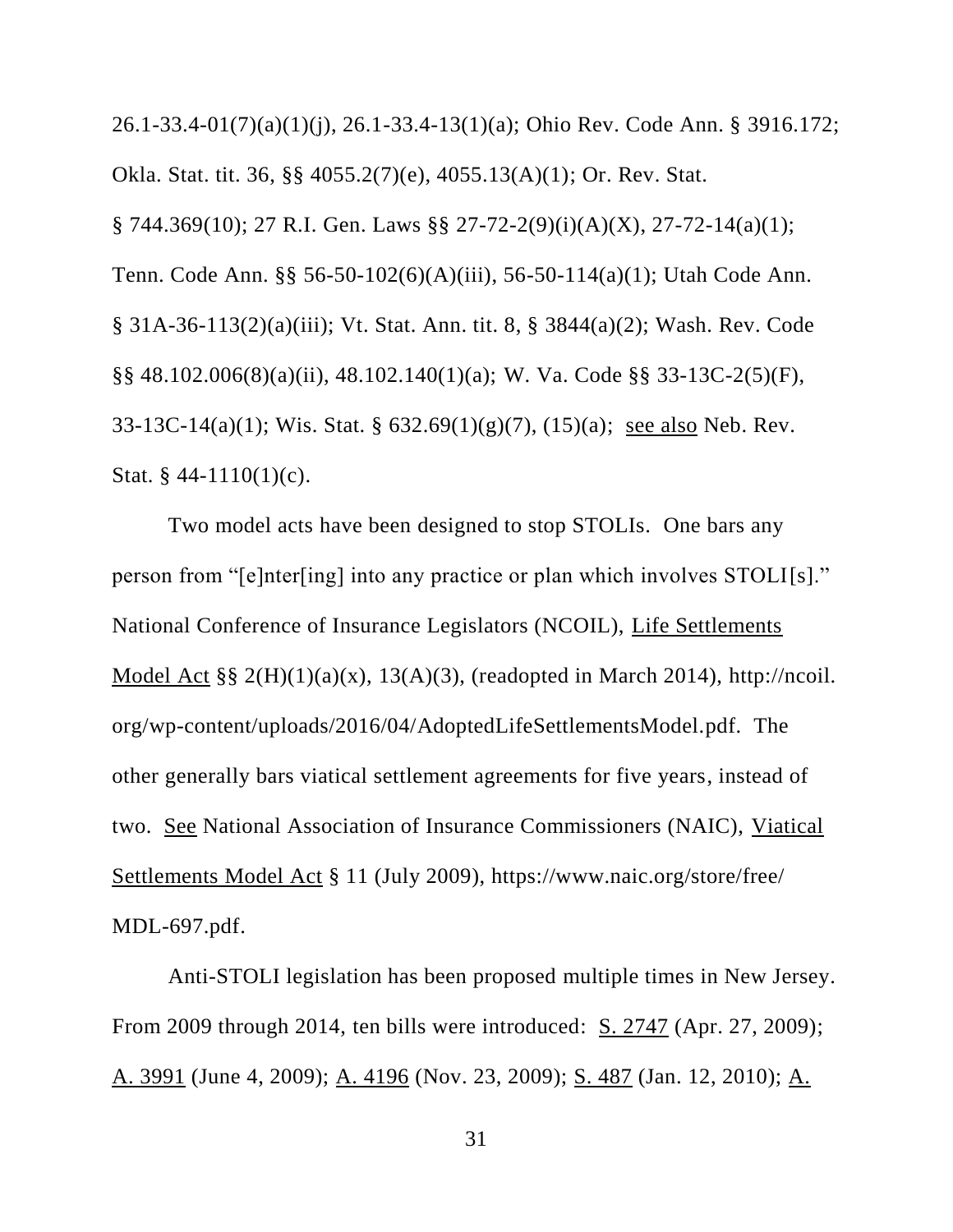371 (Jan. 12, 2010); A. 376 (Jan. 12, 2010); A. 234 (Jan. 10, 2012); A. 237 (Jan. 10, 2012); A. 1049 (Jan. 16, 2014); A. 1051 (Jan. 16, 2014). None were passed or enacted.

Despite suggestions by Wells Fargo, it is difficult to discern the Legislature's intent from bills it has not passed. See Grupe Dev. Co. v. Superior Court, 844 P.2d 545, 552 (Cal. 1993) (en banc); Entergy Gulf States, Inc. v. Summers, 282 S.W.3d 433, 443 (Tex. 2009). Some legislators may have thought that current law already barred STOLI policies under the insurable interest statute and that the proposed laws were unnecessary; others may have opposed the bills. Under the circumstances, we are unable to determine what the Legislature meant when it did not act on proposed legislation.

# C.

The position of the Division of Banking and Insurance also offers a view of the State's present public policy toward STOLI policies. DOBI's amicus brief outlines the nature of a "STOLI scheme" and submits that "it is against the public policy of New Jersey for a third party to procure a life insurance policy from a life insurance company with the intent to benefit persons without an insurable interest in the insured." "A policy procured under such circumstances," DOBI explains, "violates the insurable interest requirement of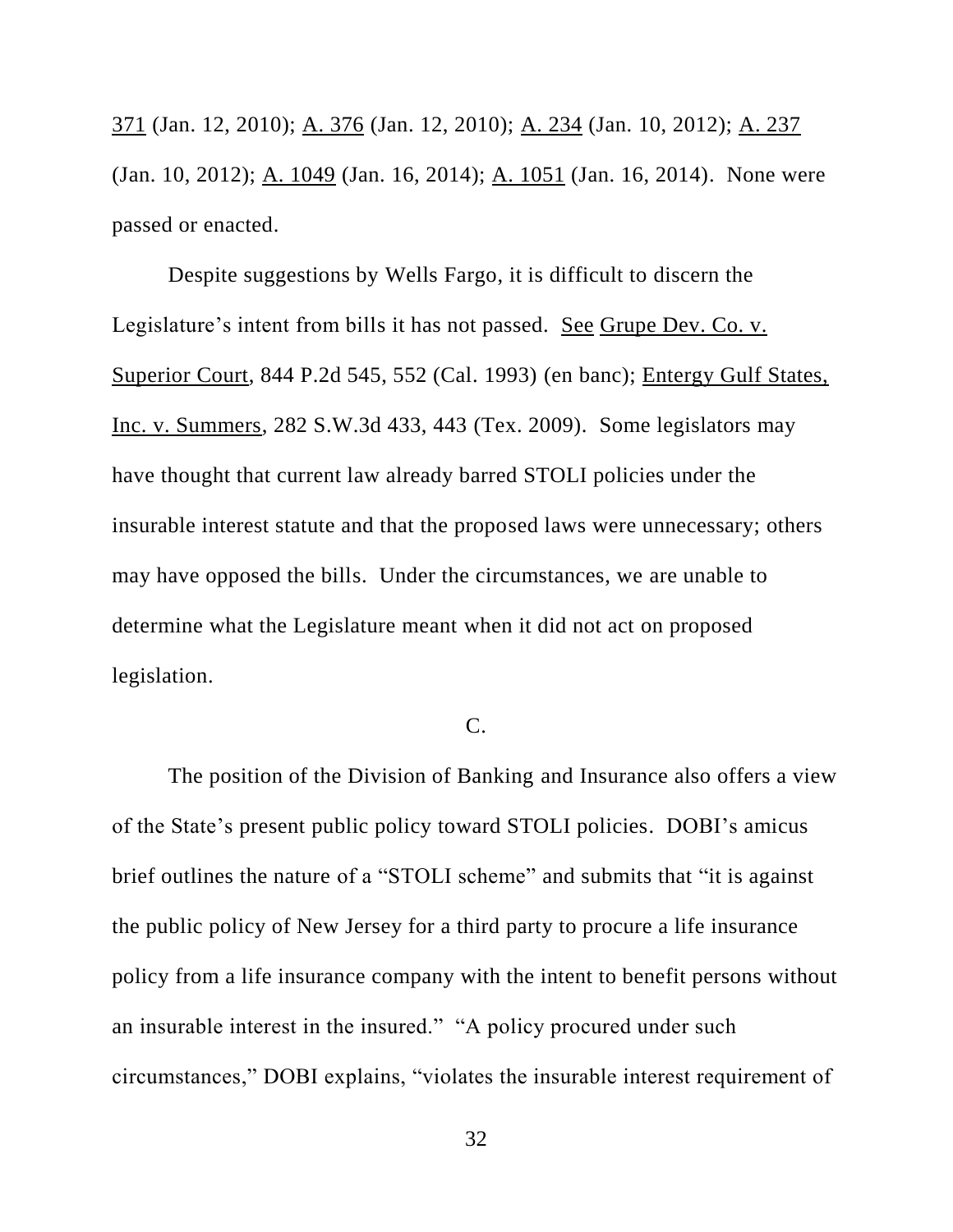N.J.S.A. 17B:24-1.1." Absent an insurable interest, according to DOBI, a life insurance policy is a "pure gamble" in violation of N.J.S.A. 17B:24-1.1 and "the anti-gambling provisions of both the New Jersey Constitution and New Jersey statutes."

DOBI's views are entitled to considerable weight in this area, which falls within its field of expertise. See In re Election Law Enf't Comm'n Advisory Op. No. 01-2008, 201 N.J. 254, 262 (2010); see also N.J.S.A. 17:1-1 (charging DOBI "with the execution of all laws relative to insurance").

# D.

Other courts have considered similar questions under related state laws.

In Davis, the Seventh Circuit found STOLI policies void at the outset under Illinois law. 803 F.3d at 907-09. 5 The STOLI scheme in the case worked as follows: Defendant Davis persuaded people "to become the nominal . . . buyers of" life insurance policies in exchange for "small amounts" of money." Id. at 906. Along with another defendant who was an insurance agent, Davis "targeted elderly people because of their diminished life

 $\overline{\phantom{a}}$ 

<sup>&</sup>lt;sup>5</sup> The court based its decision on "the common law of Illinois" but noted that Illinois adopted anti-STOLI legislation after the relevant policies were issued. Id. at 909.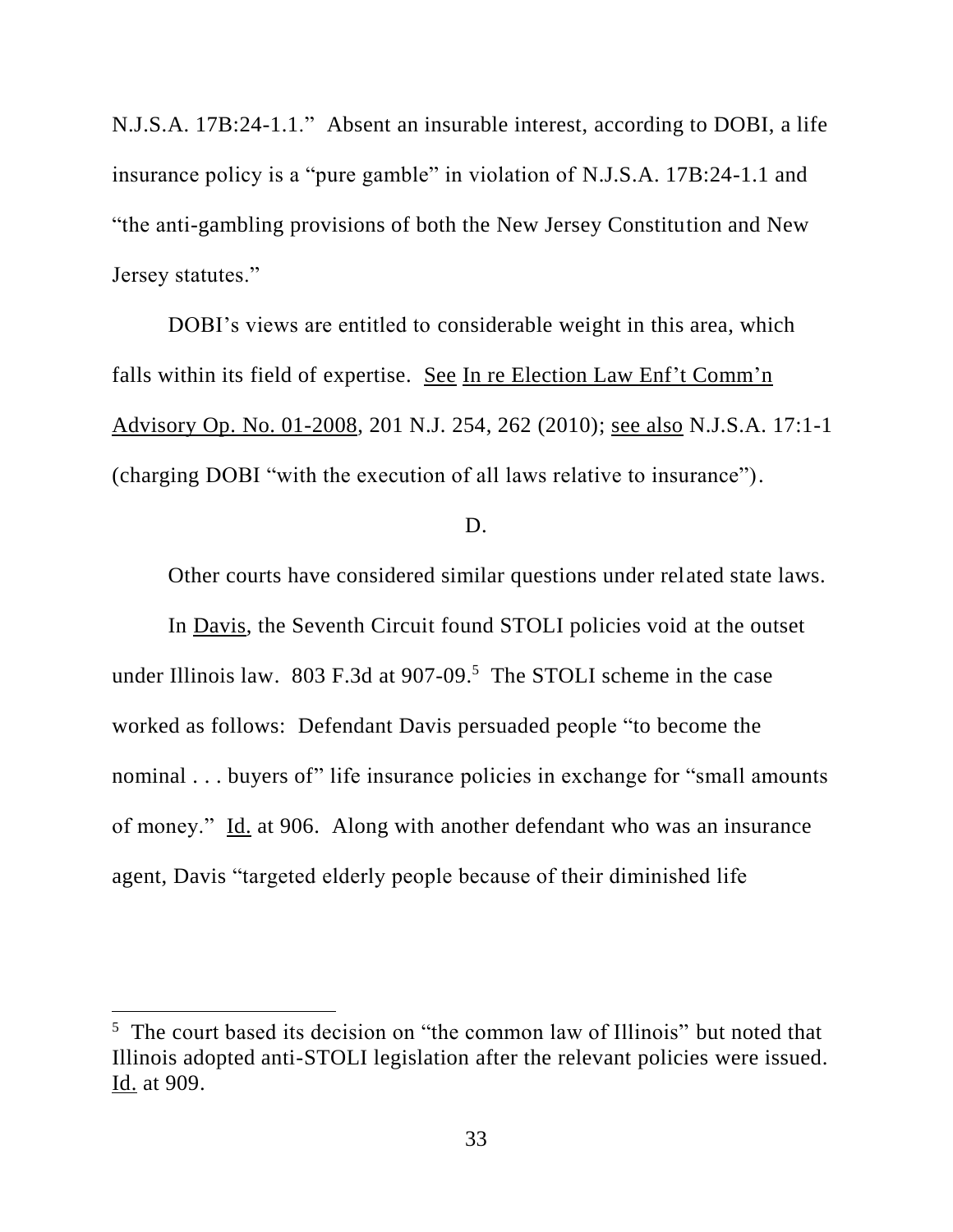expectancies and African-Americans because the average life expectancy of an African-American is shorter than that of other Americans." Ibid.

Once a policy was issued, defendants had the insured place it in an irrevocable trust. Ibid. The trust was designated as the "policy's owner and beneficiary," and Davis, a lawyer, served as trustee. Ibid. At the start, trust documents also listed "either members of the insured's family or the insured's other trusts" as beneficiaries. Id. at 907. Weeks or months later, "Davis would have the nominal buyer of the policy . . . assign the beneficial interest in the trust (and therefore in the policy) to a company owned by [a third] defendant." Ibid. That person "would make the initial premium payments . . . but then resell the beneficial interest in the trust to an investor who hoped that the insured would die soon" -- to be able to collect the proceeds of the policy. Ibid.

Through those steps, "the defendants were trying to appear to comply with the" insurable interest requirement. Ibid. As the court observed, "one can't take out a life insurance policy on a person unless one has an interest, financial or otherwise, in the life of the insured rather than in his early death." Id. at 908 (citing Grigsby, 222 U.S. at 155). In the STOLI scheme in question, though, the circuit court found no such insurable interest:

> The insureds merely lent their names to the insurance applications, in exchange for modest compensation,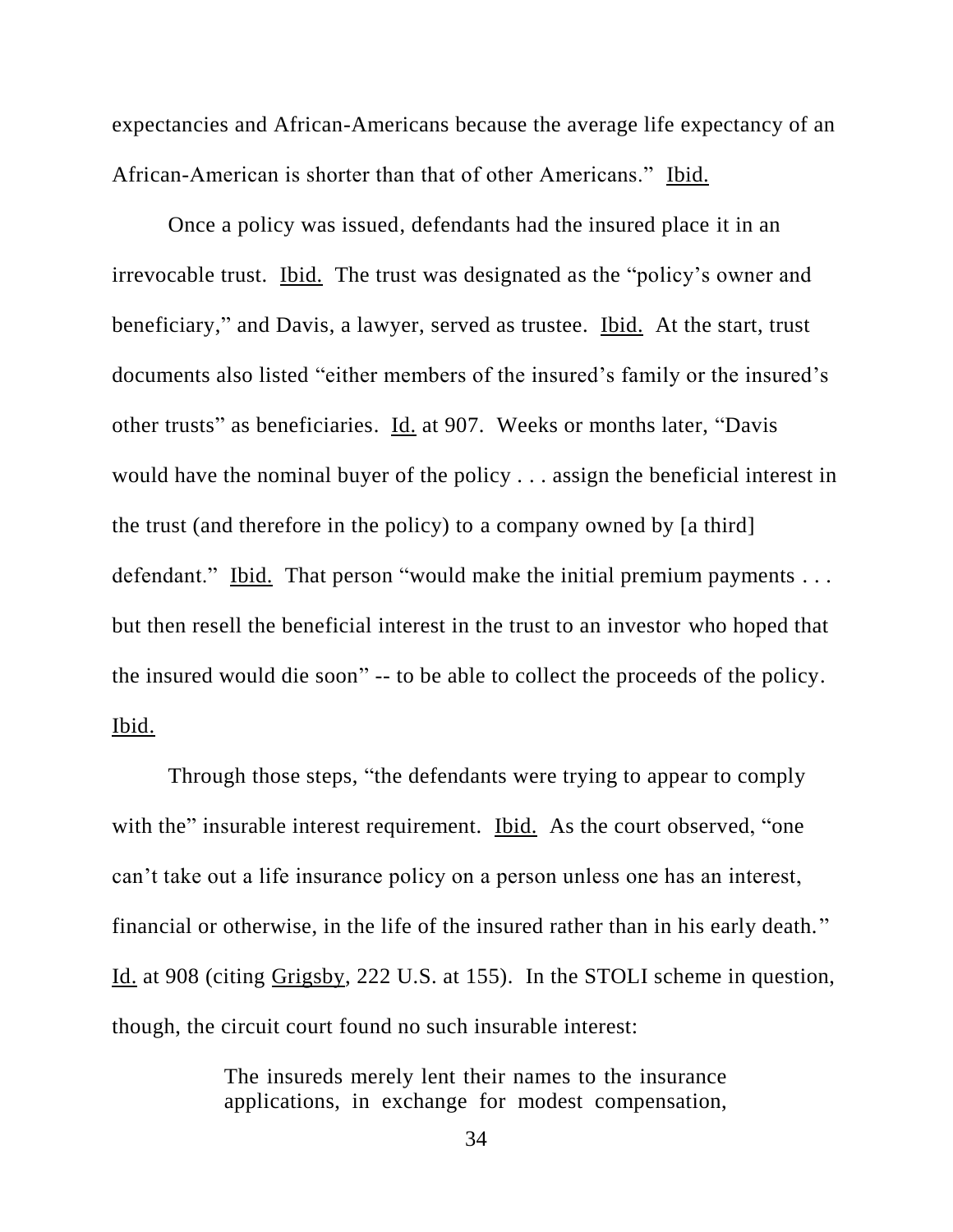and the defendants forthwith transferred control over (effectively ownership of) the policies to themselves. The defendants, who had no interest in the insureds' lives (as distinct from their deaths), initiated, paid for, and controlled the policies from the outset.

. . . The insureds' family members . . . retained beneficial interests in the policies only briefly and never controlled the trusts. The insureds were the defendants' puppets and the policies were bets by strangers on the insureds' longevity.

[ $\text{Id.}$  at 908-09.]

. . . .

In essence, the Seventh Circuit concluded that feigned compliance with the insurable interest requirement is not enough.

The Supreme Court of Delaware reached a similar conclusion in Price Dawe, 28 A.3d 1059. In that case, the Price Dawe 2006 Insurance Trust purchased a \$9 million life policy on Dawe's life. Id. at 1063. A family trust was the named beneficiary, and "Dawe was the beneficiary of the family trust." Ibid. PHL Variable Insurance Company (Phoenix) issued the policy. Ibid. About two months later, an unrelated private investor "formally purchased the beneficial interest of the Dawe Trust from the Family Trust." Id. at 1064. When Dawe died some three years later, and two competing claims were made, Phoenix discovered the circumstances of the sale and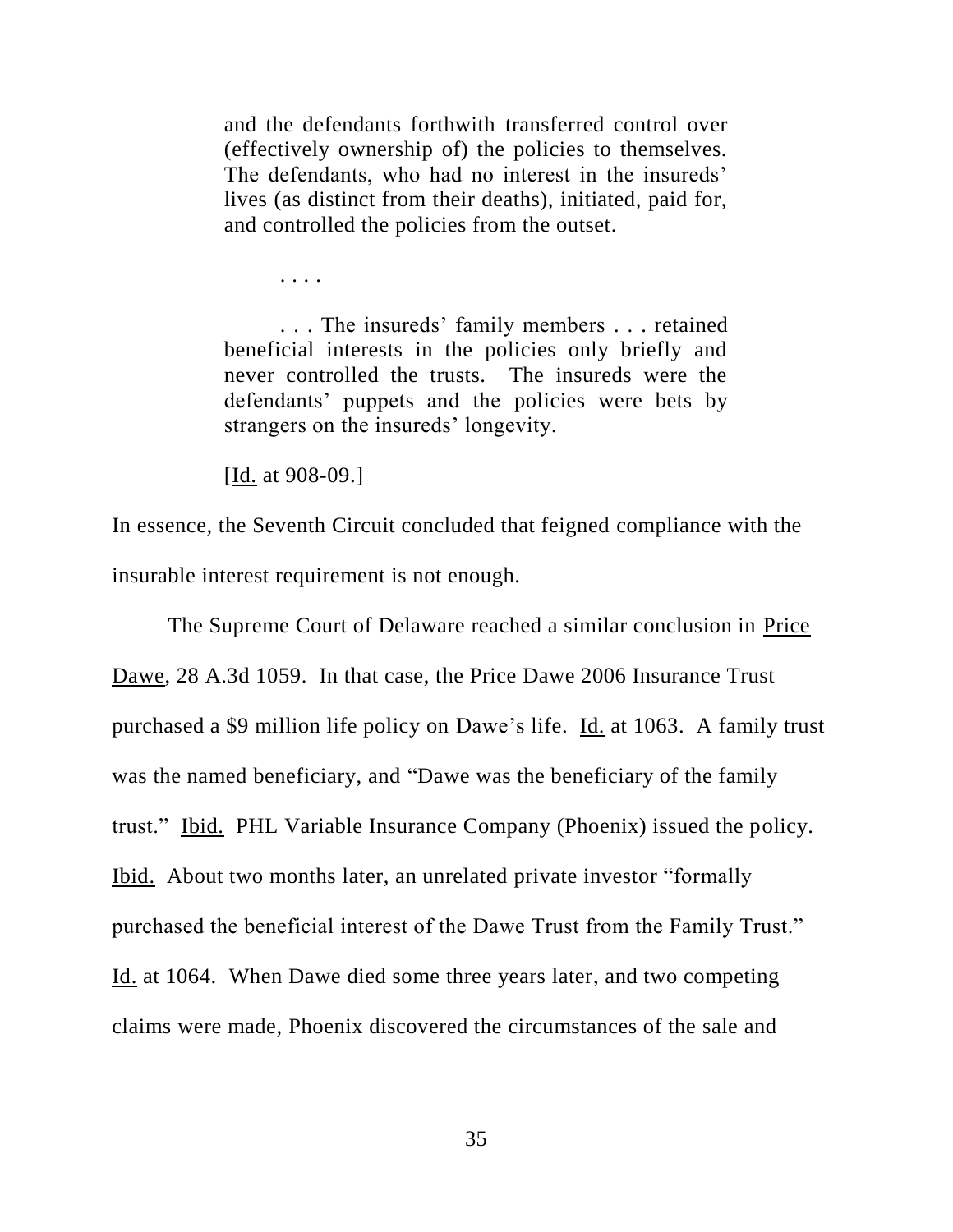sought a declaratory judgment in United States District Court that the policy was void. Id. at 1063-64.

The Delaware Supreme Court accepted and answered three certified questions of law. The court first found that Phoenix could challenge the policy for lack of an insurable interest despite an incontestability clause. Id. at 1065.

The second question asked "whether the statutory insurable interest requirement is violated where the insured procures a life insurance policy with the intent to immediately transfer the benefit to an individual or entity lacking an insurable interest." Id. at 1068. The court found that it is not, "so long as the insured procured or effected the policy and the policy is not a mere cover for a wager." Ibid.

The court based its decision on various provisions of Delaware's statutory code in light of the history and purpose of the insurable interest requirement. Id. at 1071-76 (discussing Del. Code Ann. tit. 18, §§ 2704, 2705, 2708, and 2720). The opinion thus focused principally on who "procured" the policy or "caused it to be procured," and not on the insured's subjective intent. Id. at 1075-76 (construing Del. Code Ann. tit. 18, § 2704(a)). "To determine who procured the policy," the court "look[ed] at who pa[id] the premiums." Id. at 1075.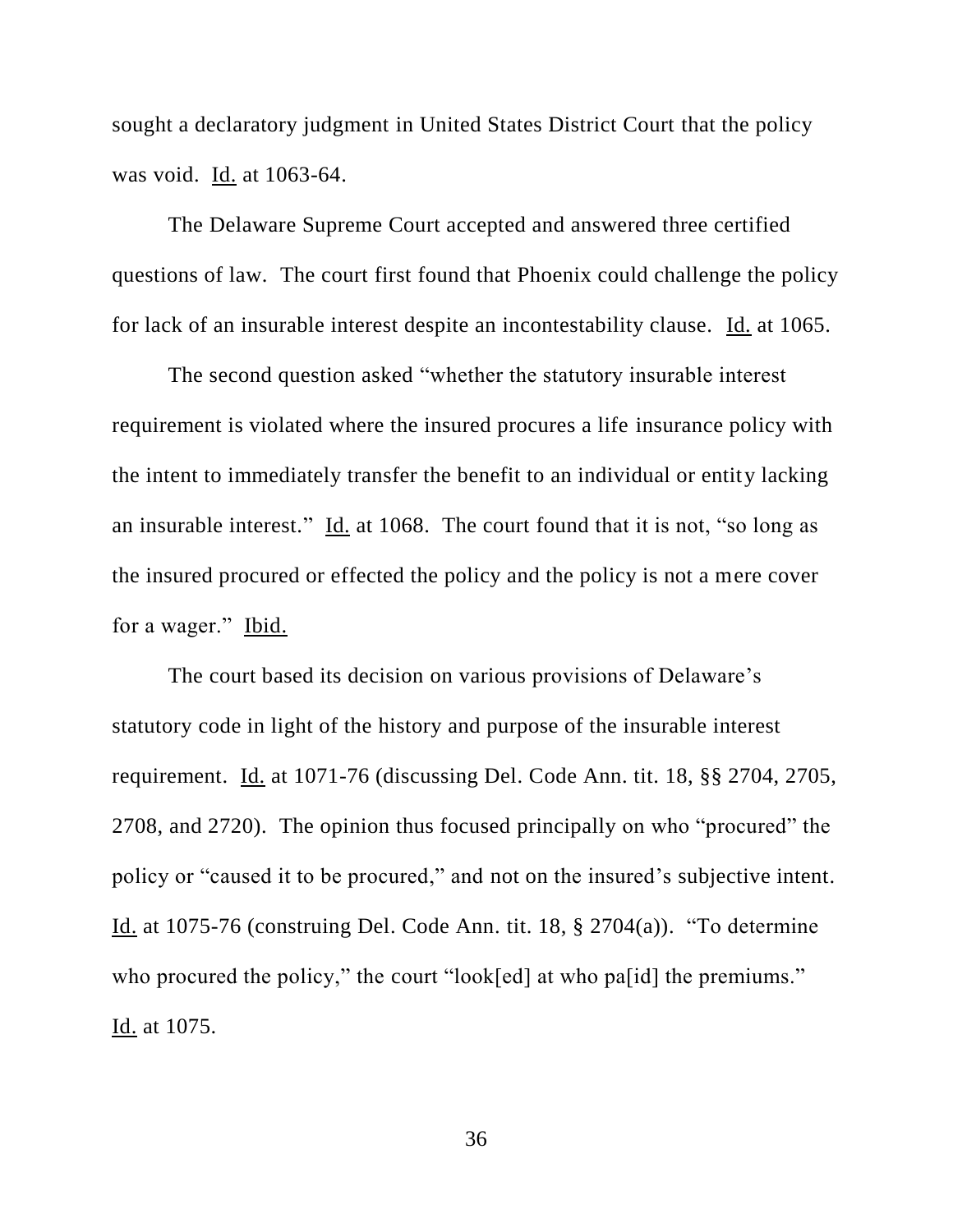The court also addressed STOLI policies and noted they "lack an insurable interest and are thus an illegal wager on human life." Id. at 1070. Delaware's insurable interest statute at section 2704(a), the court explained, "requires more than just technical compliance at the time of issuance," yet "STOLI schemes are created to feign technical compliance with" the law. Id. at 1074. "At issue is whether a third party having no insurable interest can use the insured as a means to procure a life insurance policy that the statute would otherwise prohibit. Our answer is no," because of the insurable interest requirement. Ibid.

The court applied the same line of thinking to a third question, which concerned the use of trusts to effect the transfer of a policy. See id. at 1076- 78. The court observed that, "[i]n cases where a third party either directly or indirectly funds the premium payments as part of a pre-negotiated arrangement with the insured to immediately transfer ownership, the policy fails at its inception for lack of an insurable interest." Id. at 1078.

The United States District Court for the Eastern District of Tennessee used similar reasoning to void a STOLI policy purchased through a trust and funded by outsiders. Sun Life Assurance Co. v. Conestoga Tr. Servs., LLC, 263 F. Supp. 3d 695, 697, 699 (E.D. Tenn. 2017). The policy had been issued before Tennessee's anti-STOLI legislation took effect. Id. at 701 n.3. The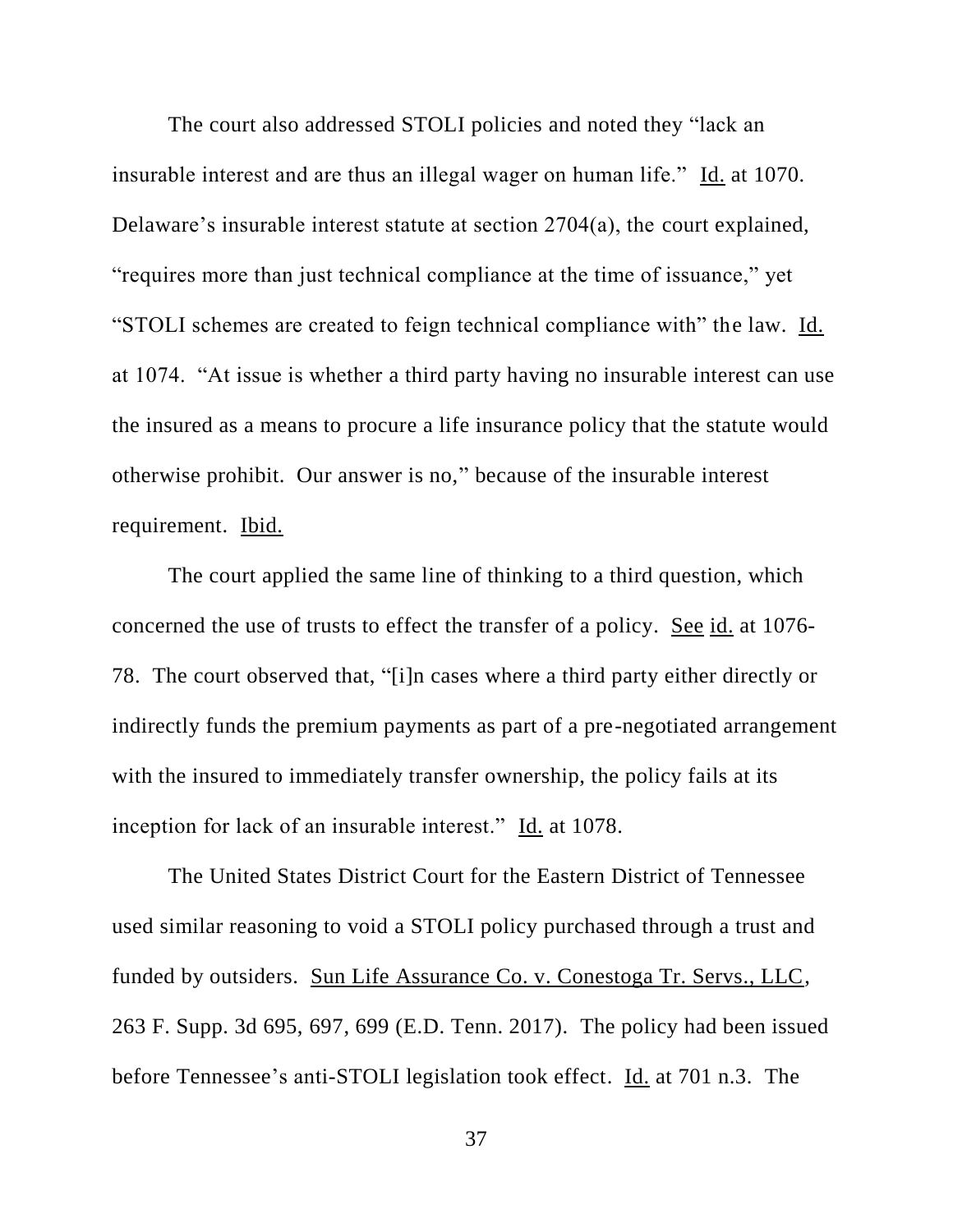District Court noted that "Tennessee courts have held for over one hundred years that life insurance taken out as a wager is void." Id. at 701. The court also found that "Tennessee prohibit[ed] STOLI policies through both statutory and common law." Ibid. The nominal use of a trust, the court explained, did not satisfy the state's insurable interest requirement. Id. at 702. The facts instead revealed a scheme that improperly used a named insured "as a conduit to acquire a policy" that investors "could not otherwise acquire." Ibid.

Before the New York Legislature barred STOLI policies, the Court of Appeals of New York "h[e]ld that New York law permits a person to procure an insurance policy on his or her own life and immediately transfer it to one without an insurable interest in that life, even where the policy was obtained for just such a purpose." Kramer v. Phoenix Life Ins. Co., 940 N.E.2d 535, 536-37, 539 n.5 (N.Y. 2010); see also N.Y. Ins. Law § 7815(c) (McKinney).

Kramer involved a challenge to "several insurance policies obtained by [a] decedent . . . on his own life, allegedly with the intent of immediately assigning the beneficial interests to investors who lacked an insurable interest in his life." 940 N.E.2d at 537. In considering a question certified by the Second Circuit, the Court of Appeals explained that a specific provision in New York law upheld the policies:

> Any person of lawful age may on his own initiative procure or effect a contract of insurance upon his own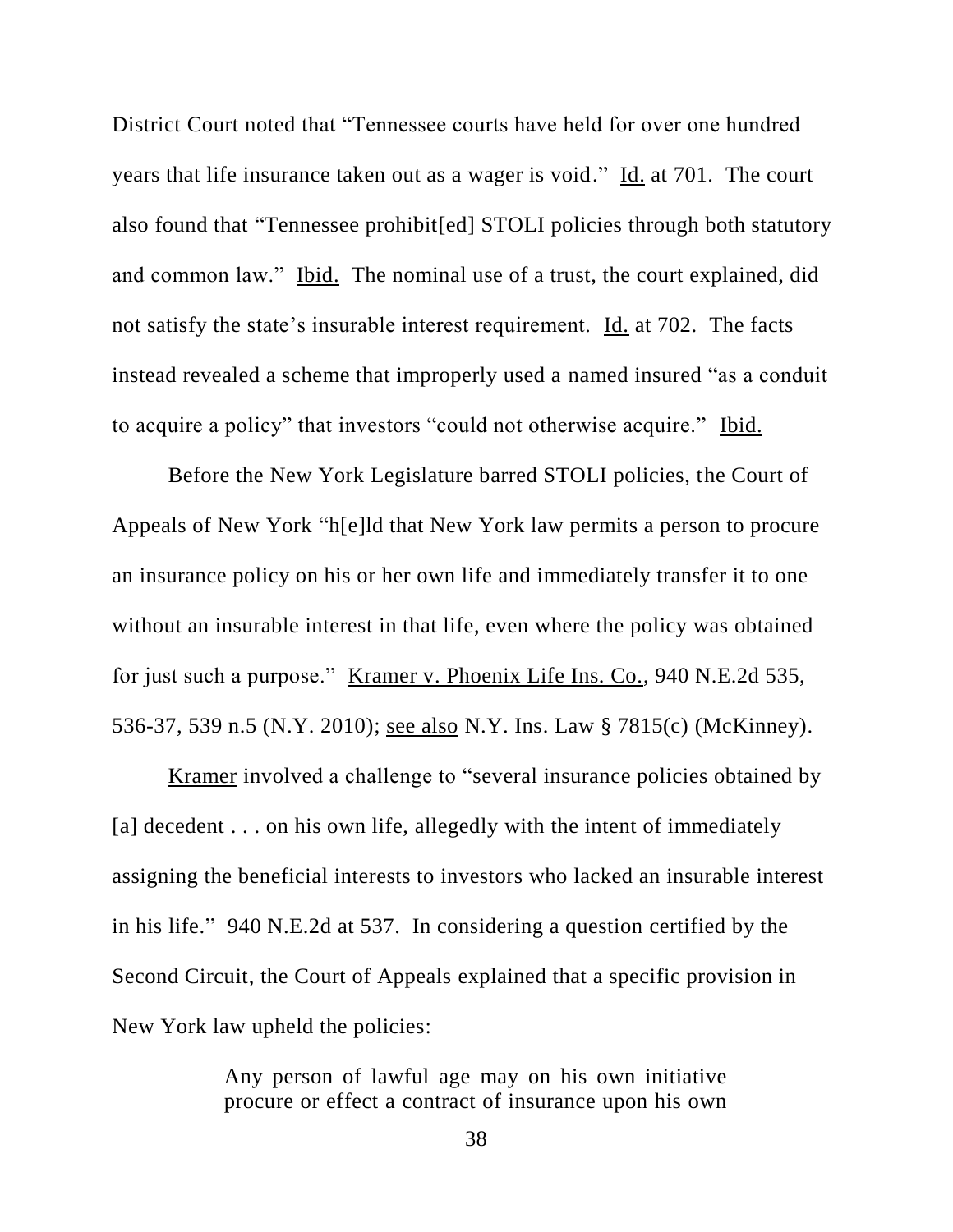person for the benefit of any person, firm, association or corporation. Nothing herein shall be deemed to prohibit the immediate transfer or assignment of a contract so procured or effectuated.

[Id. at 539 (emphasis added) (quoting N.Y. Ins. Law § 3205(b)(1) (McKinney)).]

New Jersey has no such statute.

Florida's insurable interest statute similarly states that an "insurable interest need not exist after the inception date of coverage." Fla. Stat. § 627.404(1). Relying on that statute, the Florida Supreme Court declined to find STOLI policies exempt from a two-year period of incontestability. Wells Fargo Bank, N.A. v. Pruco Life Ins. Co., 200 So. 3d 1202, 1205-06 (Fla. 2016). Florida later enacted anti-STOLI legislation. Fla. Stat. §§ 626.99289, 626.99291.

California's insurable interest statute also limits the duration of an insurable interest: "[A]n interest in the life or health of a person insured must exist when the insurance takes effect, but need not exist thereafter or when the loss occurs." See Cal. Ins. Code § 286. The United States District Court for the Central District of California relied on that provision in rejecting a challenge to several life insurance policies in Lincoln National Life Insurance Co. v. Gordon R.A. Fishman Irrevocable Life Trust, 638 F. Supp. 2d 1170, 1170-71, 1177, 1179 (C.D. Cal. 2009). Similar to a STOLI transaction,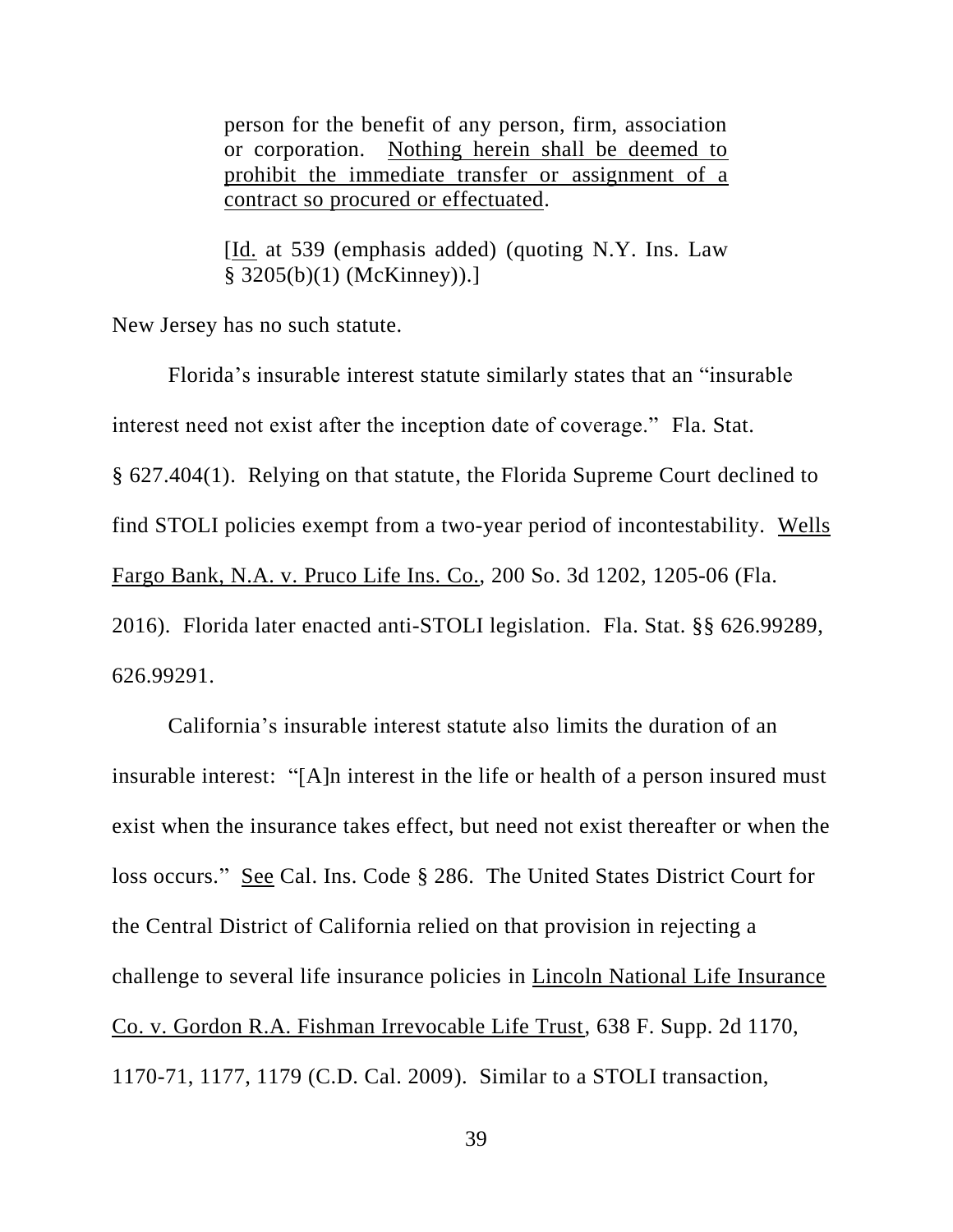policies were purchased through a trust, which borrowed \$2.8 million to cover premiums and fees for two years; almost immediately, the policies were assigned to the lender as security. Id. at 1174-76. The trust remained the owner of the policies. Id. at 1179.

The court observed that the "[d]efendants may have found a loophole in the law barring a STOLI finding." Ibid. Although the financing scheme "skirts close to the letter, and certainly can be viewed as violating the spirit, of the law . . . the law as it presently exists allows this kind of insurance arrangement." Ibid. Like New York and Florida, California has now enacted anti-STOLI legislation. See Cal. Ins. Code. §§ 10113.1(g)(B), 10113.3(s).

New Jersey statutory law does not permit the immediate transfer of a life insurance policy to people or entities that lack an insurable interest. As noted above, policyholders who lawfully procure life insurance policies cannot transfer them through a viatical settlement agreement for two years, aside from limited exceptions. See N.J.S.A. 17B:30B-10(a).

Nor does New Jersey have an analogue to Wis. Stat. 631.07(4), which provides that "[n]o insurance policy is invalid merely because the policyholder lacks insurable interest." The Seventh Circuit relied on the statute when it declined to declare a policy void under Wisconsin law. Sun Life Assurance Co. of Can. v. U.S. Bank Nat'l Ass'n, 839 F.3d 654, 657-58 (7th Cir. 2016).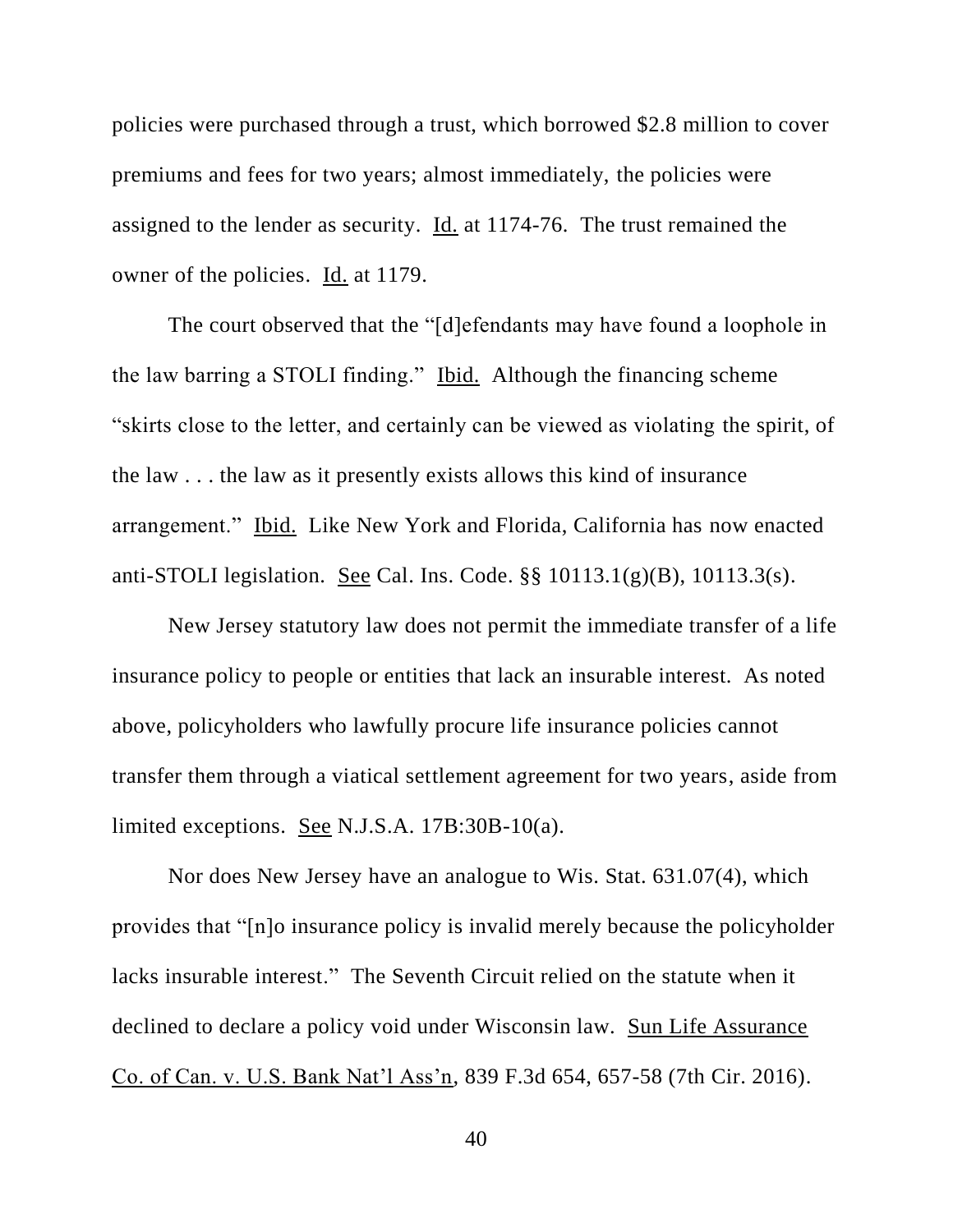The circuit court noted that Wisconsin had "retain[ed] the common law principle forbidding the purchase of a life insurance policy by one who lacked an insurable interest" but had "changed the remedy from cancelling the policy to requiring the insurer to honor its promise," by paying someone equitably entitled to the benefit. Id. at 656.

## IV.

To be clear, we do not suggest that life settlements in general are contrary to public policy. Valid life insurance policies are assets that can be sold. See Grigsby, 222 U.S. at 156. An established secondary market exists for the sale of valid policies -- at least two years after they are issued or earlier in certain cases, see N.J.S.A. 17B:30B-10(a) -- to investors who lack an insurable interest, see generally Peter Nash Swisher, Wagering on the Lives of Strangers: The Insurable Interest Requirement in the Life Insurance Secondary Market, 50 Tort Trial & Ins. Prac. L.J. 703, 724-29 (2015) (discussing the nationwide development and regulation of the secondary market). Today, billions of dollars worth of policies are sold annually in the secondary market. Lincoln Nat'l Life Ins. Co. v. Calhoun, 596 F. Supp. 2d 882, 885 (D.N.J. 2009).

Typically, people procure and pay premiums on a policy to plan for the future, but circumstances may change years later in ways that are distinct from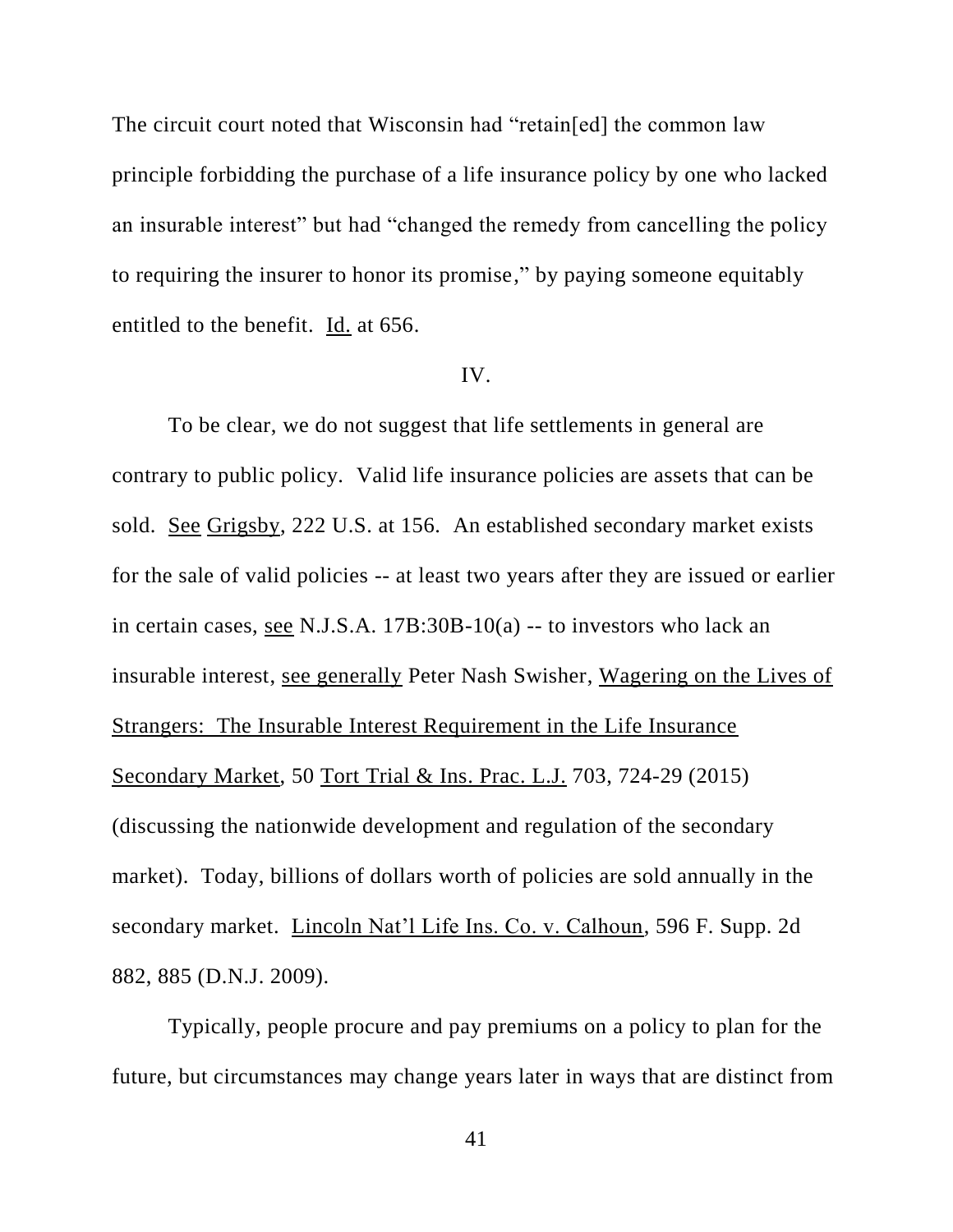the previous hypotheticals. Some policyholders may no longer need life insurance to protect a financially secure spouse or grown, self-supporting children; other insureds might need immediate cash for medical care or another urgent obligation. If the insureds stopped paying the premiums, they and their beneficiaries "would get nothing." See Martin, Betting on the Lives of Strangers, 13 U. Pa. J. Bus. L. at 186. Instead, they can sell policies to strangers on the secondary market for a percentage of the policy's face value. Provided the buyers continue to pay the premiums, they will eventually receive the death benefit. Ibid.

Once again, policyholders in New Jersey, in certain cases, may also transfer a policy within two years, in accordance with the Viatical Settlements Act. N.J.S.A. 17B:30B-10(a).

In any of those circumstances, buyers need not have an insurable interest in the life of the insured.

V.

The first certified question poses a supplemental inquiry: If the policy procured violates New Jersey's public policy, is it void ab initio? Wells Fargo submits that when a fraud has been committed, "policies are merely voidable, not void" from the outset, under New Jersey law. According to Wells Fargo,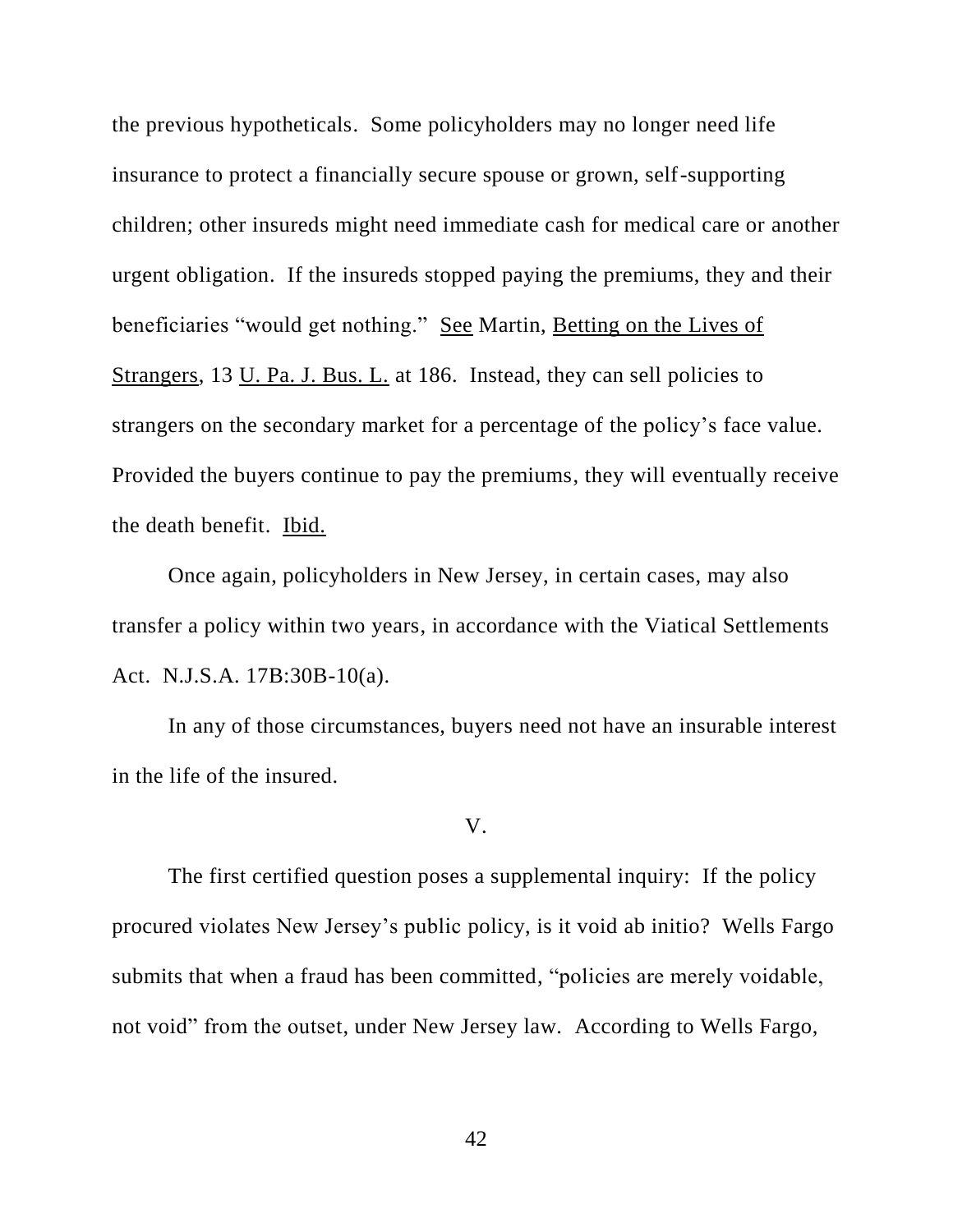that means that an "insurer may waive, or be estopped to raise, the fraud." Sun Life contends that a wagering policy is void ab initio.

When an insurance policy violates public policy, it is as though the policy never came into existence. See D'Agostino v. Maldonaldo, 216 N.J. 168, 194 n.4 (2013) ("A void contract is '[a] contract that is of no legal effect, so that there is really no contract in existence at all. A contract may be void because it is technically defective, contrary to public policy, or illegal." (quoting Black's Law Dictionary 374 (9th ed. 2009))); see also Vasquez v. Glassboro Serv. Ass'n, Inc., 83 N.J. 86, 98 (1980) ("No contract can be sustained if it is inconsistent with the public interest or detrimental to the common good."); Hebela v. Healthcare Ins. Co., 370 N.J. Super. 260, 270 (App. Div. 2004) ("[O]ur courts will decline to enforce an insurance policy, like any other contract, if its enforcement would be contrary to public policy.").<sup>6</sup>

We note as well that "[t]he vast majority of courts today that have interpreted STOLI contracts have held that such contracts are void ab initio

 $\overline{a}$ 

<sup>&</sup>lt;sup>6</sup> Wells Fargo suggests that, because the fire insurance statute once stated that fire insurance policies would be void if the policyholder did not have sole and unconditional ownership of the property insured, see Flint Frozen Foods, Inc. v. Fireman's Ins. Co. of Newark, 8 N.J. 606, 611-12 (1952), the Legislature could have expressly said life insurance policies lacking an insurable interest were void, had it so intended. That type of declaration is not needed if a policy violates public policy.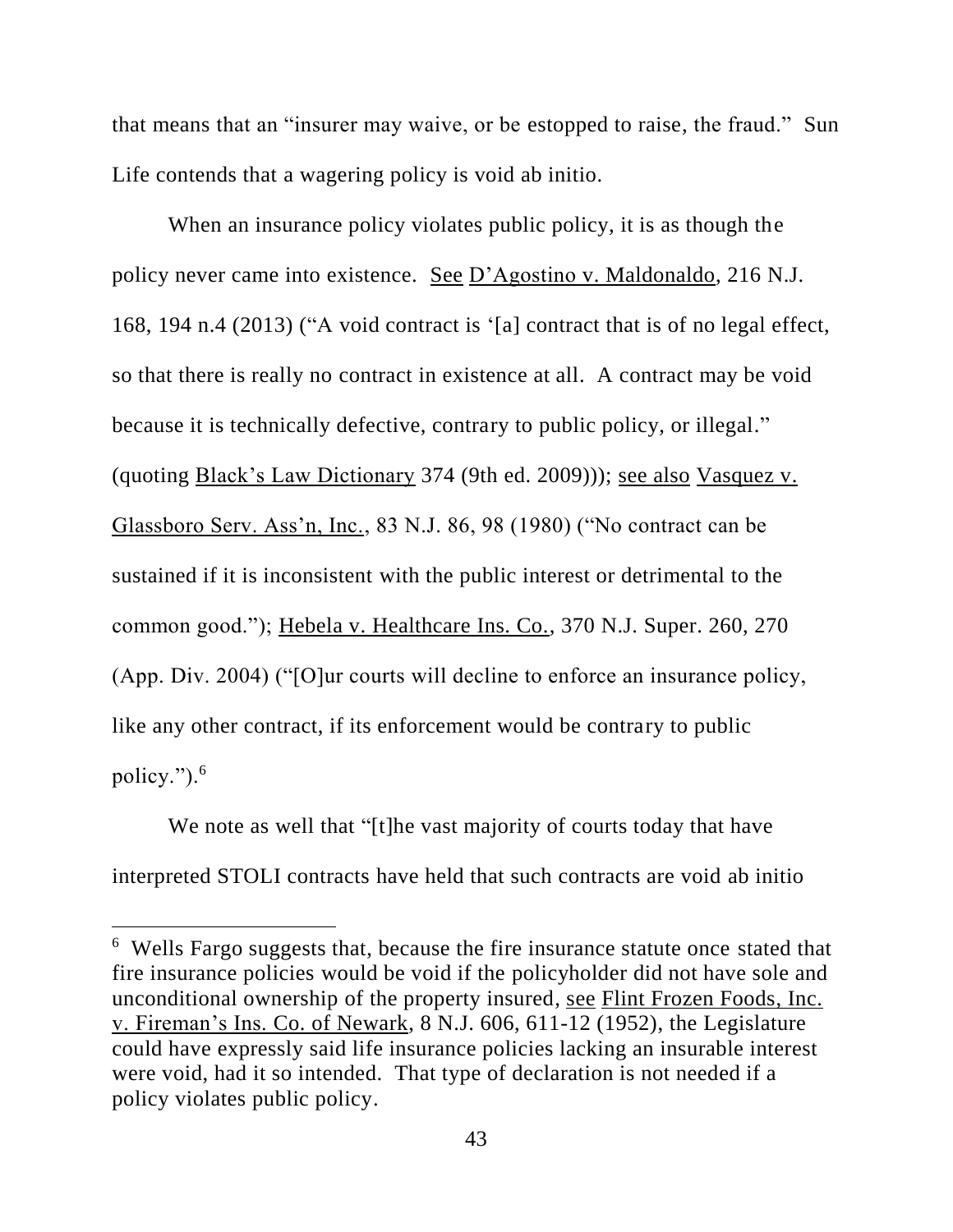from their inception." Swisher, Wagering on the Lives of Strangers, 50 Tort Trial & Ins. Prac. L.J. at 734.

The policy would be void from the outset.

# VI.

The second certified question asks, "If such a policy is void ab initio, is a later purchaser of the policy, who was not involved in the illegal conduct, entitled to a refund of any premium payments that they made on the policy?" Sun Life contends that it should be permitted to retain the premiums it collected because, "upon a determination that a policy is an illegal, void ab initio wagering policy" -- as distinct from a voidable policy that is rescinded -- "New Jersey law requires that the court simply leave the parties where it finds them." Wells Fargo argues that "if any insurance policy is canceled or rescinded in the State of New Jersey, the insurer must return the premium."

The traditional rule -- that courts leave the parties to a void contract as they are rather than assist an illegal contract -- has evolved over time. Williston discusses the more modern view and notes that equitable factors can be considered to determine the proper remedy:

> In some cases, rescission of an illegal transaction and recovery of consideration are allowed where the parties are said not to be in pari delicto.

> The typical case in which this rule is applied is when one party acts under compulsion of the other. The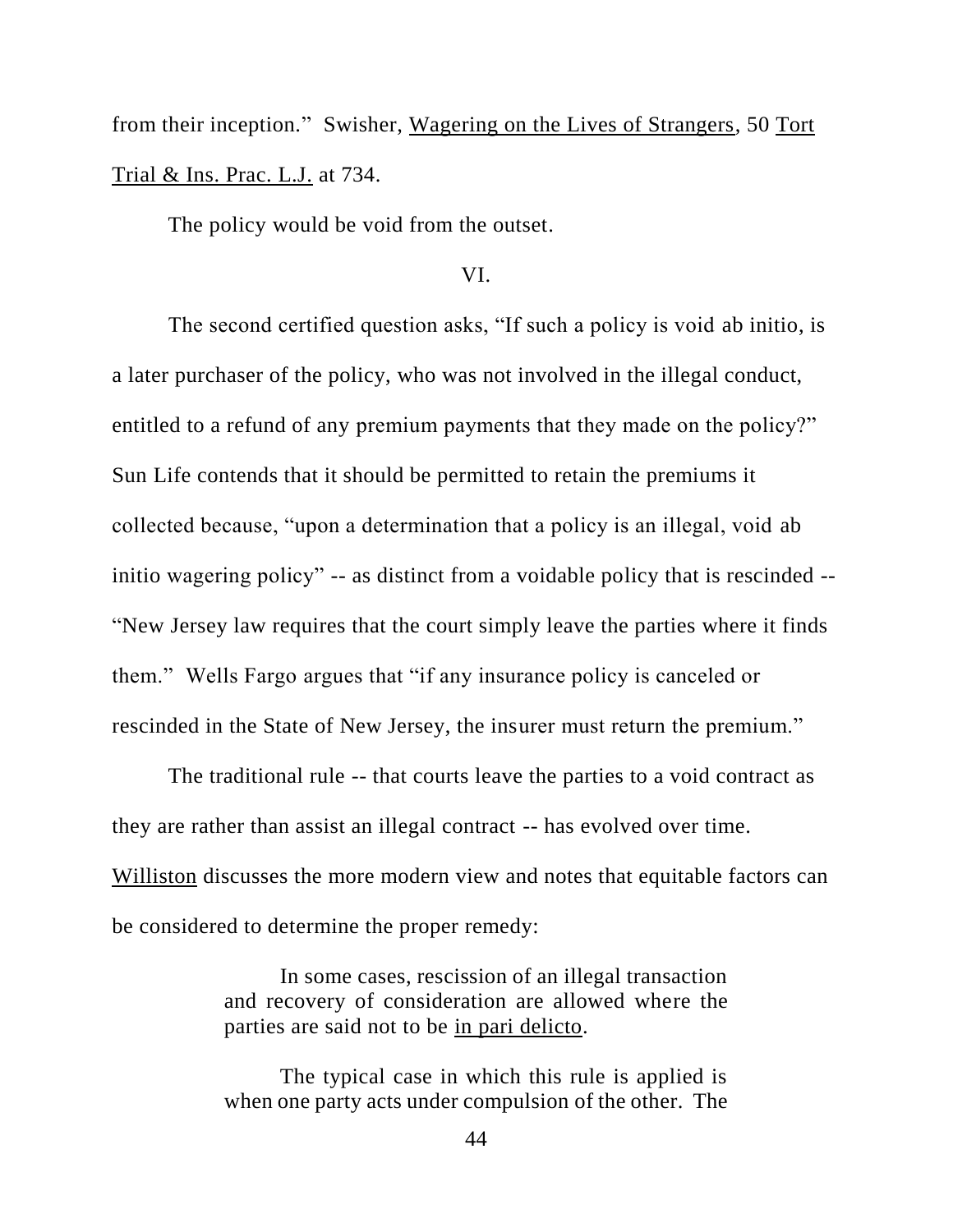doctrine originated in cases in which a creditor, by improper pressure, induced a debtor to enter into transactions fraudulent as to other creditors; now, generally, one who has been induced by fraud, coercion, or undue influence to convey property in fraud of creditors can rescind and recover it or its proceeds despite the illegality. In some other types of cases, the guilt of the parties is differentiated for other reasons, such as one party's lack of knowledge of the other party's illegal activities.

Probably no more exact principle can be laid down than if a plaintiff, although culpable, has not been guilty of moral turpitude, and the loss the plaintiff will suffer by being denied relief is wholly out of proportion to the requirements either of public policy or of appropriate individual punishment, the plaintiff may be allowed to recover back the consideration paid for an illegal agreement.

[8 Williston on Contracts § 19:80 (4th ed. 2019) (footnotes omitted).]

Williston notes situations in which the above doctrine has been applied to permit recovery by the less culpable party: "the purchaser of the consideration paid for securities sold in violation of securities acts"; "a purchaser of poisonous intoxicating liquor or some other product that was illegally sold"; and "money lost at gaming." Ibid. Williston adds that the principle has also "been extended by a number of courts to allow even affirmative recovery in limited settings" but notes that, "simply because the parties are not in equal fault, it does not mean that a court should automatically enforce the agreement at the behest of the less guilty party." Ibid.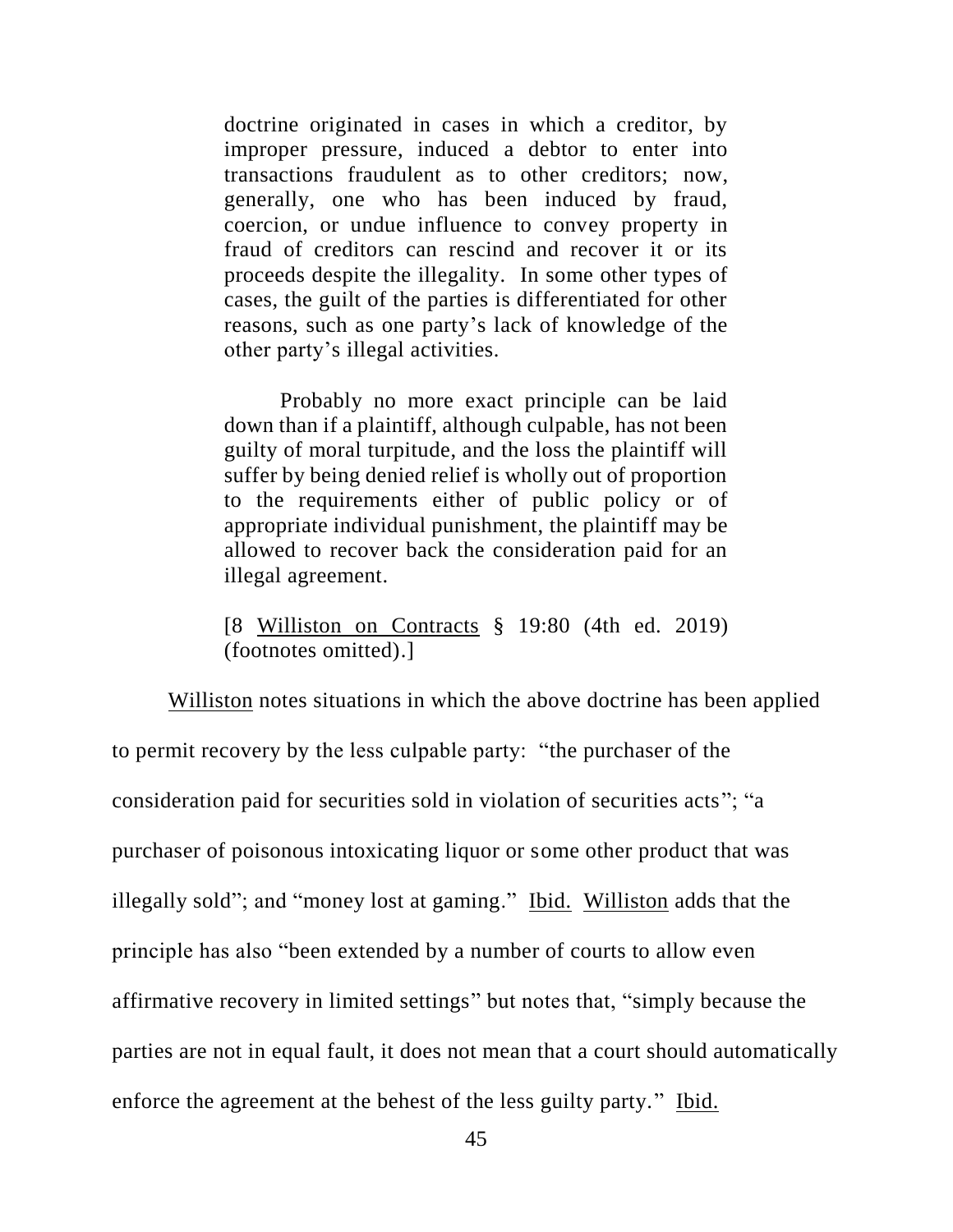The Seventh Circuit applied a similarly nuanced approach in Davis after it found the STOLI contracts in question were void. 803 F.3d at 910-11. The court awarded the insurance company its attorney's fees and the premiums paid by all defendants except one investor, Egbert. Id. at 911. "Being to blame for the illegal contracts," the court reasoned, "the defendants have no right to recoup the premiums they paid to obtain them; allowing recoupment would, by reducing the cost, increase the likelihood of illegal activity." Ibid.

As to Egbert, however, the court noted that "[h]e caused no harm," "was not involved in the conspiracy," and "would not have paid the premiums" had he known the policy was void. Ibid. Under the circumstances, it would "have have been a windfall" for the company to keep the premiums he paid. Ibid. As a result, the court relied on an exception to the general rule -- to leave the parties where they are -- "for the case in which the party that made the payments is not to blame for the illegality." Ibid. The court concluded that Egbert's premium payments should be returned. Id. at 911-12.

In Conestoga, the Eastern District of Tennessee found that the sixth assignee of a void STOLI policy was entitled to a refund of the premiums it paid. 263 F. Supp. 3d at 697, 704. The court stressed that the assignee was "not to blame for the fraud here" and based its holding on the "rule that an assignee who has paid premiums in good faith is entitled to recover premiums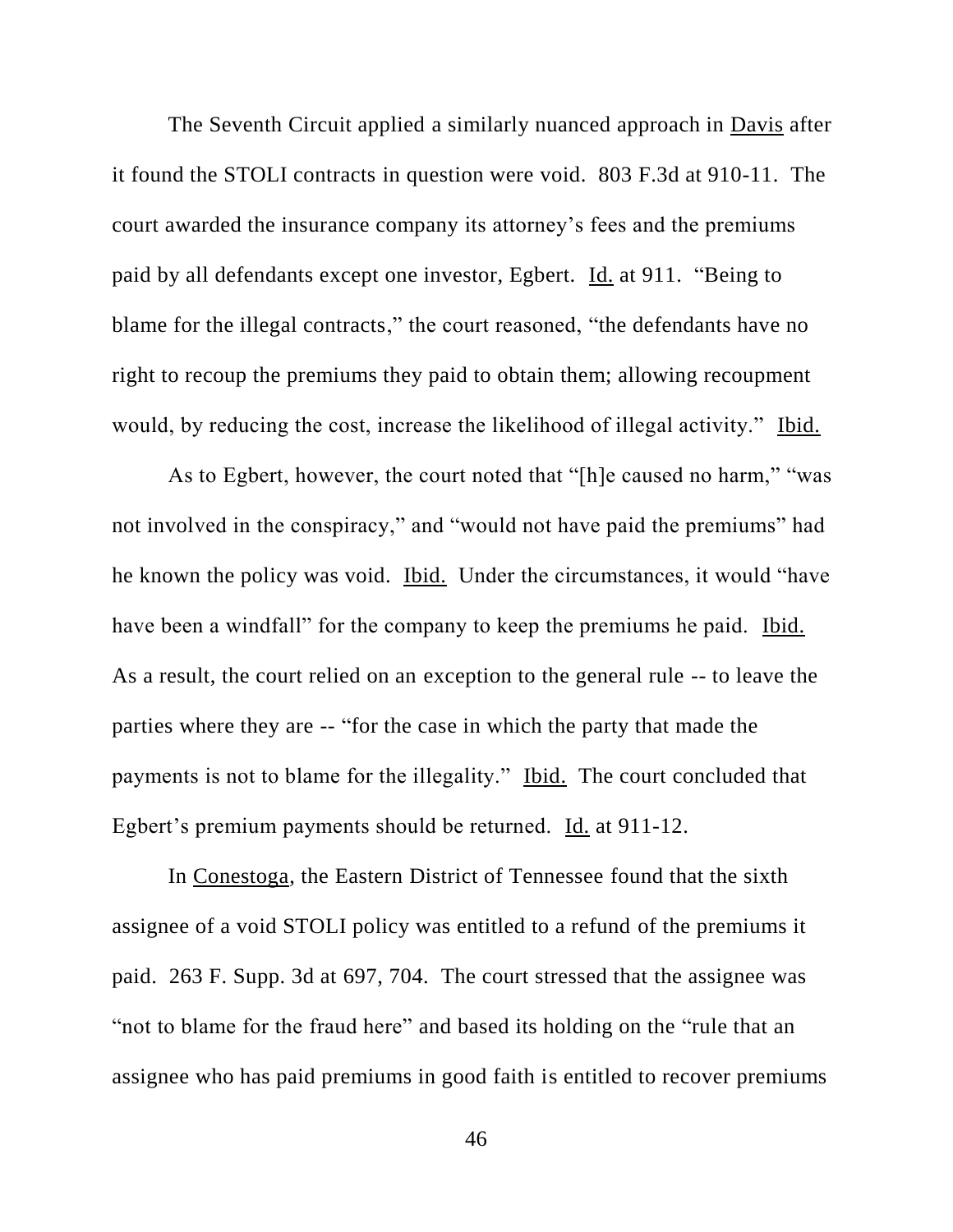paid if the policy is later declared void because of the misconduct of others." Ibid. (collecting cases).

The United States District Court for the District of Nevada likewise considered the relative culpability of the parties in a matter that involved a "textbook STOLI arrangement." See Carton v. B & B Equities Grp., LLC, 827 F. Supp. 2d 1235, 1239-40, 1247 (D. Nev. 2011). The court noted "[t]he Insurers were the clear victims of the STOLI scheme." Id. at 1247. The original investors, in contrast, who "may have . . . been duped," "were at least on inquiry notice of the illicit scheme." Ibid. The court pointed to several "red flags [that] should have placed" them on notice. Ibid. "Because it would be unjust" to reward the investors under those circumstances, the court concluded they "failed to state a claim for unjust enrichment" and were not entitled to a refund of the premiums they funded. Ibid.

In the context of a void STOLI policy, the fact-sensitive approach outlined by Williston and adopted in the above cases is sound. To decide the appropriate remedy, trial courts should develop a record and balance the relevant equitable factors. Those factors include a party's level of culpability, its participation in or knowledge of the illicit scheme, and its failure to notice red flags. Depending on the circumstances, a party may be entitled to a refund